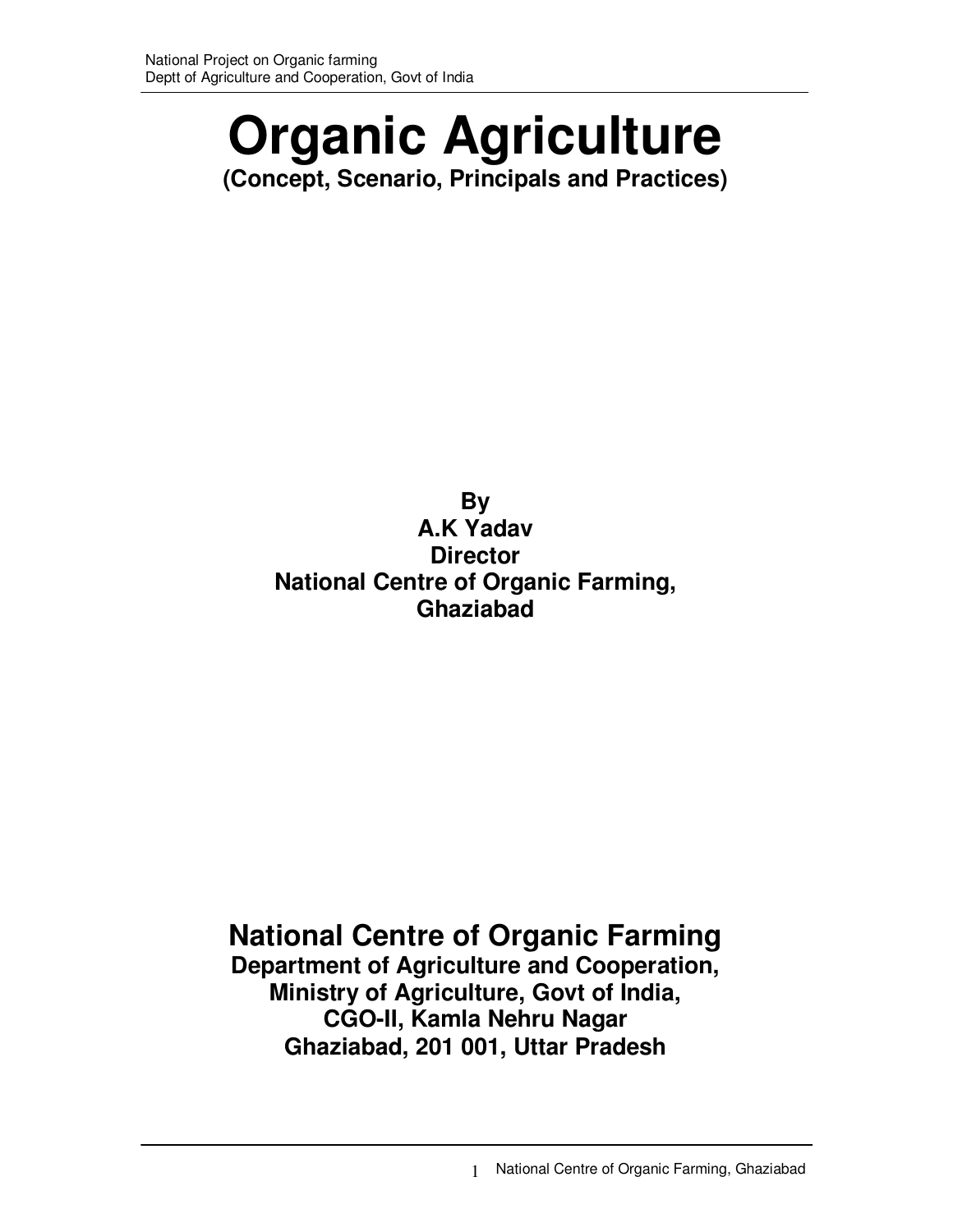| S.No. | II IUCY<br><b>Chapter name</b>                                                                 | Page No.       |
|-------|------------------------------------------------------------------------------------------------|----------------|
|       |                                                                                                |                |
| 1.    | Organic Agriculture concept and scenario<br>Concept                                            | 3              |
|       | 1. The world of Organic Agriculture                                                            | 4              |
|       | Organic Agriculture in India<br>2.                                                             | $\overline{7}$ |
|       |                                                                                                |                |
| 2.    | The Principals of Organic Agriculture                                                          | 12             |
| 3.    | Organic Management - An Integrated Approach                                                    | 15             |
|       | Management Principals                                                                          | 15             |
|       | 1. Developing organic farm                                                                     | 16             |
|       | Conversion of soil to organic<br>2.                                                            | 18             |
|       | 3.<br>Multiple cropping and crop rotation                                                      | 19             |
|       | 4. Crop rotation                                                                               | 20             |
|       | 5. Seed/ Planting material Treatment                                                           | 21             |
|       | 6. Manuring and soil enrichment                                                                | 21             |
|       | 7. Use of Biofertilizers and microbial cultures                                                | 22             |
|       | 8. Some important formulations for soil enrichment                                             | 23             |
|       | Management of Temperature<br>9.                                                                | 23             |
|       | 10. Protection to all life forms                                                               | 24             |
|       | 11. Pest management                                                                            | 24             |
| 4.    | Some Other forms of Organic Management<br>and Inputs                                           | 27             |
|       | 1. Biodynamic Agriculture                                                                      | 27             |
|       | 2. Rishi Krishi                                                                                | 30             |
|       | 3. Panchgavya Krishi                                                                           | 30             |
|       | 4. Natural farming                                                                             | 31             |
|       | 5. Natueco Farming                                                                             | 31             |
|       | 6. Homa Farming                                                                                | 36             |
|       | 7. EM - Technology                                                                             | 38             |
| 5.    | While sustaining soil and ecosystem health organic farming                                     | 41             |
|       | also promises high productivity                                                                |                |
|       | 1. Results of 21 year DOK trial                                                                | 42             |
|       | 2. Results of 21 year trial at Rodale Institute                                                | 42             |
|       | 3. Result of 7 year long-term field trial at ICRISAT                                           | 43             |
|       | 4 Years study under Network Project on Organic Farming<br>4.                                   | 45             |
|       | (ICAR)                                                                                         |                |
| 6.    | Comparing Safety and Quality of Food in Conventional and                                       | 47             |
| 7.    | Organic Farming<br><b>Organic Certification</b>                                                |                |
|       |                                                                                                | 49             |
|       | 1. Purpose of certification<br>2.                                                              | 49             |
|       | The certification process<br>3. Certification system in India                                  | 49<br>50       |
|       | 4. National Programme on Organic Production                                                    | 50             |
|       |                                                                                                | 51             |
|       | National Standards for Organic Production (NSOP)<br>5.<br>6. Grower Group Certification System | 53             |
|       | Certification Procedure in brief                                                               |                |
|       | 7.<br>8.<br>Conditions for Products used in fertilization and soil                             | 55<br>56       |
|       |                                                                                                |                |
|       | conditioning in organic farming                                                                | 57             |
|       | 9. Conditions for Products used in Plant pest and disease<br>control                           |                |
|       |                                                                                                |                |
| 8.    | Accredited Inspection and Certification agencies                                               | 59             |
|       |                                                                                                |                |

# **Index**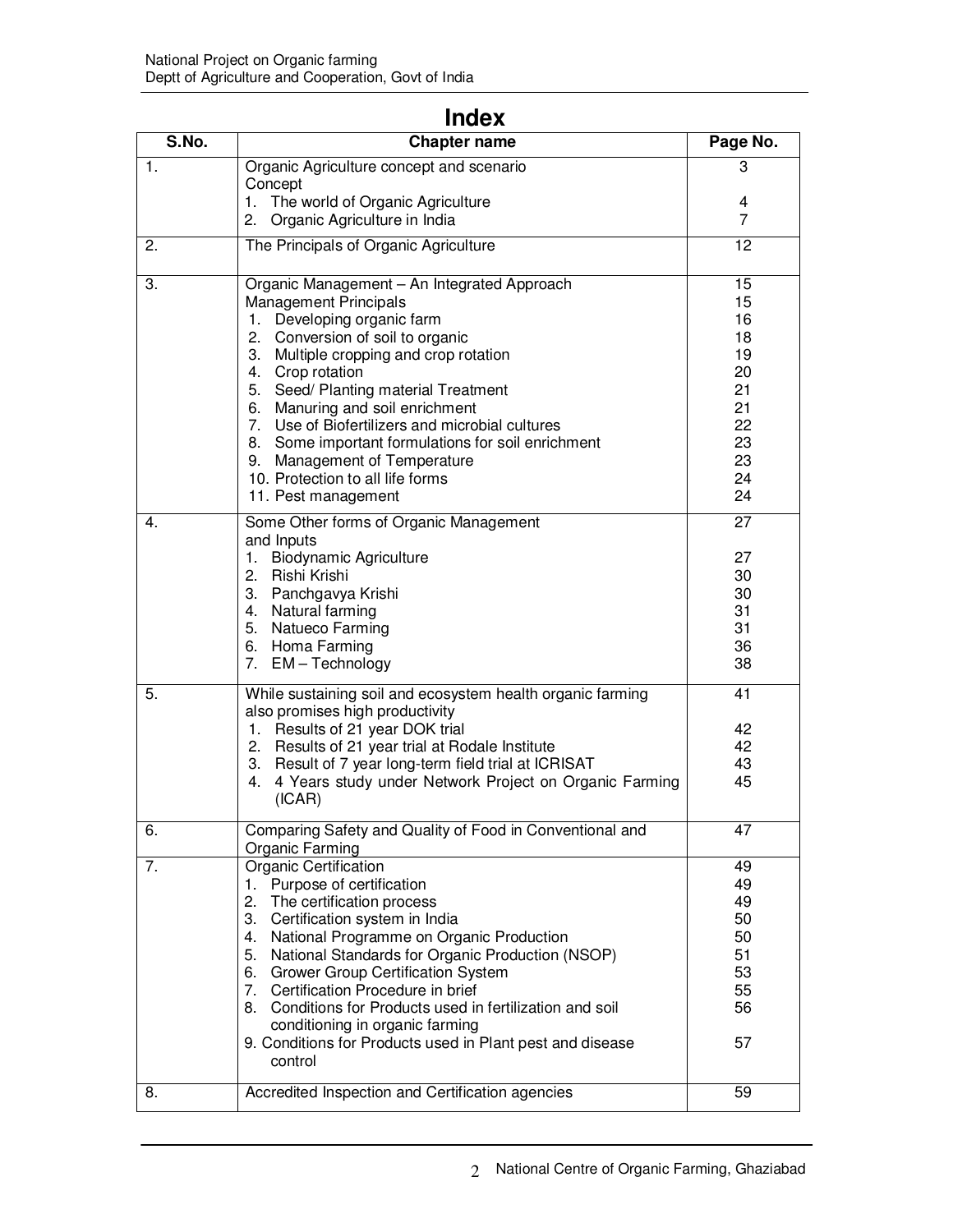# **Organic Agriculture Concept and Scenario**

#### **Introduction**

Organic agriculture has grown out of the conscious efforts by inspired people to create the best possible relationship between the earth and men. Since its beginning the sphere surrounding organic agriculture has become considerably more complex. A major challenge today is certainly its entry into the policy making arena, its entry into anonymous global market and the transformation of organic products into commodities. During the last two decades, there has also been a significant sensitization of the global community towards environmental preservation and assuring of food quality. Ardent promoters of organic farming consider that it can meet both these demands and become the mean for complete development of rural areas. After almost a century of development organic agriculture is now being embraced by the mainstream and shows great promise commercially, socially and environmentally. While there is continuum of thought from earlier days to the present, the modern organic movement is radically different from its original form. It now has environmental sustainability at its core in addition to the founders concerns for healthy soil, healthy food and healthy people.

#### **Concept of organic farming**

Organic farming is very much native to this land. Whosoever tries to write a history of organic farming will have to refer India and China. The farmers of these two countries are farmers of 40 centuries and it is organic farming that sustained them. This concept of organic farming is based on following principles:

- Nature is the best role model for farming, since it does not use any inputs nor demand unreasonable quantities of water.
- The entire system is based on intimate understanding of nature's ways. The system does not believe in mining of the soil of its nutrients and do not degrade it in any way for today's needs.
- The soil in this system is a living entity
- The soil's living population of microbes and other organisms are significant contributors to its fertility on a sustained basis and must be protected and nurtured at all cost.
- The total environment of the soil, from soil structure to soil cover is more important.

In today's terminology it is a method of farming system which primarily aims at cultivating the land and raising crops in such a way, as to keep the soil alive and in good health by use of organic wastes (crop, animal and farm wastes, aquatic wastes) and other biological materials along with beneficial microbes (biofertilizers) to release nutrients to crops for increased sustainable production in an eco-friendly pollution free environment.

As per the definition of the USDA study team on organic farming "*organic farming is* a system which avoids or largely excludes the use of synthetic inputs (such as fertilizers, pesticides, hormones, feed additives etc) and to the maximum extent feasible rely upon crop rotations, crop residues, animal manures, off-farm organic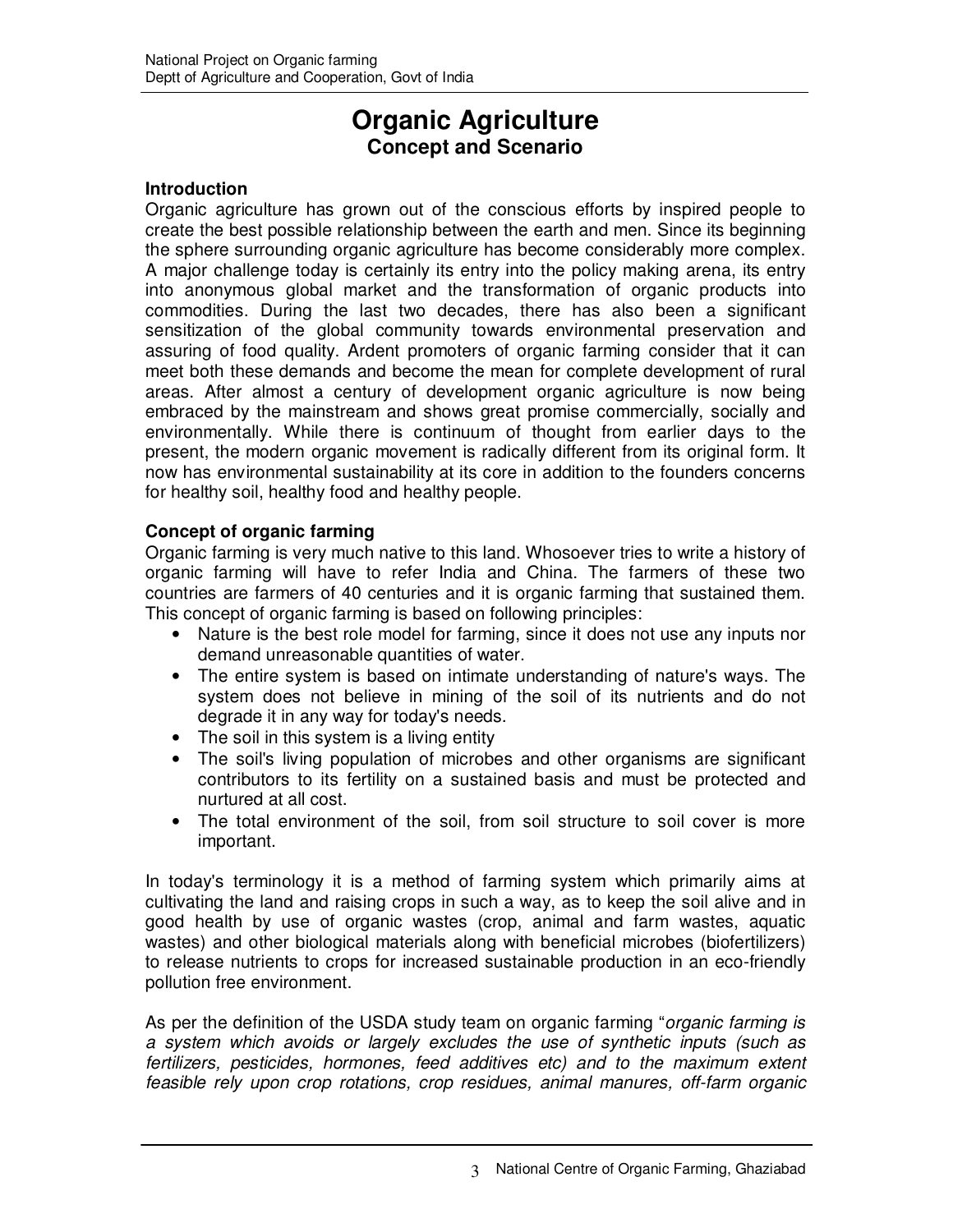waste, mineral grade rock additives and biological system of nutrient mobilization and plant protection".

In another definition FAO suggested that "Organic agriculture is a unique production management system which promotes and enhances agro-ecosystem health, including biodiversity, biological cycles and soil biological activity, and this is accomplished by using on-farm agronomic, biological and mechanical methods in exclusion of all synthetic off-farm inputs".

In philosophical terms organic farming means "farming in spirits of organic relationship. In this system everything is connected with everything else. Since organic farming means placing farming on integral relationship, we should be well aware about the relationship between the soil, water and plants, between soil-soil microbes and waste products, between the vegetable kingdom and the animal kingdom of which the apex animal is the human being, between agriculture and forestry, between soil, water and atmosphere etc. It is the totality of these relationships that is the bed rock of organic farming.

#### **The world of organic agriculture**

As per the details released at BioFach 2010 at Nuremberg, the organic agriculture is developing rapidly, and statistical information is now available from 154 countries of the world. Its share of agricultural land and farms continues to grow in many countries. The main results of the latest global survey on certified organic farming are summarized below:

#### **Growing area under certified organic agriculture**

- 35 million hectares of agricultural land are managed organically by almost 1.4 million producers.
- The regions with the largest areas of organically managed agricultural land are Oceania (12.1 million hectares), Europe (8.2 million hectares) and Latin America (8.1 million hectares). The countries with the most organic agricultural land are Australia, Argentina and China.
- The highest shares of organically managed agricultural land are in the Falkland Islands (36.9 percent), Liechtenstein (29.8 percent) and Austria (15.9 percent).
- The countries with the highest numbers of producers are India (340'000 producers), Uganda (180'000) and Mexico (130'000). More than one third of organic producers are in Africa.
- On a global level, the organic agricultural land area increased in all regions, in total by almost three million hectares, or nine percent, compared to the data from 2007.
- Twenty-six percent (or 1.65 million hectares) more land under organic management was reported for Latin America, mainly due to strong growth in Argentina. In Europe the organic land increased by more than half a million hectares, in Asia by 0.4 million.
- About one-third of the world's organically managed agricultural land 12 million hectares is located in developing countries. Most of this land is in Latin America, with Asia and Africa in second and third place. The countries with the largest area under organic management are Argentina, China and Brazil.
- 31 million hectares are organic wild collection areas and land for bee keeping. The majority of this land is in developing countries  $-$  in stark contrast to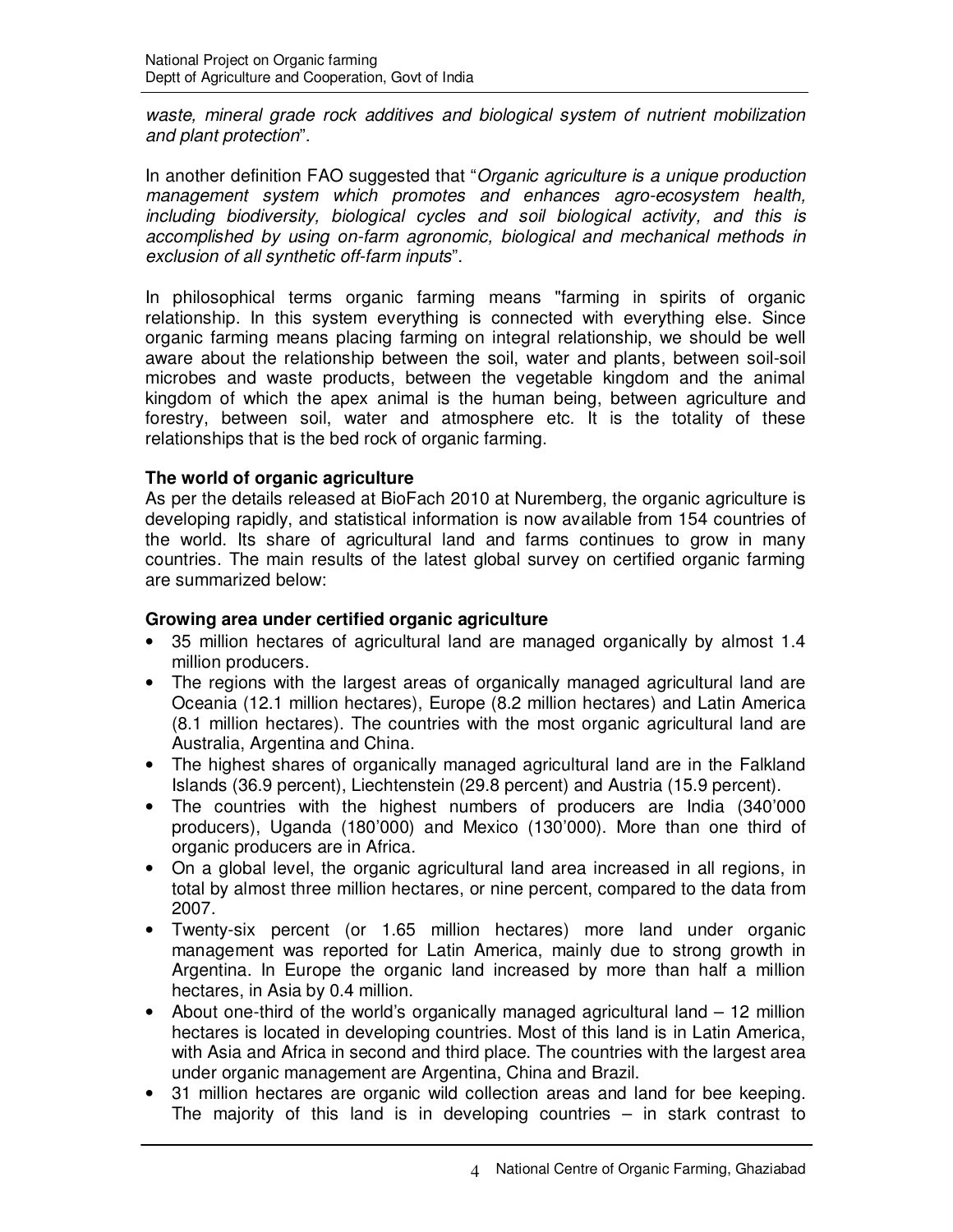agricultural land, of which two-thirds is in developed countries. Further organic areas include aquaculture areas (0.43 million hectares), forest (0.01 million hectares) and grazed non-agricultural land (0.32 million hectares).

Almost two-thirds of the agricultural land under organic management is grassland (22 million hectares). The cropped area (arable land and permanent crops) constitutes 8.2 million hectares, (up 10.4 percent from 2007), which represents a quarter of the organic agricultural land.

# **Continent wise growth** –

- **Africa** In Africa, there are almost than 900'000 hectares of certified organic agricultural land. This constitutes about 2.5 percent of the world's organic agricultural land. 470'000 producers were reported. The countries with the most organic land are Uganda (212'304 hectares), Tunisia (174'725 hectares), and Ethiopia (99'944 hectares).
- **Asia**  The total organic agricultural area in Asia is nearly 3.3 million hectares. This constitutes nine percent of the world's organic agricultural land. 400'000 producers were reported. The leading countries by area are China (1.9 million hectares) and India (1 million hectares). Timor Leste has the most organic agricultural area as a proportion of total agricultural land (seven percent). Organic wild collection areas play a major role in India and China, while Aquaculture is important in China, Bangladesh and Thailand.
- **Europe** As of the end of 2008, 8.2 million hectares in Europe were managed organically by more than 220'000 farms. In the European Union, 7.5 million hectares were under organic management, with almost 200'000 organic farms. 1.7 percent of the European agricultural area and 4.3 percent of the agricultural area in the European Union is organic. Twenty-three percent of the world's organic land is in Europe.
- **Latin America** In Latin America, 260'000 producers managed 8.1 million hectares of agricultural land organically in 2008. This constitutes 23 percent of the world's organic land. The leading countries are Argentina (4 million hectares), Brazil (1.8 million hectares), and Uruguay (930'965 hectares).
- **North America** In North America, almost 2.5 million hectares are managed organically, representing approximately 0.6 percent of the total agricultural area. Currently the number of farms is 14'062. The major part of the organic land is in the U.S. (1.8 million hectares in 2008). Seven percent of the world's organic agricultural land is in North America. Despite tough economic times, U.S. sales of organic products, both food and non-food, reached 24.6 billion US dollars by the end of 2008, growing an impressive 17.1 percent over 2007 sales, according to the Organic Trade Association's 2009 Organic Industry Survey.
- **Oceania** This region includes Australia, New Zealand, and island states like Fiji, Papua New Guinea, Tonga and Vanuatu. Altogether, there are 7'749 producers, managing more than 12.1 million hectares. This constitutes 2.8 percent of the agricultural land in the area and 35 percent of the world's organic land. Ninetynine percent of the organically managed land in the region is in Australia (12 million hectares, 97 percent of which is extensive grazing land), followed by New Zealand (100'000 hectares), and Vanuatu (8'996 hectares).

**Global market** - According to Organic Monitor estimates, global sales reached 50.9 billion US dollars in 2008, doubling in value from 25 billion US dollars in 2003.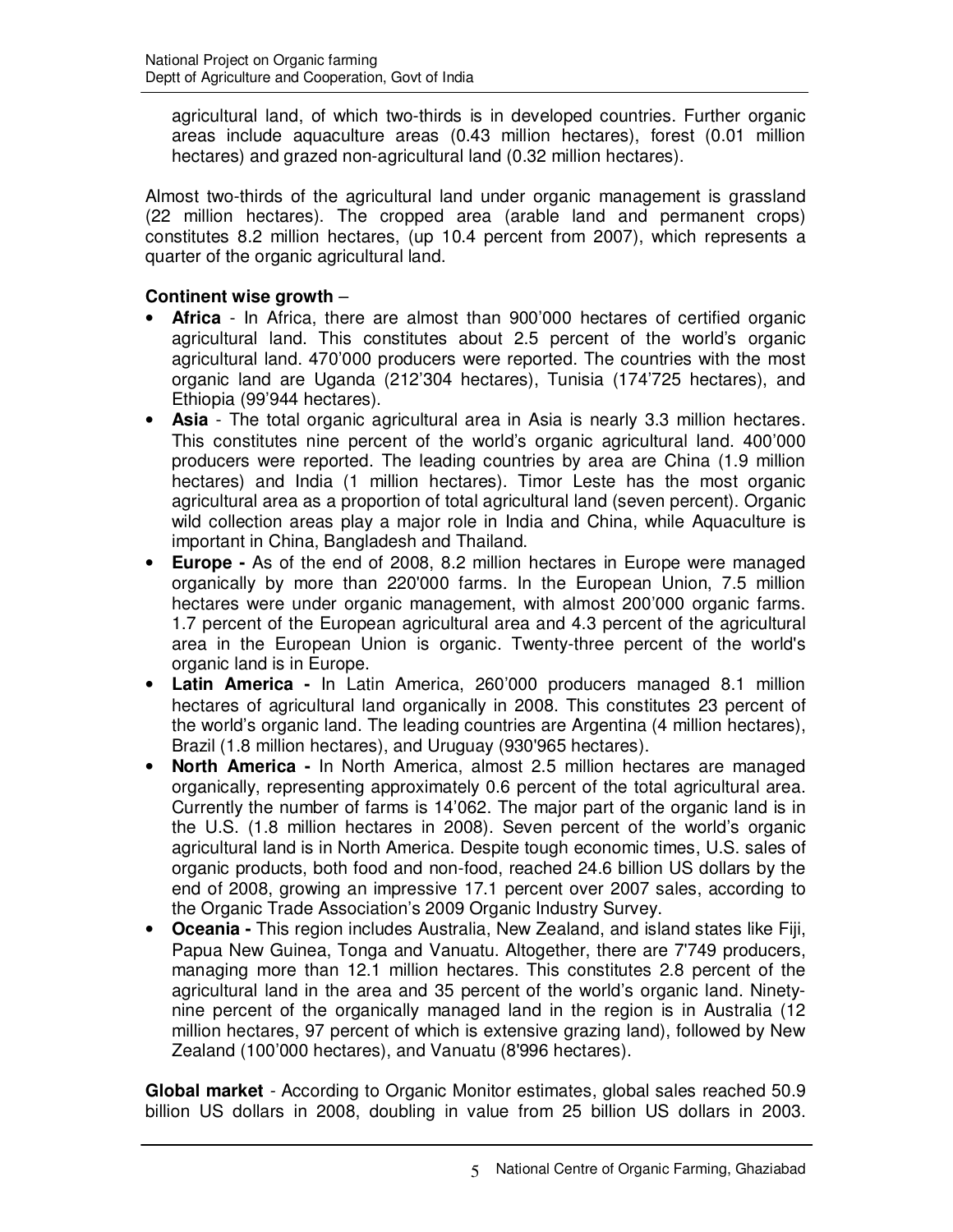Consumer demand for organic products is concentrated in North America and Europe; these two regions comprise 97 percent of global revenues. Asia, Latin America and Australasia are important producers and exporters of organic foods. The financial crisis has had a negative impact on the global market for organic products; however, preliminary research finds that growth continued in 2009 in spite of the poor economic climate.

**Standards and regulations** - 2009 witnessed several major developments in the field of standards and regulations. The new EU regulation on organic production came into force as well as the Canadian organic standard. Furthermore, the Australian domestic organic standard was implemented. Canada and the U.S. concluded the world's first fully reciprocal agreement between regulated organic systems, and the EU introduced procedures for approving certification bodies from outside the EU. It is expected that these developments will ease trade in organic products and foster the future growth of the sector. The number of countries with organic standards has increased to 73, and there are 16 countries that are in the process of drafting legislation. In 2009, FAO, IFOAM and UNCTAD started the Global Organic Market Access (GOMA) project. The aim of GOMA is to facilitate equivalence, harmonization and other types of cooperation in order to simplify the process for trade flow of products among the various organic guarantee systems. There has been modest growth in the number of certification bodies. The total is 488, up from 481 in 2008. Most certification bodies are in the European Union, the United States, Japan, South Korea, China, Canada, and Brazil. A growing number of organic producers are certified through Participatory Guarantee Systems (PGS) across the world. PGS are locally focused quality assurance systems. It is estimated that around 10'000 small operators are involved in PGS world-wide. The leading countries with regards to PGS are located in the global South. Several organic standard setters have also developed draft standards for climate "add-ons" for organic certification, and it is expected that the use of carbon labeling by retailers will grow considerably in the future.

**Organic farming and development support** - Both private and public development initiatives have contributed considerably in the last 25 years to the growth of the organic sector in many countries of the world. Activities have related to, for instance, building up the capacities of different stakeholder groups in the organic sector, developing domestic and international markets, and developing local standards and legislations. One of the new initiative is the proposed Organic Research Centres Alliance (ORCA), hosted by FAO, which intends to internationally network and strengthen existing institutions with scientific credentials and empower them to become centers of excellence in trans-disciplinary organic agriculture research. International trade, an engine for growth can substantially contribute to poverty reduction in developing countries. The Trade, Climate Change and Environment Programme of the International Trade Centre (ITC) supports the organic sector through the provision of market information, training in standards compliance, and trade promotion; by supporting policies favorable to organic agriculture and trade; and by facilitating business contacts.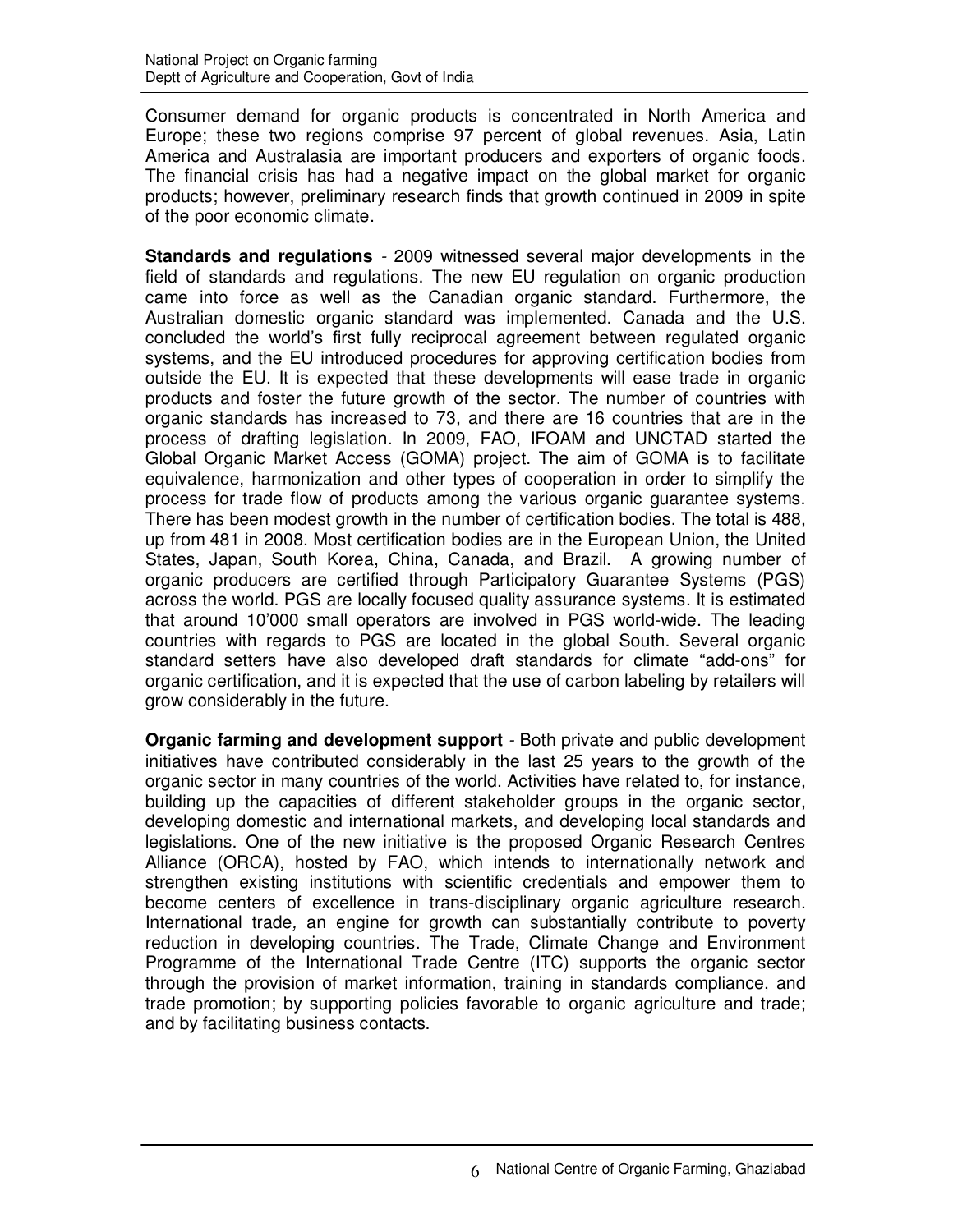#### **Organic Agriculture in India Emergence**

The growth of organic agriculture in India has three dimensions and is being adopted by farmers for different reasons. First category of organic farmers are those which are situated in no-input or low-input use zones, for them organic is a way of life and they are doing it as a tradition (may be under compulsion in the absence of resources needed for conventional high input intensive agriculture). Second category of farmers are those which have recently adopted the organic in the wake of ill effects of conventional agriculture, may be in the form of reduced soil fertility, food toxicity or increasing cost and diminishing returns. The third category comprised of farmers and enterprises which have systematically adopted the commercial organic agriculture to capture emerging market opportunities and premium prices. While majority of farmers in first category are traditional (or by default) organic they are not certified, second category farmers comprised of both certified and un-certified but majority of third category farmers are certified. These are the third category commercial farmers which are attracting most attention. The entire data available on organic agriculture today, relates to these commercial organic farmers

# **Growing area**

Emerging from 42,000 ha under certified organic farming during 2003-04, the organic agriculture has grown almost 29 fold during the last 5 years. By March 2010 India has brought more than 4.48 million ha area under organic certification process. Out of this cultivated area accounts for 1.08 million ha while remaining 3.4 million ha is wild forest harvest collection area. Year wise growth of cultivated area under organic management is shown in Table 1. Overall status of organic production projects, processors, quantity produced, quantity exported and the value of export is given in Table 2, State wise details of total area and number of farmers under full organic, inconversion and total under organic management (2009-10) are given in Table 3. Details in respect of important commodities produced during 2008-09 are given in Table 4.

# **Regulatory mechanism**

For quality assurance the country has internationally acclaimed certification process in place for export, import and domestic markets. National Programme on Organic Production (NPOP) defines the regulatory mechanism and is regulated under two different acts for export and domestic markets. NPOP notified under Foreign Trade Development and Regulation Act (FTDR) looks after the export requirement. The NPOP notified under this act has already been granted equivalence by European Union and Sweden. USDA has also accepted the conformity assessment system of NPOP. Due to this, the product certified by any Indian accredited certification agency under NPOP can be exported to Europe, Sweden and USA without the requirement of re-certification. To look after the requirement of import and domestic market the same NPOP has been notified under Agriculture Produce Grading, Marking and Certification Act (APGMC). Regulatory body of NPOP under FTDR act is Agricultural and Processed Foods Export Development Authority (APEDA) under Ministry of Commerce and of NPOP under APGMC act is Agricultural Marketing Advisor (AMA) under Ministry of Agriculture. Accreditation of Certification and Inspection Agencies is being granted by a common National Accreditation Body (NAB). 18 accredited certification agencies are looking after the requirement of certification process. Out of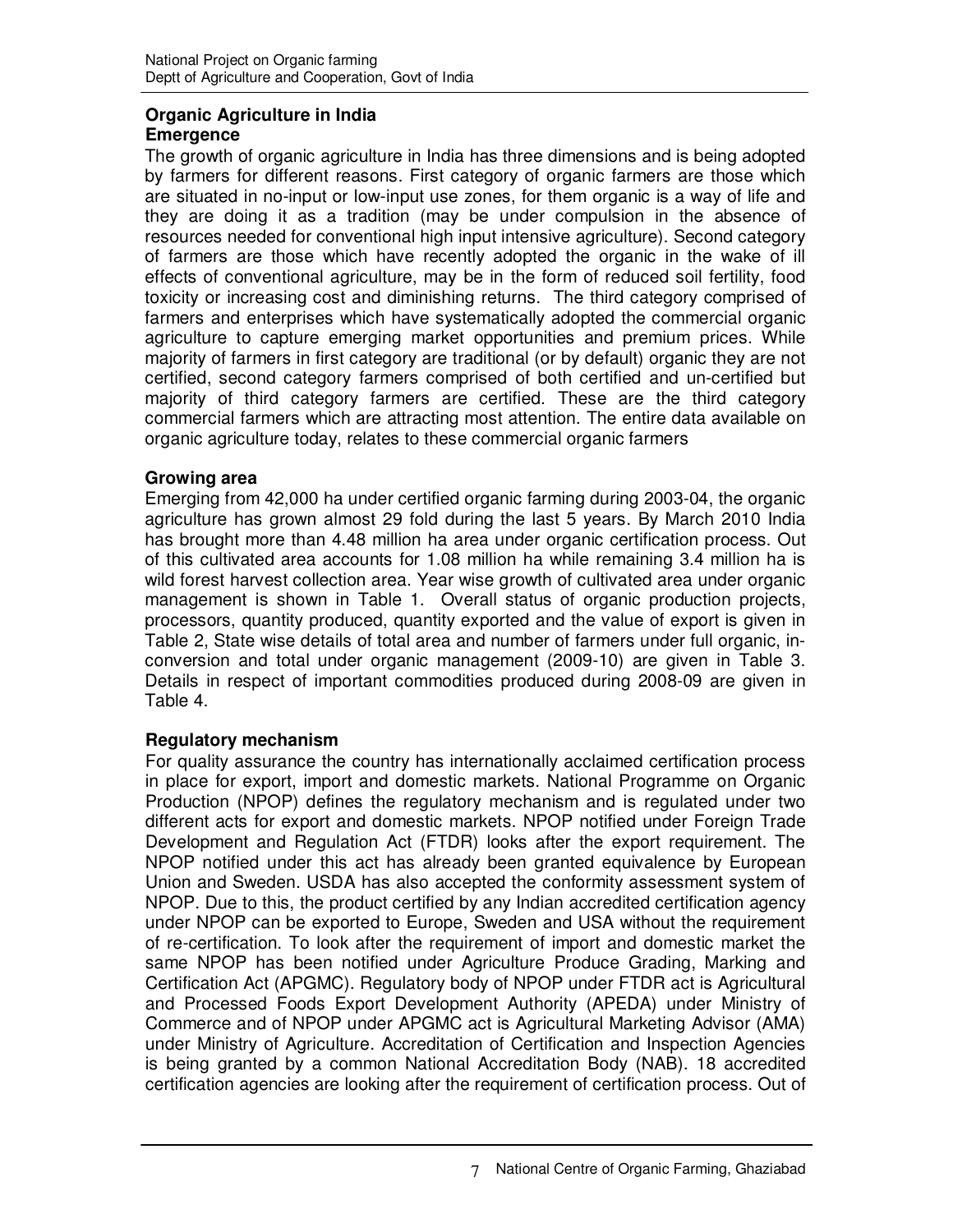these 4 agencies are under public sector while remaining 14 are under private management.

**Growing number of farmers and operators** - Out of total 2099 operators, while processors account for 427 and individual farmers 753, majority of farmers i.e. 597,873 are small and marginal farmers covered by 919 grower groups. Out of the total organic producers in the world approximately half of them are in India. This is mainly because of small holdings with each producer.

| S.No. | Years   | Area under Organic management |
|-------|---------|-------------------------------|
|       |         | in Ha                         |
|       | 2003-04 | 42,000                        |
| 2.    | 2004-05 | 76,000                        |
| 3.    | 2005-06 | 1,73,000                      |
| 4.    | 2006-07 | 5,38,000                      |
| 5.    | 2007-08 | 8,65,000                      |
| 6.    | 2008-09 | 12,07,000                     |
| 7.    | 2009-10 | 10,85,648                     |

Table – 1 Growth of area under organic management

Table 2 Overall status of organic production projects, processors, quantity produced, quantity exported and the value of export (Year 2008-09)

| S.No. | Component                                                                                    | Quantum                              |
|-------|----------------------------------------------------------------------------------------------|--------------------------------------|
| 1.    | Area under Organic certification Process (ha)<br>Full organic<br>In-conversion<br>Total      | 757978.71<br>327669.74<br>1085648.45 |
| 2.    | No. of Farmers under Organic certification Process<br>Full organic<br>In-conversion<br>Total | 351297<br>246576<br>597873           |
| 3.    | Number of operators                                                                          | 2099                                 |
| 4.    | Number of processors                                                                         | 427                                  |
| 5.    | Number of grower groups                                                                      | 919                                  |
| 6.    | Number of exporters                                                                          | 253                                  |
| 7.    | Total Production (MT)                                                                        | 1,811,111                            |
| 8.    | Total quantity exported (MT)                                                                 | 53,918                               |
| 9.    | Value of export in US \$                                                                     | 116.09 million                       |
| 10.   | Value of export in INR Rs.                                                                   | 591 crores INR                       |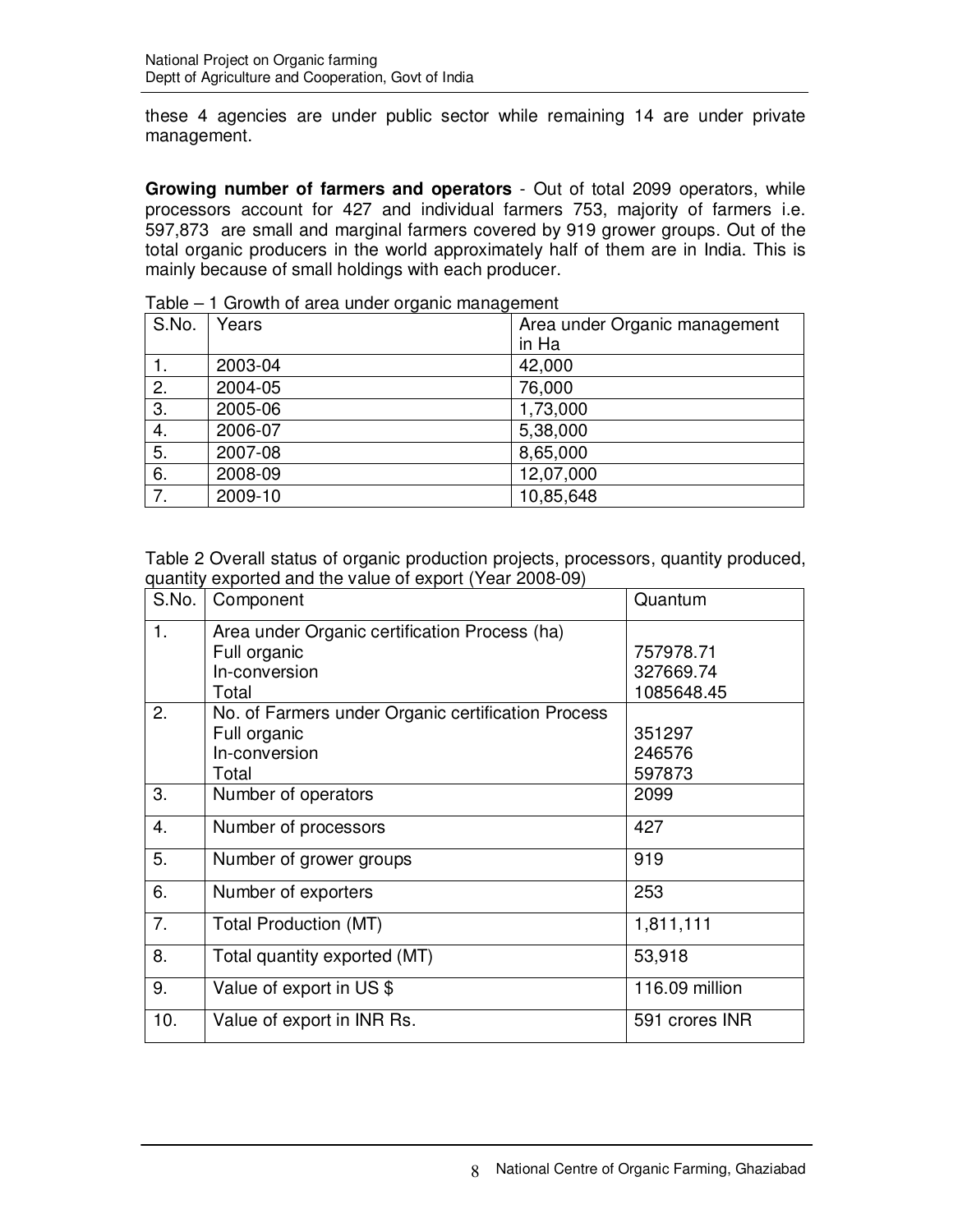| Table 3. Total area and total number of farmers under organic Certification process |                      |                      |                         |              |              |                             |              |
|-------------------------------------------------------------------------------------|----------------------|----------------------|-------------------------|--------------|--------------|-----------------------------|--------------|
| S.No.                                                                               | <b>States</b>        |                      | <b>Total Area in ha</b> |              |              | <b>Total No. of farmers</b> |              |
|                                                                                     |                      | Organic              | <b>In-Conversion</b>    | <b>Total</b> | Organic      | <b>In Conversion</b>        | <b>Total</b> |
| 1                                                                                   | Andhra Pradesh       | 10129.11             | 20838.12                | 30967.23     | 9046         | 22458                       | 31504        |
|                                                                                     | Arunchal             |                      |                         |              |              |                             |              |
| 2                                                                                   | Pradesh              | 523.17               | 1374.33                 | 1897.5       | 116          | 590                         | 706          |
| 3                                                                                   | Asam                 | 1598.18              | 3510.74                 | 5108.92      | 479          | 2768                        | 3247         |
| 4                                                                                   | Bihar                | 0                    | 1096.3                  | 1096.3       | $\mathbf 0$  | 2111                        | 2111         |
| $\overline{5}$                                                                      | Chattisgarh          | 332.06               | 112.241                 | 444.301      | 3            | 116                         | 119          |
| $\overline{6}$                                                                      | Delhi                | 77.3                 | 190.4                   | 267.7        | 4            | 66                          | 70           |
| $\overline{7}$                                                                      | Goa                  | $\overline{5947}$ .1 | 1443.67                 | 7390.77      | 620          | 203                         | 823          |
| 8                                                                                   | Gujrat               | 53596.95             | 16941.91                | 70538.86     | 19353        | 10213                       | 29566        |
| $\overline{9}$                                                                      | Haryana              | 3585.16              | 5387.59                 | 8972.75      | 1794         | 3473                        | 5267         |
|                                                                                     | Himachal             |                      |                         |              |              |                             |              |
| 10                                                                                  | Pradesh              | 437.09               | 139.01                  | 576.1        | 346          | 833                         | 1179         |
| $\overline{11}$                                                                     | J & K                | 430.63               | 182.44                  | 613.07       | 132          | 68                          | 200          |
| 12                                                                                  | Jharkhand            | $\Omega$             | 0                       | 0            | $\mathbf{0}$ | 0                           | $\Omega$     |
| $\overline{13}$                                                                     | Karnataka            | 16099.06             | 35369.398               | 51468.458    | 6061         | 26163                       | 32224        |
| $\overline{14}$                                                                     | Kerala               | 7352.67              | 7516.67                 | 14869.34     | 6215         | 8857                        | 15072        |
| 15                                                                                  | Manipur              | 1247.16              | 1924.15                 | 3171.31      | 2066         | 2901                        | 4967         |
| 16                                                                                  | Maharashtra          | 105172.62            | 45295.12                | 150467.74    | 44551        | 21098                       | 65649        |
|                                                                                     | Madhya               |                      |                         |              |              |                             |              |
| 17                                                                                  | Pradesh              | 378572.26            | 61952.74                | 440525       | 151953       | 25072                       | 177025       |
| 18                                                                                  | Mizoram              | 18002.27             | 9857.55                 | 27859.82     | 14177        | 13878                       | 28055        |
| 19                                                                                  | Meghalaya            | 1366.01              | 1677.1                  | 3043.11      | 823          | 2685                        | 3508         |
| 20                                                                                  | Nagaland             | 3091.3               | 6554.39                 | 9645.69      | 3459         | 15639                       | 19098        |
| 21                                                                                  | Orissa               | 79086.99             | 16653.92                | 95740.91     | 49523        | 12605                       | 62128        |
| $\overline{22}$                                                                     | Punjab               | 379.84               | 4883.77                 | 5263.61      | 85           | 2992                        | 3077         |
| 23                                                                                  | Rajasthan            | 29969.93             | 11157.99                | 41127.92     | 10204        | 7603                        | 17807        |
| 24                                                                                  | Sikkim               | 2872.73              | 4521.49                 | 7394.22      | 3130         | 4697                        | 7827         |
| 25                                                                                  | Tripura              | 203.56               | 77.5                    | 281.06       | $\mathbf{1}$ | 295                         | 296          |
| 26                                                                                  | Tamilnadu            | 3199.44              | 3543.44                 | 6742.88      | 206          | 3465                        | 3671         |
| $\overline{27}$                                                                     | <b>Uttar Pradesh</b> | 8665.35              | 44879.88                | 53545.23     | 5518         | 26458                       | 31976        |
| 28                                                                                  | Uttrakhand           | 16158.86             | 14906.75                | 31065.61     | 20695        | 26484                       | 47179        |
| $\overline{29}$                                                                     | West Bengal          | 9881.91              | 5681.14                 | 15563.05     | 737          | 2785                        | 3522         |
| $\overline{30}$                                                                     | Other                | 0                    | 0                       | 0            | $\mathbf{0}$ | 0                           | 0            |
|                                                                                     | <b>Total</b>         | 757978.71            | 327669.749              | 1085648.459  | 351297       | 246576                      | 597873       |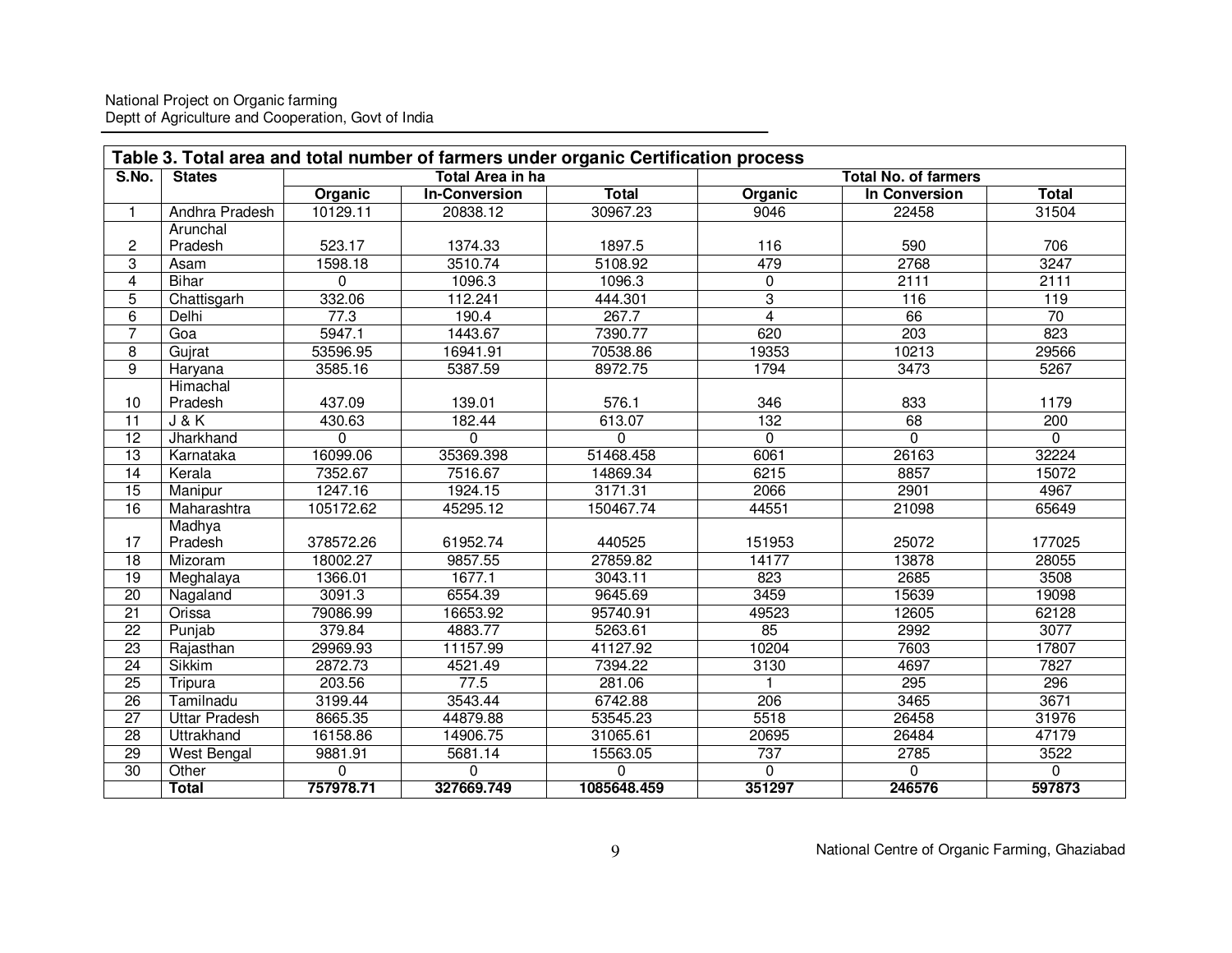| S.No. | <b>Commodities</b>           | <b>Quantity produced in MT</b> |            |              |
|-------|------------------------------|--------------------------------|------------|--------------|
|       |                              | Organic                        | $In-$      | <b>Total</b> |
|       |                              |                                | conversion |              |
| 1.    | Rice                         | 44335                          | 32354      | 76690        |
| 2.    | Wheat                        | 6892                           | 15364      | 22560        |
| 3.    | Other cereals/ millets       | 67333                          | 63985      | 131318       |
| 4.    | <b>Pulses</b>                | 17560                          | 16785      | 34345        |
| 5.    | Oil seeds including Soybean  | 163185                         | 59647      | 222832       |
| 6.    | Cotton (raw seed cotton)     | 284832                         | 86906      | 371740       |
| 7.    | <b>Spices</b>                | 17419                          | 20084      | 37504        |
| 8.    | Tea/ coffee                  | 16506                          | 10838      | 27344        |
| 9.    | <b>Fruits and Vegetables</b> | 194505                         | 538073     | 732579       |
| 10    | Herbal/ medicinal plants     | 129543                         | 58767      | 188310       |
| 11.   | Other miscellaneous crops    | 8001                           | 25235      | 33236        |

Table 4. Production of important commodities under organic management (Year 2008-09)

Table 5 Estimates of area covered by different crops under organic management (Year 2008-09)

| S.No. | <b>Commodities</b>             | Area in ha |               |              |  |
|-------|--------------------------------|------------|---------------|--------------|--|
|       |                                | Organic    | In-conversion | <b>Total</b> |  |
| 1.    | Paddy                          | 18134.00   | 9766.00       | 27900.00     |  |
| 2.    | Wheat                          | 4056.00    | 7192.00       | 11248.00     |  |
| 3.    | Other cereals/<br>millets      | 26184.00   | 37678.00      | 63862.00     |  |
| 4.    | <b>Pulses</b>                  | 12023.00   | 17617.00      | 29640.00     |  |
| 5.    | Oil seeds including<br>Soybean | 91849.00   | 87307.00      | 179156.00    |  |
| 6.    | Cotton                         | 259699.00  | 93299.00      | 352998.00    |  |
| 7.    | Spices                         | 6507.00    | 23291.00      | 29798.00     |  |
| 8.    | Tea/ coffee                    | 12711.00   | 12465.00      | 25176.00     |  |
| 9.    | Fruits and<br>Vegetables       | 128879.00  | 41176.00      | 170055.00    |  |
| 10    | Herbal/ medicinal<br>plants    | 32313.00   | 10690.00      | 43003.00     |  |
| 11.   | Other miscellaneous<br>crops   | 27995.00   | 28306.00      | 56301.00     |  |
| 12    | Crop details not<br>available  | 19812.00   | 198110.00     | 217922.00    |  |
|       | Total area                     | 640162     | 566897        | 1207059      |  |

#### **Important features of Indian organic sector**

With the phenomenal growth in area under organic management and growing demand for wild harvest products India has emerged as the single largest country with highest arable cultivated land under organic management. India has also achieved the status of single largest country in terms of total area under certified organic wild harvest collection.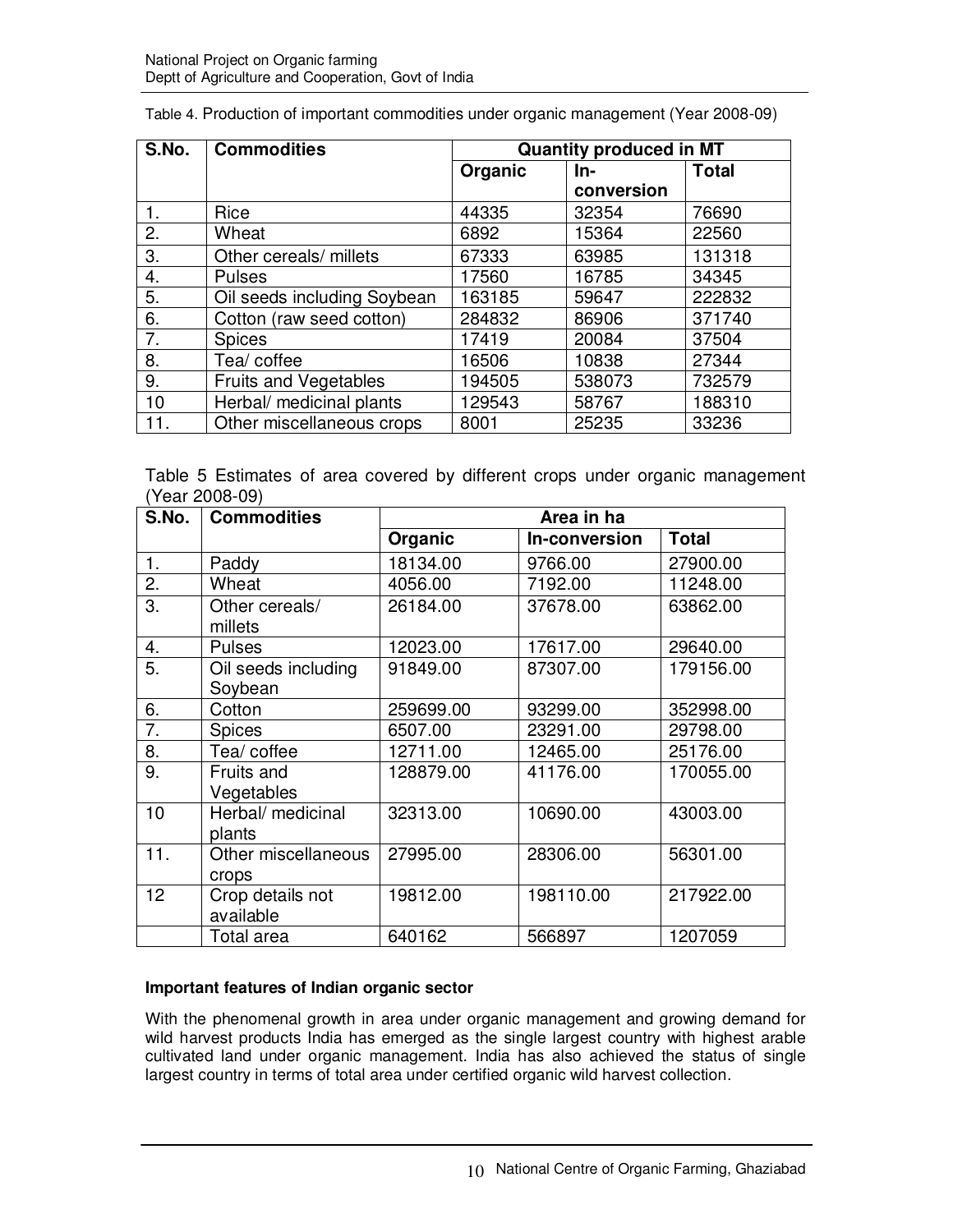With the production of more than 77,000 MT of organic cotton lint India had achieved the status of largest organic cotton grower in the world a year ago, with more than 50% of total world's organic cotton.

#### **Future prospects**

Although, commercial organic agriculture with its rigorous quality assurance system is a new market controlled, consumer-centric agriculture system world over, but it has grown almost 25-30% per year during last 10 years. In spite of recession fears the growth of organic is going unaffected. The movement started with developed world is gradually picking up in developing countries. But demand is still concentrated in developed and most affluent countries. Local demand for organic food is growing. India is poised for faster growth with growing domestic market. Success of organic movement in India depends upon the growth of its own domestic markets.

India has traditionally been a country of organic agriculture, but the growth of modern scientific, input intensive agriculture has pushed it to wall. But with the increasing awareness about the safety and quality of foods, long term sustainability of the system and accumulating evidences of being equally productive, the organic farming has emerged as an alternative system of farming which not only address the quality and sustainability concerns, but also ensures a debt free, profitable livelihood option.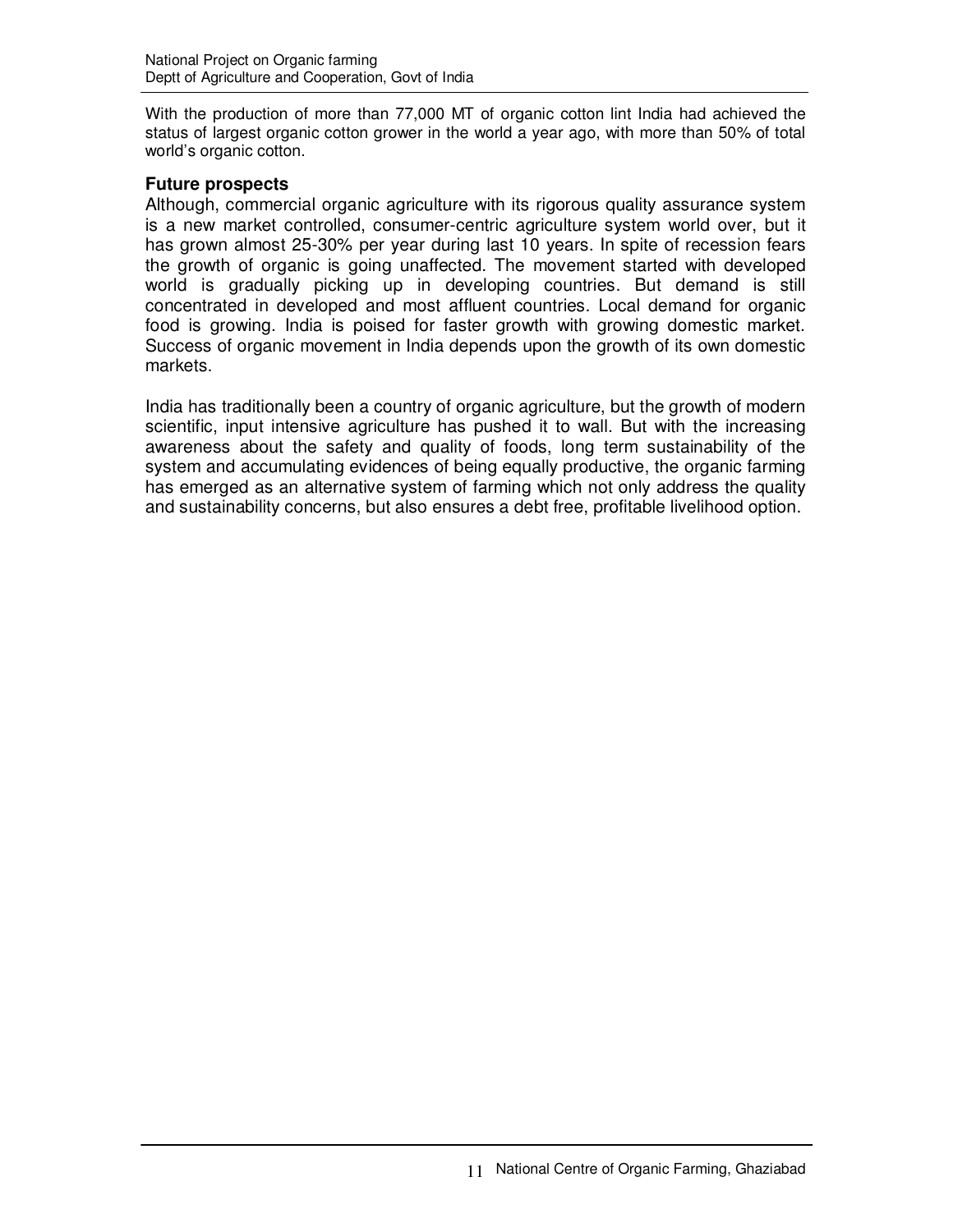# **The Principles of Organic Agriculture**

To understand the motivation for organic farming, the practices being used and what we want to achieve, it is important to understand the guiding principles of organic agriculture. These principles encompass the fundamental goals and caveats that are considered important for producing high quality food, fiber and other goods in an environmentally sustainable way. The principles of organic agriculture have changed with the evolution of the movement and are now codified. The principles apply to agriculture in the broadest sense, including the way people tend soils, water, plants and animals in order to produce, prepare and distribute food and other goods. They concern the way people interact with living landscapes, relate to one another and shape the legacy of future generations. The principles of organic agriculture serve to inspire the organic movement in its full diversity. They are the roots from which organic agriculture grows and develops. They express the contribution that organic agriculture can make to the world and a vision to improve all agriculture in a global context. The Principles of Organic Agriculture serve to inspire the organic movement in its full diversity.

The International Federation for Organic Agriculture Movement's (IFOAM) definition of Organic agriculture is based on:

The principle of health The principle of ecology The principle of fairness and The principle of care

Each principle is articulated through a statement followed by an explanation. The principles are to be used as a whole. They are composed as ethical principles to inspire action.

#### **1. Principle of health**

Organic Agriculture should sustain and enhance the health of soil, plant, animal, human and planet as one and indivisible. This principle points out that the health of individuals and communities cannot be separated from the health of ecosystems healthy soils produce healthy crops that foster the health of animals and people. Health is the wholeness and integrity of living systems. It is not simply the absence of illness, but the maintenance of physical, mental, social and ecological well-being. Immunity, resilience and regeneration are key characteristics of health. The role of organic agriculture, whether in farming, processing, distribution, or consumption, is to sustain and enhance the health of ecosystems and organisms from the smallest in the soil to human beings. In particular, organic agriculture is intended to produce high quality, nutritious food that contributes to preventive health care and well-being. In view of this it should avoid the use of fertilizers, pesticides, animal drugs and food additives that may have adverse health effects.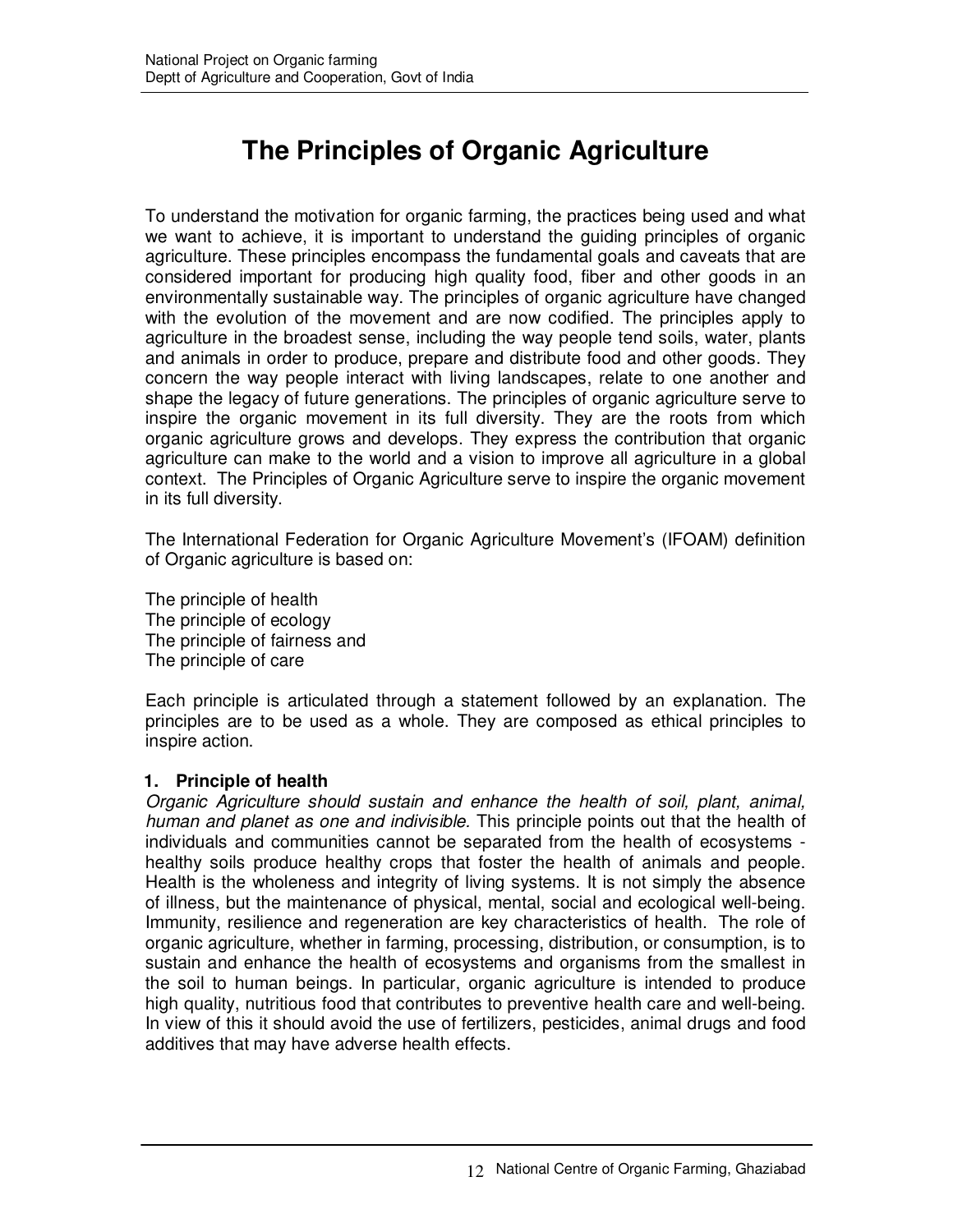#### **2. Principle of ecology**

Organic Agriculture should be based on living ecological systems and cycles, work with them, emulate them and help sustain them. This principle roots organic agriculture within living ecological systems. It states that production is to be based on ecological processes, and recycling. Nourishment and well-being are achieved through the ecology of the specific production environment. For example, in the case of crops this is the living soil; for animals it is the farm ecosystem; for fish and marine organisms, the aquatic environment. Organic farming, pastoral and wild harvest systems should fit the cycles and ecological balances in nature. These cycles are universal but their operation is site-specific. Organic management must be adapted to local conditions, ecology, culture and scale. Inputs should be reduced by reuse, recycling and efficient management of materials and energy in order to maintain and improve environmental quality and conserve resources. Organic agriculture should attain ecological balance through the design of farming systems, establishment of habitats and maintenance of genetic and agricultural diversity. Those who produce, process, trade, or consume organic products should protect and benefit the common environment including landscapes, climate, habitats, biodiversity, air and water.

#### 3. **Principle of fairness**

Organic Agriculture should build on relationships that ensure fairness with regard to the common environment and life opportunities. Fairness is characterized by equity, respect, justice and stewardship of the shared world, both among people and in their relations to other living beings. This principle emphasizes that those involved in organic agriculture should conduct human relationships in a manner that ensures fairness at all levels and to all parties - farmers, workers, processors, distributors, traders and consumers. Organic agriculture should provide everyone involved with a good quality of life, and contribute to food sovereignty and reduction of poverty. It aims to produce a sufficient supply of good quality food and other products. This principle insists that animals should be provided with the conditions and opportunities of life that accord with their physiology, natural behavior and wellbeing. Natural and environmental resources that are used for production and consumption should be managed in a way that is socially and ecologically just and should be held in trust for future generations. Fairness requires systems of production, distribution and trade that are open and equitable and account for real environmental and social costs

# **4. Principle of care**

Organic Agriculture should be managed in a precautionary and responsible manner to protect the health and well-being of current and future generations and the environment. Organic agriculture is a living and dynamic system that responds to internal and external demands and conditions. Practitioners of organic agriculture can enhance efficiency and increase productivity, but this should not be at the risk of jeopardizing health and well-being. Consequently, new technologies need to be assessed and existing methods reviewed. Given the incomplete understanding of ecosystems and agriculture, care must be taken. This principle states that precaution and responsibility are the key concerns in management, development and technology choices in organic agriculture. Science is necessary to ensure that organic agriculture is healthy, safe and ecologically sound. However, scientific knowledge alone is not sufficient. Practical experience, accumulated wisdom and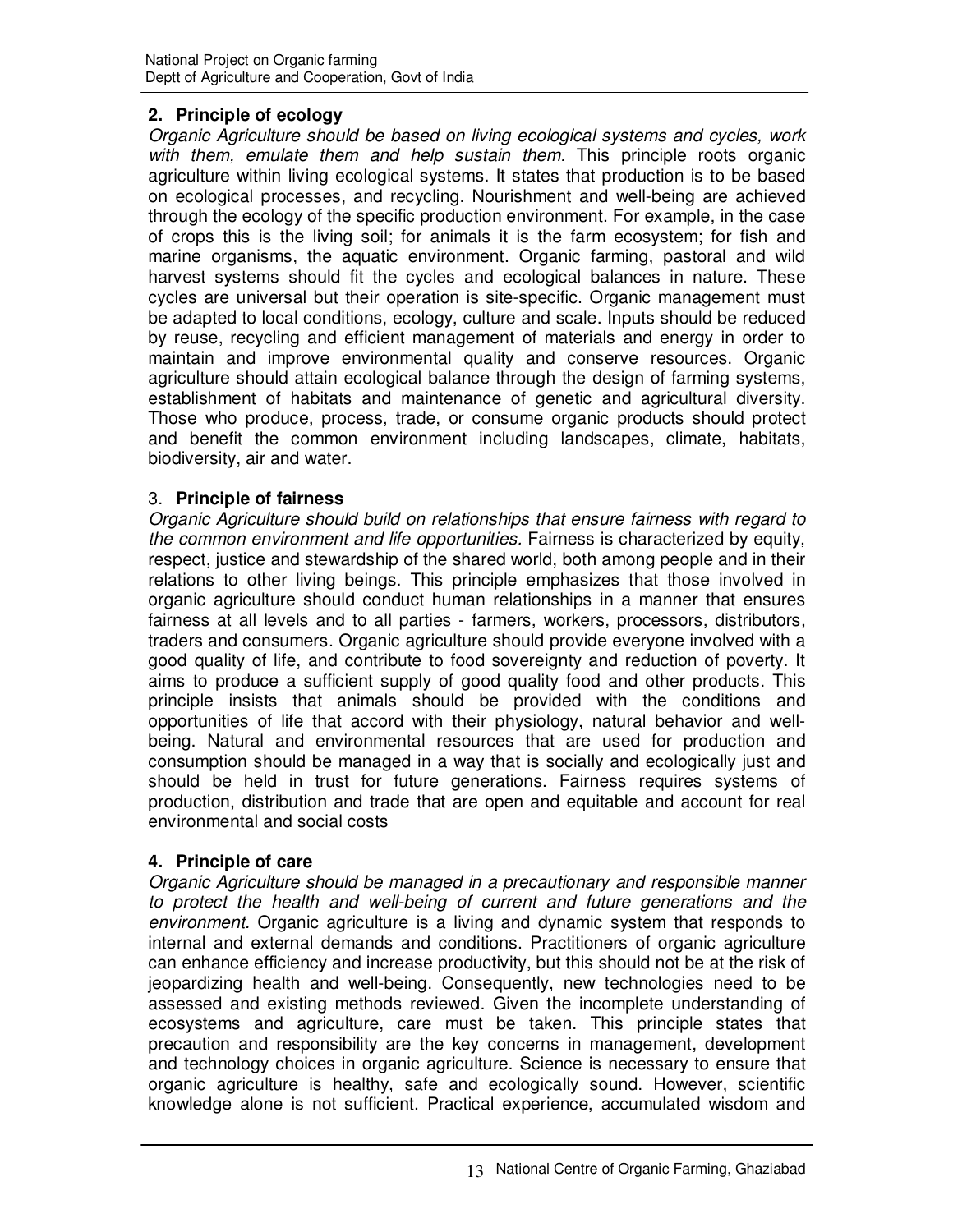traditional and indigenous knowledge offer valid solutions, tested by time. Organic agriculture should prevent significant risks by adopting appropriate technologies and rejecting unpredictable ones, such as genetic engineering. Decisions should reflect the values and needs of all who might be affected, through transparent and participatory processes.

In totality organic agriculture aims at a sustainable production system based on natural processes. Key characteristics are that organic agriculture:

- relies primarily on local, renewable resources;
- makes efficient use of solar energy and the production potential of biological systems;
- maintains the fertility of the soil;
- maximises recycling of plant nutrients and organic matter;
- does not use organisms or substances foreign to nature (e.g. GMOs, chemical fertilisers or pesticides);
- maintains diversity in the production system as well as the agricultural landscape;
- gives farm animals life conditions that correspond to their ecological role and allow them a natural behaviour.

Organic agriculture is also a sustainable and environmentally friendly production method, which has particular advantages for small-scale farmers. Available evidence indicates the appropriateness of organic agriculture for small farmers in developing countries like India. Organic agriculture contributes to poverty alleviation and food security by a combination of many features, such as;

- increasing yields in low-input areas;
- conserving bio-diversity and nature resources on the farm and in the surrounding area;
- increasing income and/or reducing costs;
- producing safe and varied food;
- being sustainable in the long term.

The evaluations by IFAD in India and China (Giovannucci, 2005) reported that the income of participating farmers can increase substantially by adopting organic practices of farming. Certified production gives access to a premium market, or simply just better market access.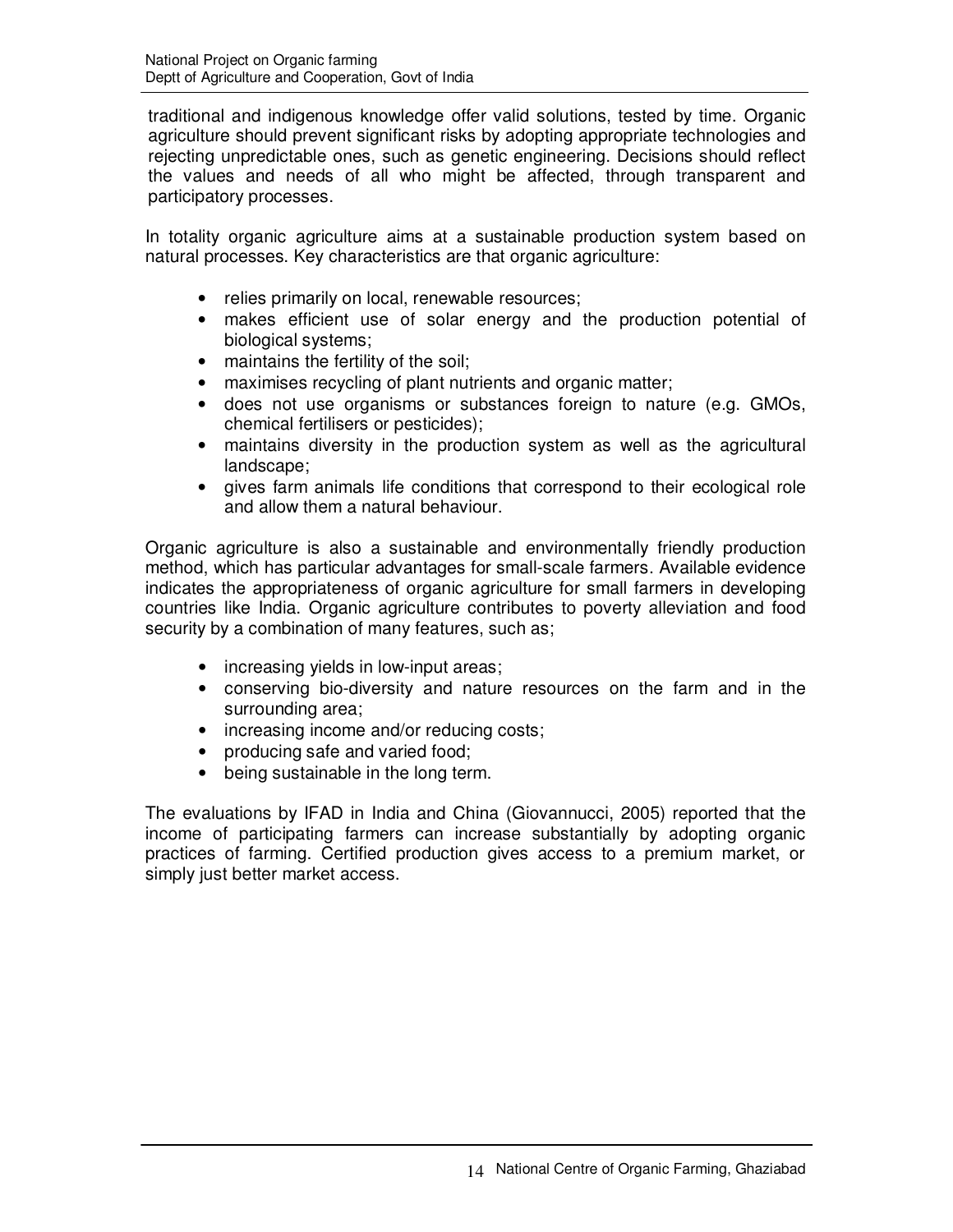# **Organic Management An Integrated approach**

#### **Growing Crops under Organic Management**

**Philosophy -** Organic farming management is an integrated approach, where all aspects of farming systems are interlinked with each other and work for each other. A healthy biologically active soil is the source of crop nutrition, on-farm biodiversity controls pests, crop rotation and multiple cropping maintains the system's health and on-farm resource management with integration of cattle ensure productivity and sustainability. Organic management stresses on optimization of resource use and productivity, rather than maximization of productivity and over exploitation of resources on the cost of resources meant for future generations.

**Management Principals -** A living soil is the basis of organic farming. A live, healthy soil with proper cropping patterns, crop residue management and effective crop rotation can sustain optimum productivity over the years, without any loss in fertility. Organic farming envisages a comprehensive management approach to improve soil health, the ecosystem of the region and the quality of produce. It includes all agricultural systems that promote environmentally sound production of food and fibers. These systems take local soil fertility as a key to successful production, by respecting the natural capacity of plants, animals and the landscape; they aim to optimize quality in all aspects of agriculture and environment. A living soil can be maintained by continuous incorporation of crop and weed biomass, use of animal dung, urine-based manures (FYM, NADEP, vermicompost), biofertilisers and bioenhancers, special liquid formulations (like vermiwash, compost tea etc) during a crop's duration.

As a thumb rule, crop residues should be returned to the plot, directly or indirectly. Cattle droppings may be returned to the field as compost. As a strategy, the quantity of biomass removed for human food and fiber, cattle feed or firewood from an organic farm should be replaced with any other bio-waste on the farm. But it is important to account for it for preparing the balance sheet of nutrients for each crop being cultivated on the farm. In phosphorous-deficient and acidic soils, some quantity of mineral grade rock phosphate and lime can also be added either by direct application to the field or through addition to compost. The compost can be further enriched by incorporation of biofertilisers, microbial inoculants, etc. Special composts like biodynamic compost, cowpat pit compost, biodynamic preparations such as BD-500 and BD-501, special formulations like Panchgavya, Dashgavya, Biosol etc are also useful and ensure optimum productivity. Use of EM formulation has also been found effective in soil enrichment and compost making. For high nutrient demanding crops and for intermittent soil enrichment use of oilcakes, poultry manure, concentrated manures (mixture of oil cakes, poultry manure and rock phosphate) can also be an ideal low-cost option of manuring.

#### **Important steps**

While turning towards organic it is essential that the basic requirements of the system and the area are properly understood and long term strategies are addressed first. In most part of the country poor soil health due to loss of organic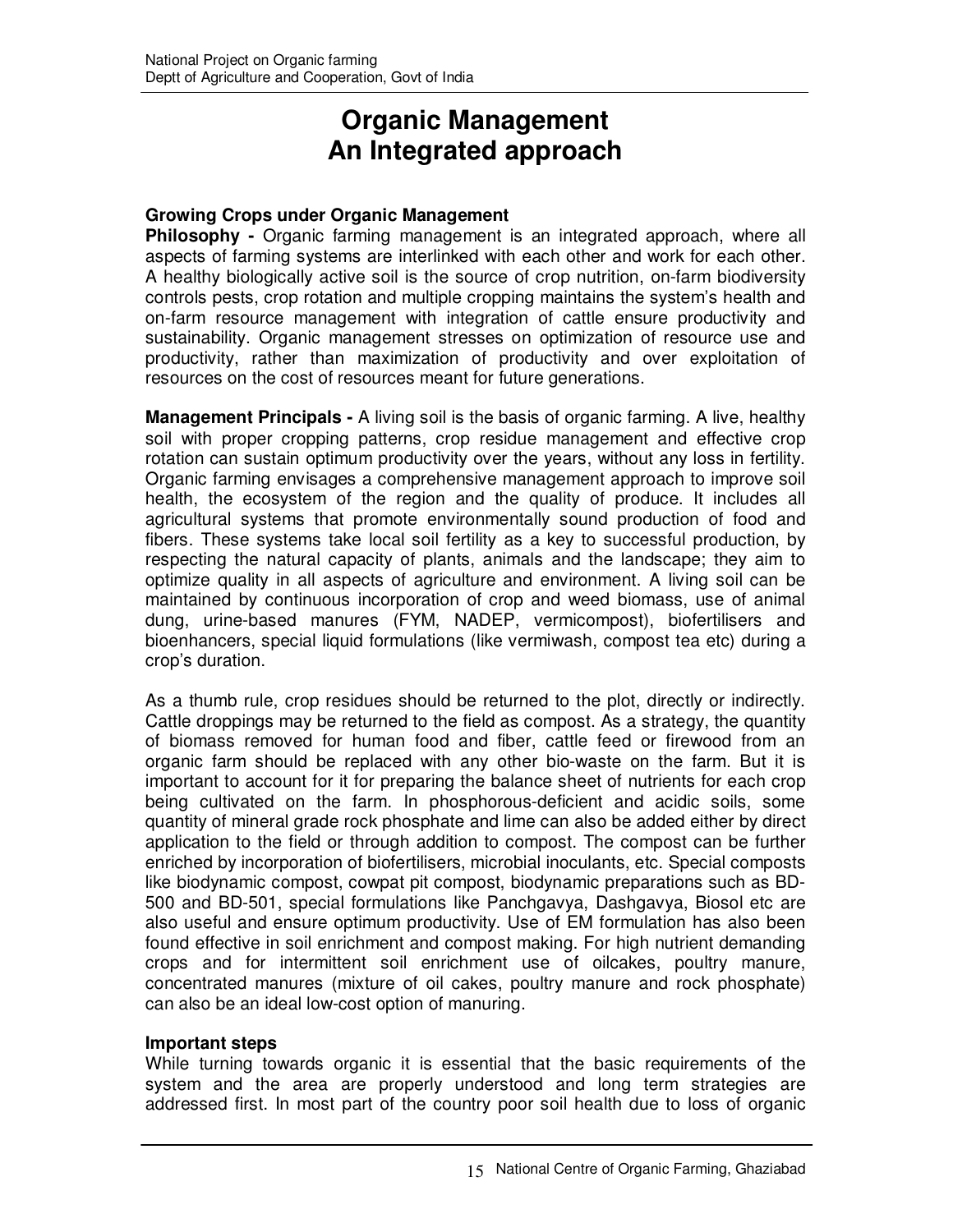matter and soil microbial load is a major problem. Reducing water availability and increasing temperature is further adding to the problems. Too much dependence on market for supply of inputs and energy has made the agriculture a cost intensive high input enterprise with diminishing returns. We need to address all these concerns and develop a system which is not only productive and low cost but also resource conserving and sustainable for centuries to come. To start with, following parameters need to be addressed in first stage

- Enrichment of soil
- Management of temperature
- Conservation of rain water
- Maximum harvesting of sun energy
- Self reliance in inputs
- Maintenance of natural cycles and life forms
- Integration of animals
- Maximum reliance on renewable energy sources, such as solar power and animal power

#### **How to achieve**

- 1. **Enrichment of soil** Abandon use of chemicals, use crop residue as mulch, use organic and biological fertilizers, adopt crop rotation and multiple cropping, avoid excessive tilling and keep soil covered with green cover or biological mulch.
- 2. **Management of temperature**  Keep soil covered, Plant trees and bushes on bund
- 3. **Conservation of soil and rain water** Dig percolation tanks, maintain contour bunds in sloppy land & adopt contour row cultivation, dig farm ponds, maintain low height plantation on bunds.
- 4. **Harvesting of sun energy**  Maintain green stand throughout the year through combination of different crops and plantation schedules.
- 5. **Self reliance in inputs**  develop your own seed, on-farm production of compost, vermicompost, vermiwash, liquid manures and botanical extracts.
- 6. **Maintenance of life forms**  Develop habitat for sustenance of life forms, never use pesticides and create enough diversity.
- 7. **Integration of animals**  Animals are important components of organic management and not only provide animal products but also provide enough dung and urine for use in soil.
- 8. **Use of renewable energy**  Use solar energy, bio-gas and bullock driven pumps, generator and other machine.

# **Developing organic farm**

As organic management is an integrated approach, manipulation and adoption of one or few steps may not yield significant results. For optimization of productivity all the essential components need to be developed in a systematic manner. These steps include: (i) Habitat development, (ii) on-farm facilities for input production (iii) cropping sequence and combination planning, (iv) 3-4 year rotation plan and (vi) growing of crops suiting to the region, soil and climate.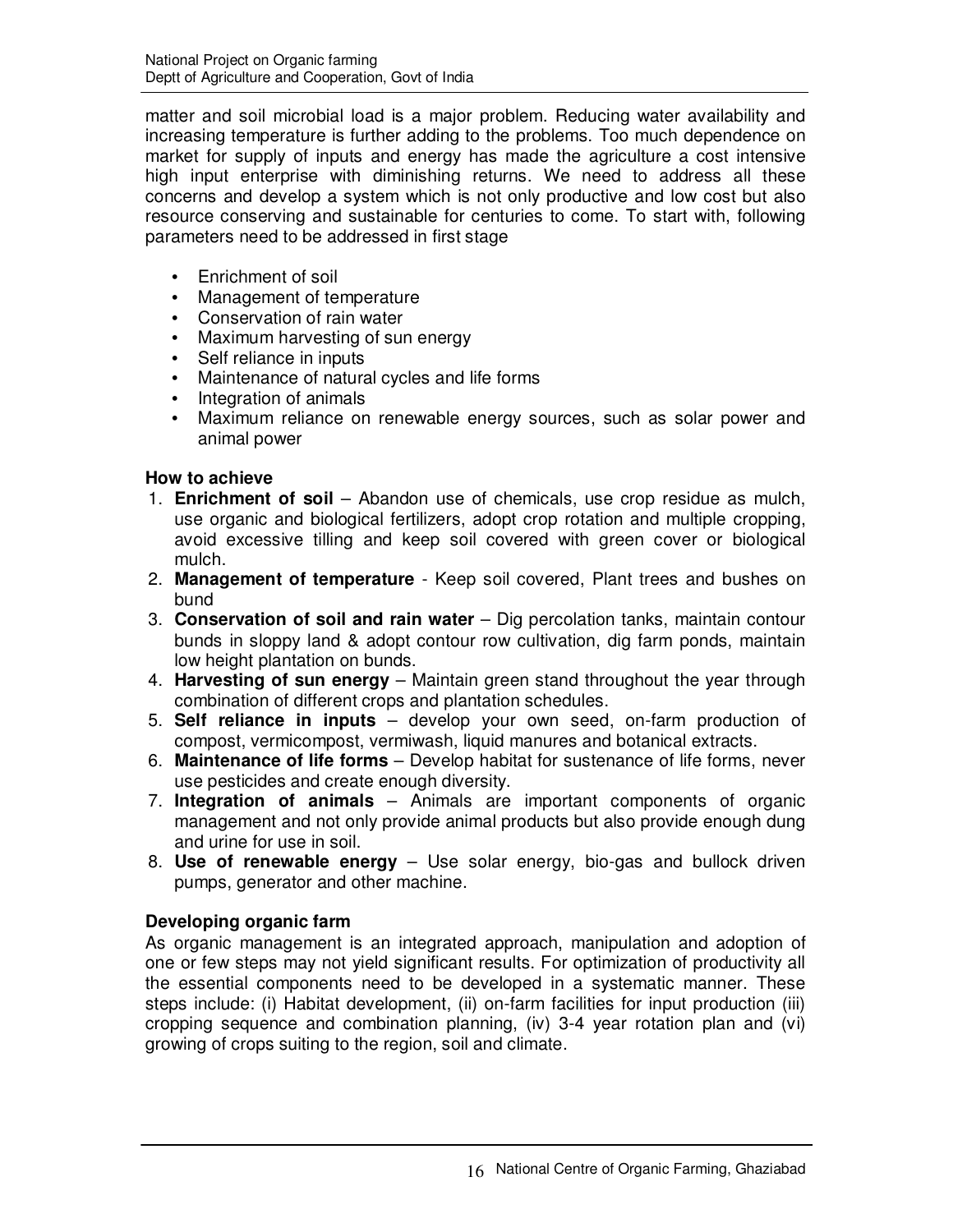#### **Development of farm facilities and habitat**

**Infrastructure** – Reserve 3-5% of farm space for utilities, such as space for cattle, vermicompost bed, compost tank, Vermiwash/ compost tea unit etc. 5-7 trees should be planted only on this space, as all utility infrastructure need shade. Irrigation well, water pumping infrastructure etc can also be in this utility area. Dig some percolation tanks (7x3x3mt or of any other size depending upon the rainfall and run-off pattern) for rain water conservation (1 pit per ha) at appropriate places depending upon slope and water flow. If possible develop a farm pond of preferably 20x10 mt size. Keep few 200 lit tanks (1 per acre) for liquid manure preparation and few containers for botanicals. For 5 acre farm, develop 1-2 vermicompost beds, 1 NADEP tank, 2 biodynamic compost beds, 2-3 compost tea/ vermiwash units, 5 liquid manure tanks, five cowpat pits and one underground cattle-urine collection tank. Efforts should also be made to produce sufficient quantities of BD-500 (cow horn manure) and BD-501 (cow horn silica). 10-12 horn products are sufficient for 5 acre farm. Use of biodynamic compost prepared with the use of BD-502-507 has also been found to be very effective.

**Habitat and biodiversity**- Management of an appropriate habitat for sustenance of different life forms is an essential component of organic farming. This can be achieved by ensuring crop diversity and by maintaining a wide variety of trees and bushes as per climatic suitability. These trees and bushes will not only ensure the nutrients from air and deep soil layers to surface layer but also attract the birds and predators, friendly insects and also provide the food and shelter. There may be some loss of productivity due to shading effect but that loss can be compensated with reduced pest problems and natural biological pest control system. In the plains, for a 10-acre farm, plant at least five to six neem trees (Azadirachta indica), one to two tamarind (Tamarindus indica), two gular (Ficus glumerata), eight to ten ber (Zizyphus Sp) bushes, one to two aonla (*Emblica officinalis*), one to two drumstick and  $10-15$ wild bushes.

More specifically, if we classify areas into wet and dry farms, then on the wet farms there should be five to six neem trees, one to two wood apples, one to two star fruit, eight to ten guava or sour soap, three to four drumstick, one to two fig and 10–15 bushes of mulberry, star gooseberry, curry leaf etc, and on the dry farms there must be at least five to six neem, one to two bael fruit, eight to ten ber or custard apple, one to two aonla , one to two drumstick and 10–15 bushes of sasaka , nirgundi (Vitex negundo), Cassia auriculata, C. tora, etc.

In hilly areas, Alnus nepalensis is considered to be a wonder tree as it fixes good amount of nitrogen. It is being promoted in a cropping system mode particularly in northeastern India. Bushes of Prunus, oak (Quercus glauca), Pinus species along the farm boundary and yarrow (Achillea millifolium), buck wheat (Fagopyrum esculentum), lupin (Lupinus sativus), Himalayan stinging nettle (Urtica parviflora), marigold, etc., in between the plots invite a lot of predators and also attract a large number of pests.

Fruit orchards also need to maintain adequate diversity with at least 3-5 types of fruit plants and few non-fruit trees (as listed above).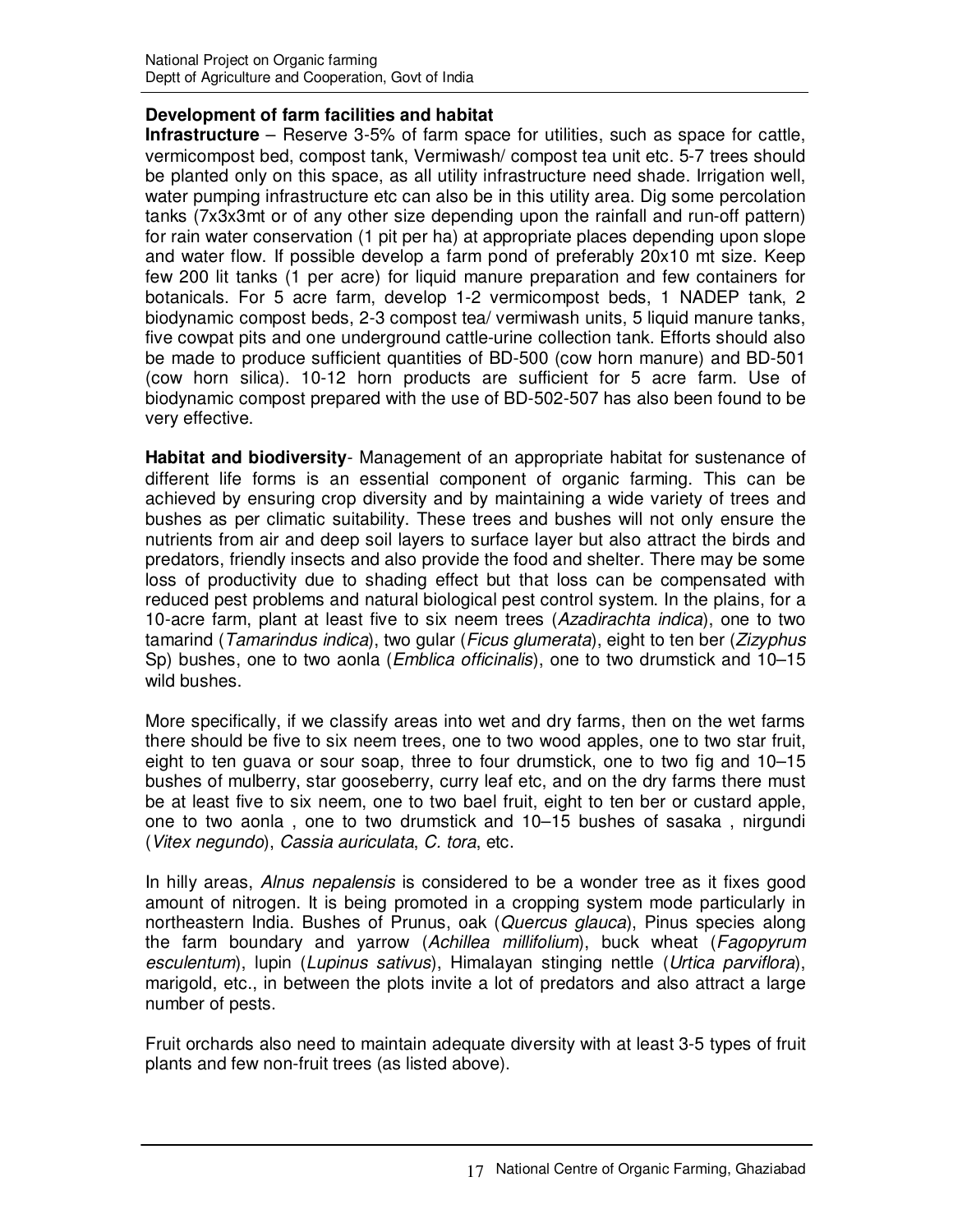Major and minor plots should be separated by bunds about 1.5m wide and should be planted with Glyricidia, perennial Sesbania (jayanti), Leucaena leucocephala, cassia siamea, etc. The internal hedgerow should consist of perennial pigeon pea, Crotalaria , seasonal Sesbania, etc. Lops from these trees will provide enough quantity of biologically fixed nitrogen.

In between *Glyricidia/Sesbania* rows insert few plants of pesticidal value such as Adathoda vesica, Vitax nigundo, Calotropis, Datura alba, Ipomea (Besharam) etc. Surrounding the farm or garden, there should be hedgerows or a live fence of coppiced or pollarded, multipurpose, deep-rooted trees and shrubs and medicinal herbs such as Adathoda vasica, Vitex negundo, Jatropha curcas, etc. Ecological diversity is an essential component of any successful organic farming system.

Trees on utility space can be allowed to grow fully. Trees and bushes on farm bunds should be placed randomly at sufficient distance and pruned at repeated intervals. Glyricidia plants should be planted at close spacing on all major bunds and all around the farm. They will act not only as biological fence but also provide biologically fixed nitrogen to soil.

A 400 mt long Glyricidia strip can provide 22.5 kg N/ha per year from the year 3 and up to 77 Kg N/ha from year 7 under rainfed conditions. This can be 75-100% higher under irrigated conditions. Three to four harvests can be made under irrigated conditions and two harvests under unirrigated conditions. Never allow them to grow above 5.5 ft to avoid shading effect. Lopping is used as green leaf manure. Simply harvest them and incorporate in soil before sowing or use as mulch.

#### **Conversion of soil to organic**

**Banning of chemicals-** It is widely known fact that some biological processes of plants involved in acquiring nutrients such as nitrogen e.g.  $N<sub>2</sub>$  fixation are generally inhibited by adding Nitrogen fertilizer. Soil scientists generally caution against nonjudicious fertilizer use and encourage use of organic compost otherwise it may lead to deficiency of micronutrients. Therefore in organic farming systems there is no place for chemicals.

**Low input alternative** - In first year simultaneously sow three different types of legumes in strips, first of 60 days (like moong), second of 90-120 days (Cow pea or soybean) and third of more than 120 days (red gram) in strips. Apply mixture of Compost and vermicompost (2:1)  $\omega$  2.5 ton per acre enriched with 4 kg Azotobacter and 4 kg PSB biofertilizers or 4 kg consortia of customized cultures as basal dose at the time of sowing preferably in furrows below the seeds. Seeds of legumes should be treated with crop specific strains of Rhizobium biofertilizer. Mulch the entire surface with a thick layer of biological mulch and drench the biomass with Jivamrut @ 200 lit per acre. Seedlings will emerge from this layer. If soil is poor in phosphorus then apply 300 kg of low grade mineral rock-phosphate along with the compost. Apply second dose of Jivamrut after 25-30 days of sowing with irrigation water or during rains.

To add to diversity 100 plants/ acre of marigold or Hibiscus subdarifa or any other suitable plant effective as trap crop/plant may be planted randomly through out the field. Few seedlings of vegetables such as chillies, tomato, brinjal, etc and rhizomes of turmeric, ginger etc can be planted randomly for home consumption.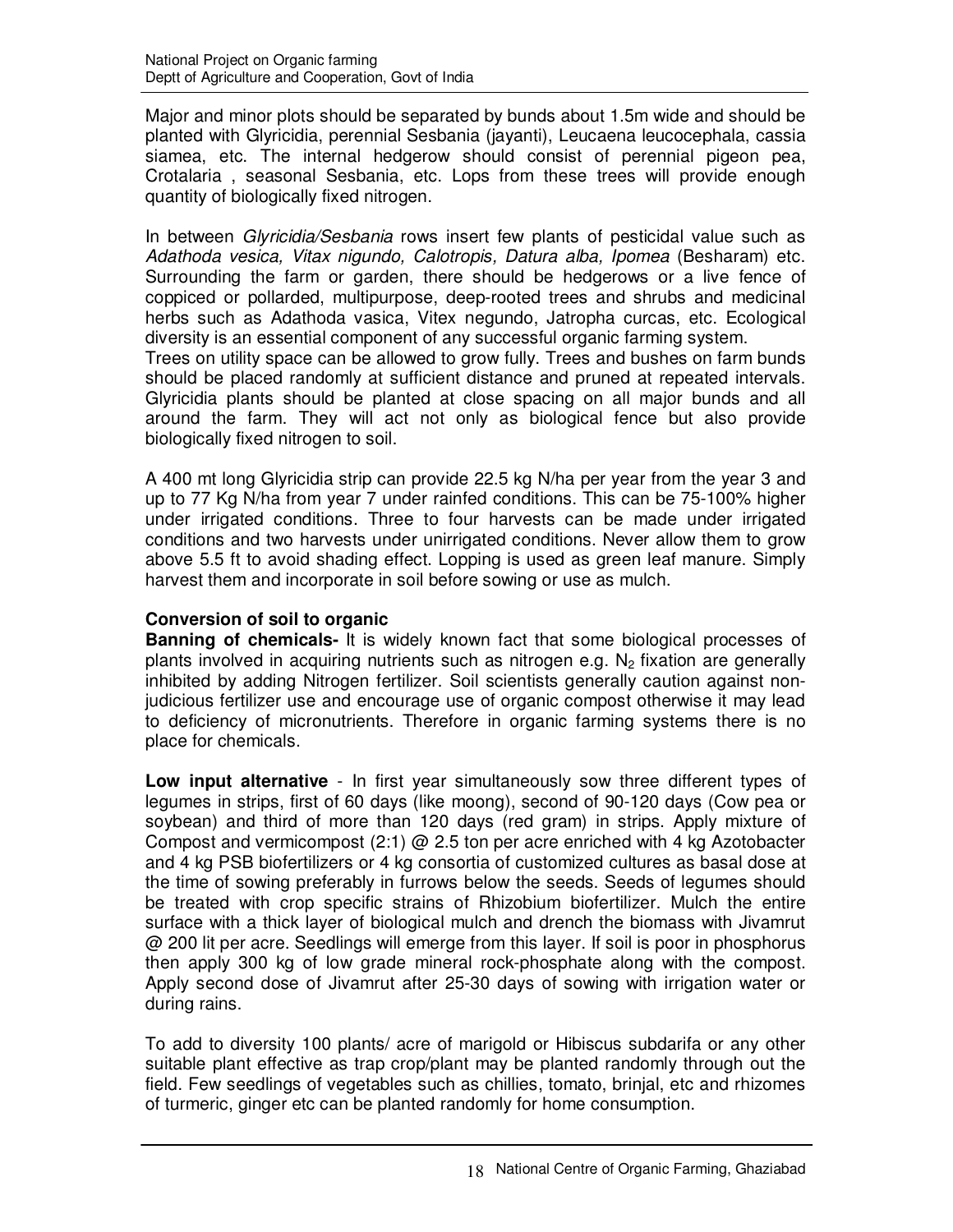Harvest the pods/ fruits and use remaining biomass for mulch. Collect the crop biomass at the end of strips in the form of heaps and drench with Jivamrut. Sow short duration leafy vegetables (such as fenugreek or spinach) in the space vacated by the first and second crop and mulch the surface with treated biomass. Harvest leafy vegetable and grains and incorporate remaining biomass in the soil at appropriate time.

In next season apply compost-vermicompost mixture  $\omega$  2.5 ton/ha and sow cereal crop with legume as inter or companion crop. After harvest use entire legume and remaining part of cereal crop as mulch. If irrigation facilities are there, take summer legume with some vegetable crop. Recycle entire residue as mulch. Use 3-4 application of liquid manure (such as Jivamruta) during each cropping season for soil application. Now the soil is ready for high value horticultural crops.

**High input alternative** – Incorporate 2.5-3.0 ton compost/ vermicompost or 1.5 ton of biodynamic compost, 500 kg crushed oil cakes, 500 kg rock phosphate, 100 kg neem cake, 5 kg Azotobacter and 5kg PSB biofertilizer or 4 kg consortia of customized cultures in soil through broadcasting or by drilling in furrows below the seeds. Sow 3-4 types of different crops in strips. 40% crop stand should be of legumes. Randomly plant 100-150 marigold and vegetable seedlings for increased diversity. After harvest incorporate entire residue in soil or use as mulch after sowing of the next crop. For second crop also use similar quantities of manures. Use liquid manure (Jivamruta) @ 200lit/acre 3-4 times during cropping season along with irrigation water. For increased productivity 2-3 sprays of vermiwash or vermiwash+cow urine or Panchgavya can also be provided.

In fruit orchards cultivate 3-4 types of legume mixtures as mixed or intercrop in inter spaces along with adequate quantity of manures (as specified above). After pod/ grain harvest mulch the entire soil surface with the left over biomass and drench the biomass with 2 applications of Jivamruta.

After about 12-18 months the soil will be ready for organic cultivation of any crop combination. For next two-three years, along with any crop incorporate legumes as inter or companion crops. Ensure that crop residue always have at least 30% residue from legumes. Also treat crop residue with liquid manure before incorporating into soil or using as mulch.

#### **Multiple cropping and crop rotation**

Mix cropping is the outstanding feature of organic farming in which variety of crops are grown simultaneously or at different time on the same land. In every season care should be taken to maintain legume cropping at least 40%. Mix cropping promotes photosynthesis and avoids the competition for nutrients because different plants draw their nutrients from different depth of soil. The legume fixes atmospheric nitrogen and make available for companion or succeeding crops. Deep rooted plants drew nutrient from deeper layer of soil and bring them to the surface of soil through their leaf fall. So the nutrients leached down to lower strata are further brought back to upper layer by these deep rooted plants. Also help in protecting soil from soil erosion. Farmers should select the crops combination according to their needs and season.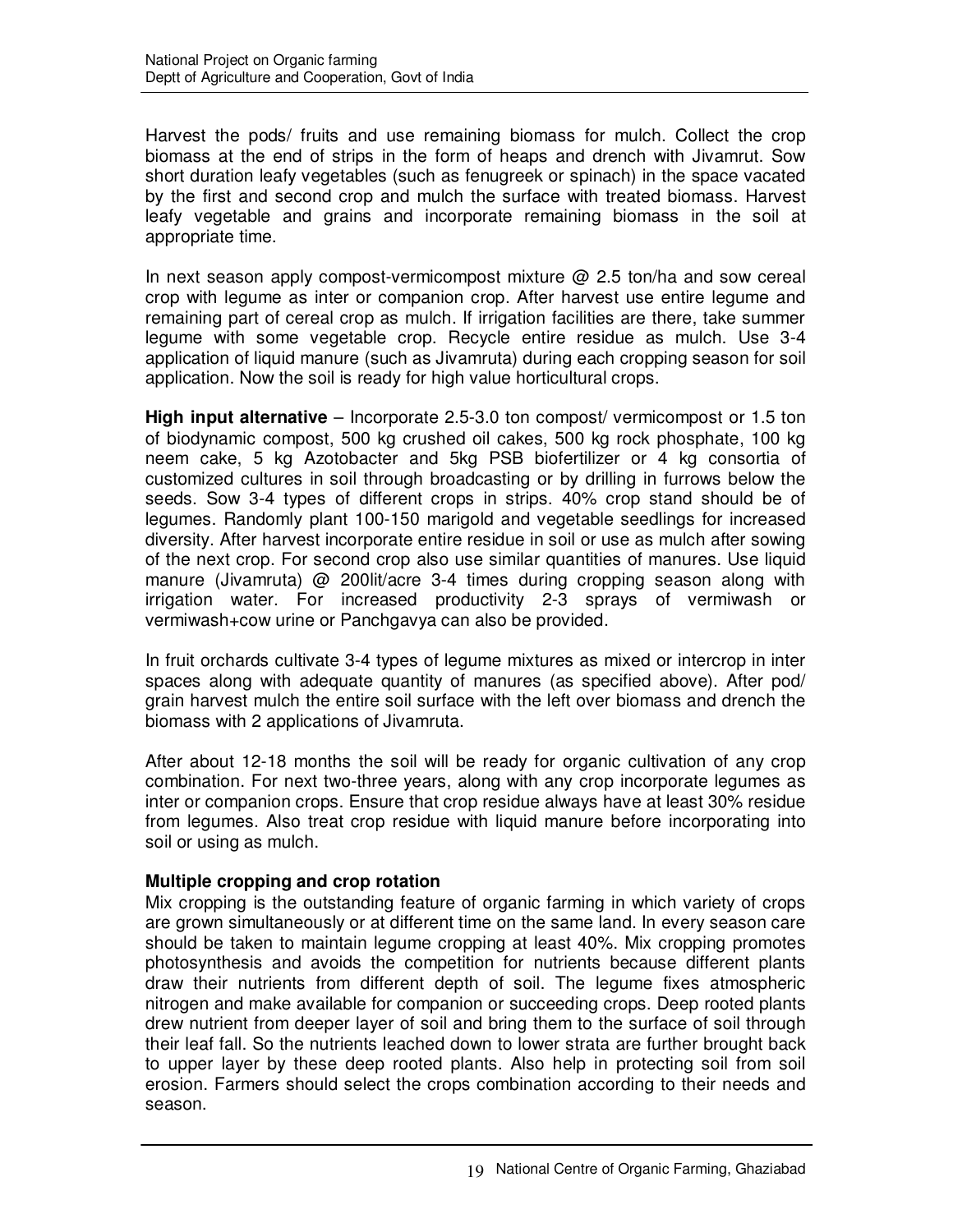In selecting crop combinations, it is also to be kept in mind that plants also have their feelings, likes and dislike e.g. maize gets along well with beans and cucumber, tomatoes go well with onions and marigold. On the other hand beans and onions do not go well with each other.

Entire farm should have at least 8-10 types of crops at all the times. Each field/ plot should have at least 2-4 types of crops out of which one should be legume. In case if only one crop is taken in one plot then adjacent plots should have different crops. For maintenance of diversity and pest control randomly plant 50-150/acre vegetable seedlings for home consumption and 100 plants/acre of marigold (Genda) in all crop fields. Even high nutrient demanding crops such as sugarcane can also be grown with suitable combination of various legume and vegetable crops with optimum productivity.

# **Crop rotation**

Crop rotation is the back bone of organic farming practices. To keep the soil healthy and to allow the natural microbial systems working, crop rotation is must. Crop rotation is the succession of different crops cultivated on same land. Follow 3-4 years rotation plan. All high nutrient demanding crops should precede and follow legume dominated crop combination. Rotation of pest host and non pest host crops helps in controlling soil borne diseases and pest. It also helps in controlling weeds. It is better for improving productivity and fertility of soil. Crop rotations help in improving soil structure through different types of root system. Legumes should be used frequently in rotation with cereal and vegetable crops. Green manure crops should also find place in planning rotations. High nutrient demanding crops should always be followed by legume crops and returned back to soil. Some important benefits of crop rotations are:

- a. Not all plants have same nutritive needs
- b. Soil structure is improved through different types of roots
- c. Pest build up is avoided and
- d. Rotations help against the build up of weeds.

Under Network Project on Organic Farming (NPOF of ICAR) important cropping systems, which were found economically better or at par with conventional system at different experimental stations in the country are as follows:

- Soybean Berseem/ Mustard/ chickpea at Raipur, Chattisgarh
- Tomato/ Cabbage cauliflower pea and maize garlic at Bajaura, Himachal Pradesh
- Rice wheat/ potato/ mustard/ lentil at Ranchi, Jharkhand
- Groundnut rabi Sorghum, soybean durum wheat, potato chick pea, chillil+ Cotton and maize – chick pea at Dharwad, Karnataka
- Soybean durum wheat/ mustard/ chick pea/ isabgol at Bhopal, M.P.
- Rice durum wheat/ berseem, rice potato Okra and rice garlic, sorghum – berseem, maize – berseem – maize  $+$  cowpea and sorghum  $+$ cluster bean – oats-cowpea at Ludhiana, Punjab
- Maize cotton, chillies onion and brinjal sunflower at Coimbatore
- Sorghum pea okra at Modipuram, Uttar Pradesh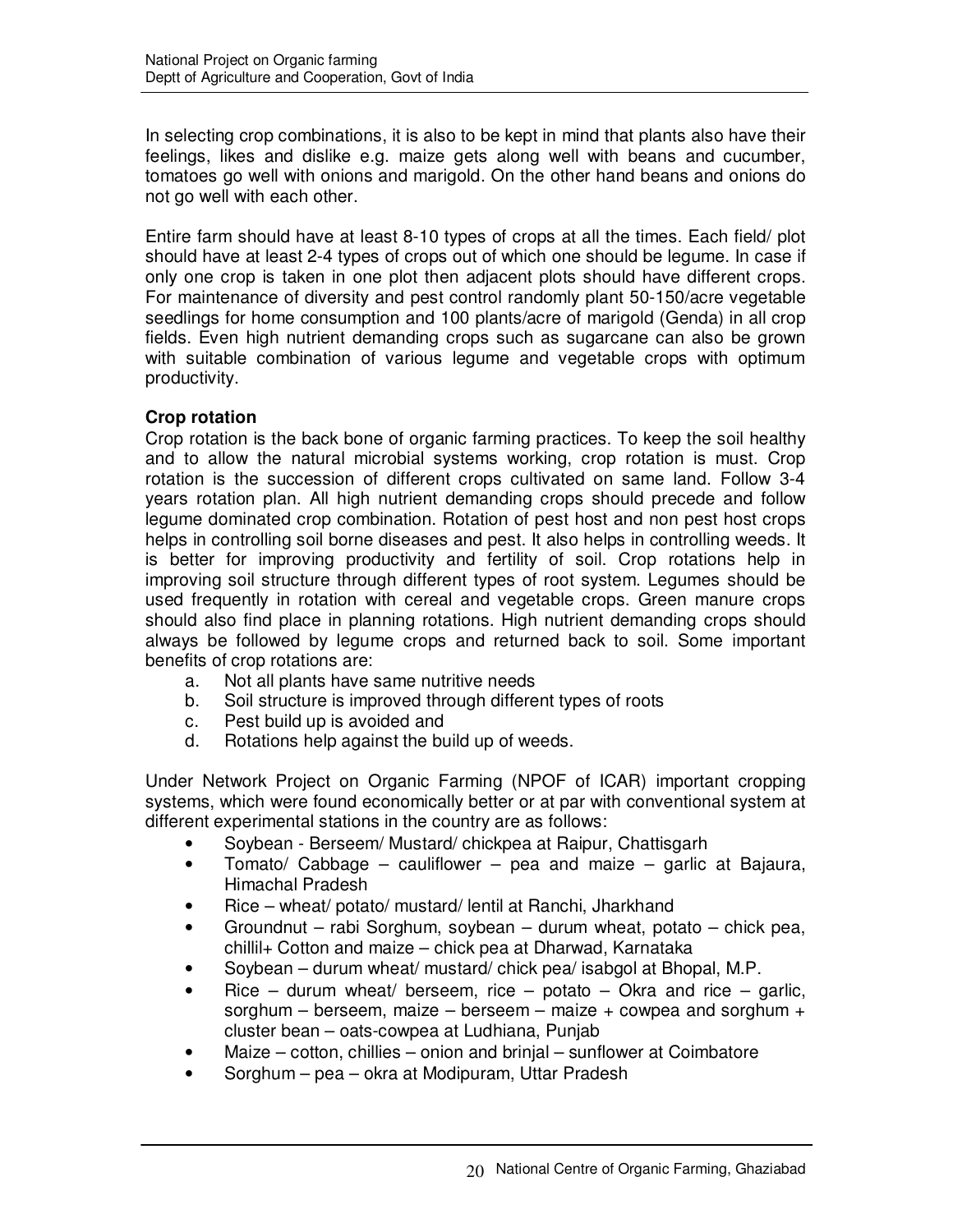• Carrot/ rice (pre kharif) – rice (kharif), potato/rice (pre kharif) – rice (kharif), tomato/ rice (pre kharif) – rice (kharif), French bean/ rice (pre kharif) – rice (kharif) at Umiam, Meghalaya

# **Status of rich and live organic soil**

A fertile and live organic soil ideally should have organic C between 0.8-1.5%. At any point of time it should have adequate quantity of dry, semi decomposed and fully decomposed organic matter for the use of micro-flora and fauna. Total microbial load (bacteria, fungi and actinomycetes) should be above 1 x  $10^8$  /gm of soil. There should be at least 3-5 earth worms/cubic ft of soil. There should be enough quantity of small life forms and insects such as ants etc.

#### **Seed/ Planting material Treatment**

In organic management, protection measures are used only in the case of problematic situations. Use of disease free seed stock and resistant varieties is the best option. There is no standard formulation or treatment methodology, available as on today, but farmers use different methods. Few of such innovative seed treating formulations are as follows:

- Hot water treatment at  $53^{\circ}$ C for 20-30 min.
- Cow urine or cow urine-termite mound soil paste
- Beejamrut
- Asphoetida 250gm in one lit. of water for 10 kg seed
- Turmeric rhizome powder mixed with cow urine
- Panchgavya extract
- Dashparni extract
- Trichoderma viride (4gm/kg seed) or Pseudomonas fluorscens (10gm/kg seed)
- Biofertilizers (Rhizobium/ Azotobacter +PSB)

**Preparation of Beejamruta** – Put 5 kg fresh cow dung in a cloth bag and suspend in a container filled with water to extract the soluble ingredients of dung. Suspend 50 g lime in 1 lit water separately. After  $12 - 16$  hours squeeze the bag to collect extract and add 5 lit cow urine, 50 gm virgin forest soil, lime water and 20 lit water. Incubate for 8-12 hours. Filter the contents. The filtrate is used for seed treatment.

#### **Manuring and soil enrichment**

During conversion period, soil fertility can be improved and maintained initially through use of organic inputs like well decomposed organic manure/ vermicompost, green manure and biofertilizers in appropriate quantity. These organic inputs are used for feeding the soil. Well fed healthy soil rich in microflora and microfauna takes care of the crop nutrient requirement. Plant biomass, FYM, Cattle dung manure, enriched compost, biodynamic compost, Cow-pat-pit compost and vermicompost are key sources of on-farm inputs. Among off-farm inputs, important components are non-edible oil cakes, poultry manure, biofertilizers, mineral grade rock phosphate and lime etc.

Lopping from Glyricidia and other plants grown on bunds, on-farm produced compost and vermicompost, animal dung and urine and crop residue should form the major source of nutrient and concentrated manures such as crushed oil cakes, poultry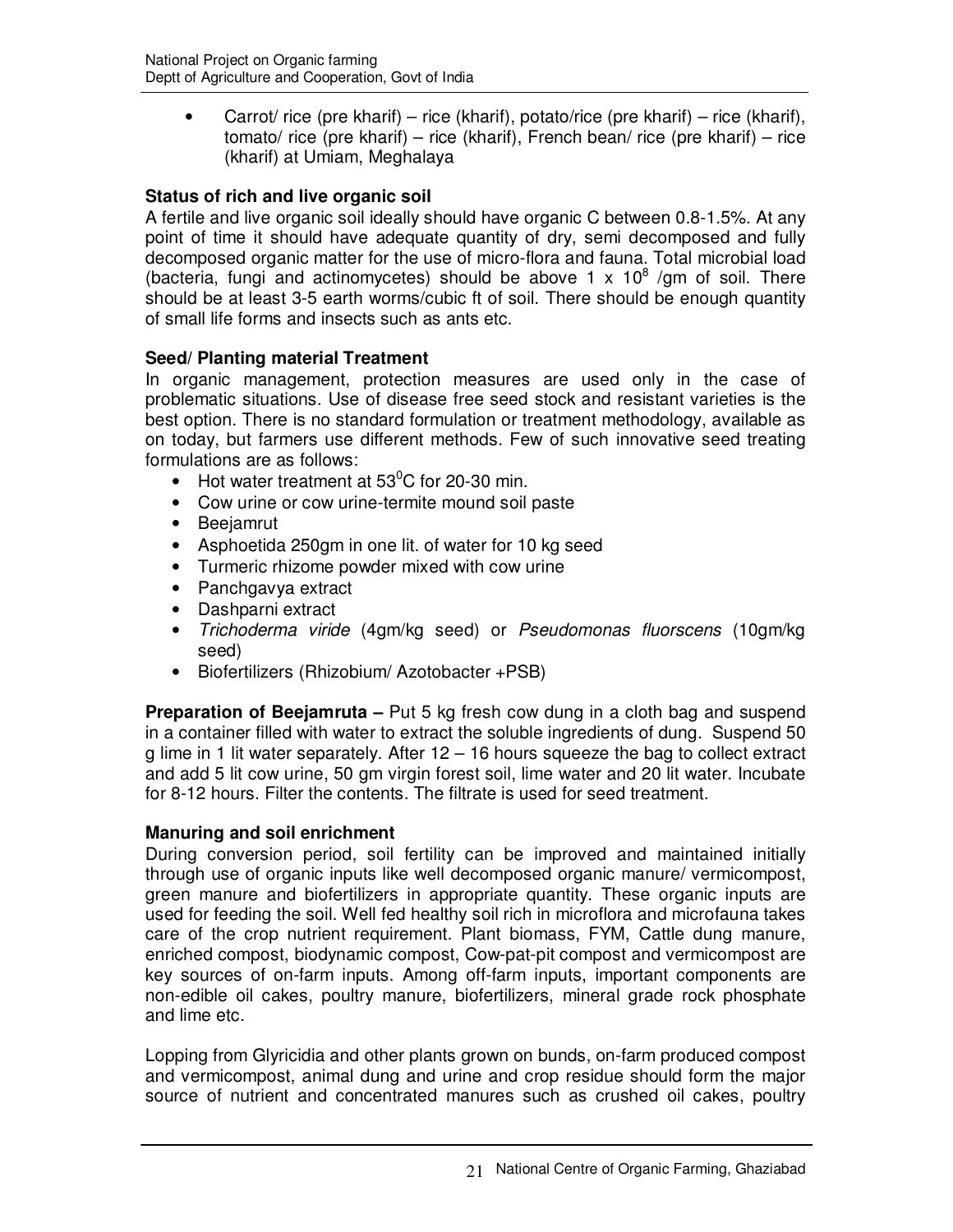manure, vegetable market waste compost and other novel preparations such as biodynamic formulations etc can be used in appropriate quantity. Use of high quantities of manures should be avoided. Changing crop rotations and multiple crops ensure better utilization of resources. Depending upon the type of crop and requirement of nutrients for different crops, the quantity of externally produced inputs is determined.

Application of liquid manure (for soil enrichment) is essential to maintain the activity of microorganisms and other life forms in the soil. 3-4 applications of liquid manure is essential for all types of crops. Vermiwash, compost tea, cow urine, Pachgavya and Biosol etc are excellent growth promoters when used as foliar spray. 3-5 sprays after 25-30 days of sowing ensure good productivity. Use of Biodynamic preparations, such as BD-500 and BD-501 as foliar spray has also been found to be effective in growth promotion.

#### **Use of Biofertilizers and microbial cultures**

Biofertilizers viz: Rhizobium, Azotobacter, Azospirillum, PSB and Pseudomonas etc have been found to be very effective tools of fertility management and biological nutrient mobilization. Recently customized consortia of such biofertilizer organisms, better adapted to local climatic conditions have also been developed and are available commercially. Efficiency of such microbial formulations is much higher under no-chemical use situations, therefore application of such inputs need to be ensured under all cropping situations.

# **Method of application:**

Biofertilizers can be applied to different crops and plants by three different ways.

- 1. **Seed treatment** Suspend 200 gm each of nitrogen fixing and PSB in 300-400 ml of water and mix thoroughly. Pour this slurry on 10 to 12 kg of seed and mix by hands, till all the seeds are uniformly coated. Dry the treated seeds in shade and sow immediately. For acidic and alkaline soils it is always advisable to use 1 kg of slacked lime or gypsum powder respectively for coating the wet biofertilizer treated seeds.
- 2. **Seedling root dip treatment: -** Suspend 1 to 2 kg each of nitrogen fixing (Azotobacter/Azospirillum) and PSB into just sufficient quantity of water (5-10 lit depending upon the quantity of seedlings required to be planted in one acre). Dip the roots of seedlings in this suspension for 20-30 min before transplanting. In case of paddy make a sufficient size bed  $(2mt \times 1.5mt \times 0.15mt)$  in the field, fill it with 5 cm of water and suspend 2 kg each of Azospirillum and PSB and mix thoroughly. Now dip the roots of seedlings in this bed for 8-12 hours (overnight) and then transplant.
- 3. **Soil treatment: -** For soil treatment depending upon the total number of plants per acre 2-4 kg of Azotobacter/Azospirillum and 2-4 kg of PSB are required for one acre. Mix two types of biofertilizer in 2-4 liters of water separately and sprinkle this suspension on two separate heaps of 50-100 kg of compost. Mix the two heaps separately and leave for incubation overnight. After 12 hours, mix the two heaps together. For acidic soils mix 25 kg lime with this mixture. In plantation crops apply this mixture at the root zones by dibbling. In some field crops the mixture is broadcast evenly in the moist field and mixed with soil just before sowing. In sugarcane the biofertilizer manure is to be applied in furrows near the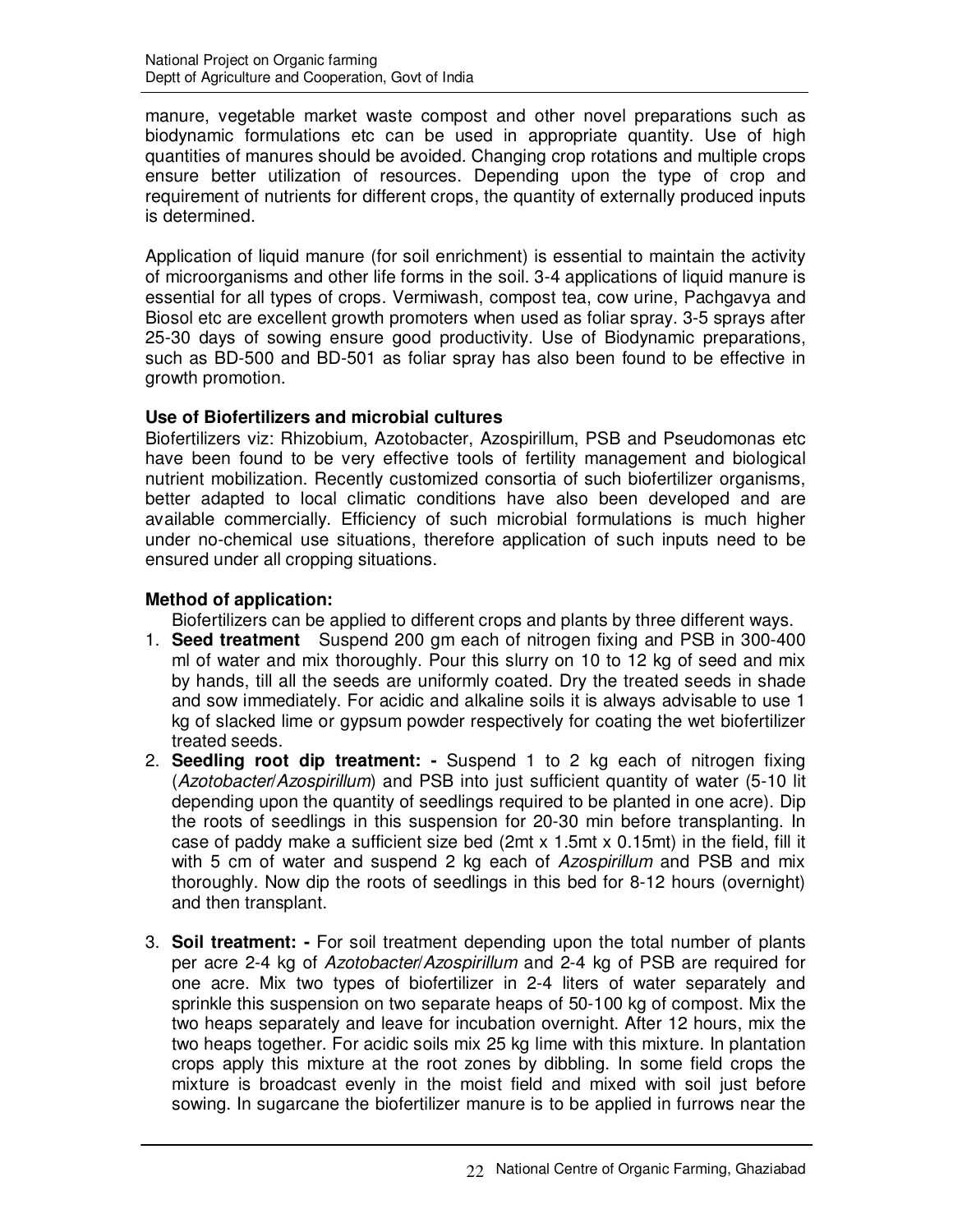root zone, after 30-40 days of planting and covered with soil. In potato it is to be applied after 20 days of planting or at the time of earthing-up operations. In case of sugarcane and potato, if setts/tubers are not treated with plant protection chemicals then biofertilizer compost mixture can be applied in furrows immediately before planting

#### **Some important formulations for soil enrichment**

#### **Preparation of liquid manures**

Many variants of liquid manures are being used by farmers of different states. Few important and widely used formulations are given below:

**Sanjivak** – Mix 100 kg cow dung, 100 lit cow urine and 500 gm jaggary in 300 lit of water in a 500-lit closed drum. Ferment for 10 days. Dilute with 20 times water and sprinkle in one acre either as soil spray or along with irrigation water.

**Jivamrut** – Mix cow dung 10 kg, cow urine 10 lit, Jaggary 2 kg, any pulse grain flour 2 kg and Live forest soil 1 kg in 200 lit water. Ferment for 5 to 7 days. Stir the solution regularly three times a day. Use in one acre with irrigation water.

**Amritpani** - Mix 10 kg cow dung with 500 gm honey and mix thoroughly to form a creamy paste. Add 250 gm of cow desi ghee and mix at high speed. Dilute with 200 lit water. Sprinkle this suspension in one acre over soil or with irrigation water. After 30 days apply second dose in between the row of plants or through irrigation water.

**Panchgavya** – Mix fresh cow dung 5 kg, cow urine 3 lit, cow milk 2 lit, curd 2 lit, cow butter oil 1 kg and ferment for 7 days with twice stirring per day. Dilute 3 lit of Panchgavya in 100 lit water and spray over soil. 20 lit panchgavya is needed per acre for soil application along with irrigation water.

**Enriched Panchgavya (or Dashagavya)** – Ingredients - cow dung 5 kg, cow urine 3 lit, cow milk 2 lit, curd 2 lit, cow deshi ghee 1 kg, sugarcane juice 3 lit, tender coconut water 3 lit, banana paste of 12 fruits and toddy or grape juice 2 lit. Mix cow dung and ghee in a container and ferment for 3 days with intermittent stirring. Add rest of the ingredients on the fourth day and ferment for 15 days with stirring twice daily. The formulation will be ready in 18 days. Sugarcane juice can be replaced wit 500 g jaggery in 3 lits water. In case of non-availability of toddy or grape juice 100g yeast powder mixed with 100 g jaggery and 2 lit of warm water can also be used. For foliar spray 3-4 lit panchgavya is diluted with 100lit water. For soil application 50 lit panchagavya is sufficient for one ha. It can also be used for seed treatment.

# **Management of Temperature**

Temperature in summer season is quite high and need to be managed. It can be achieved by keeping soil covered with biological mulch. Surface mulch has been reported to conserve soil moisture and improve water use efficiency (Hajare et al 1997). In the long term experiment at ICRISAT, it has been reported that mulch applied in this manner on the hottest day of summer (April 30) in 2002 the soil temperature at 5 and 10 cm depth in the mulch applied plots was 6.5 to 7.3 $^{\circ}$  C lower than in control plot (Rupela et al 2005). Temperature control can also be achieved by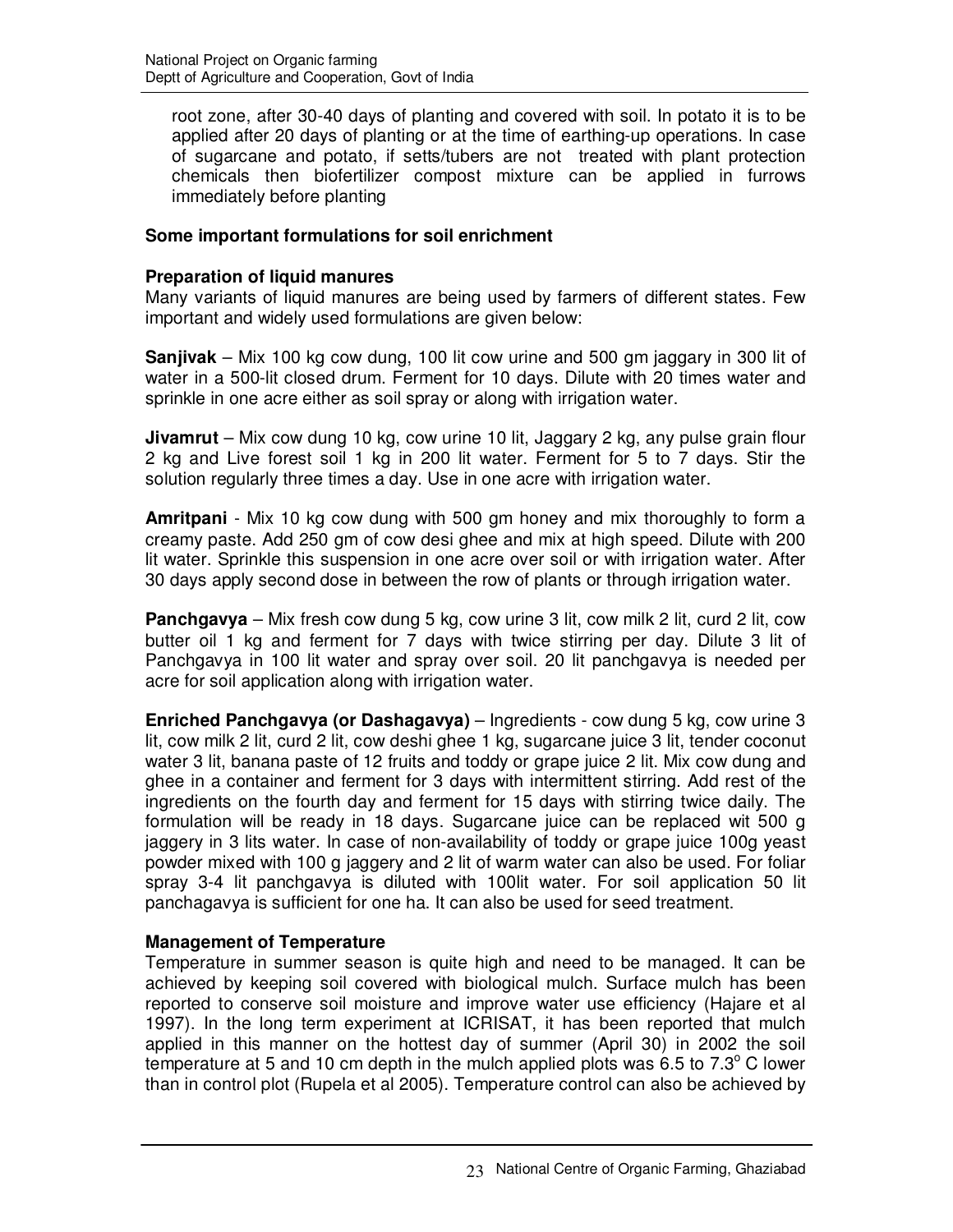planting different types of trees like neem, amla, tamarind, gular, zizipus bushes, gliricidia on bunds.

#### **Protection to all life forms**

Practice of maintaining enough biomass and mulching with crop and weed residue will ensure the protection to all life forms in soil. Another important practice of banning the chemical fertilizers and pesticides in farming definitely helps in protecting the life forms in soil. For the survivability of different life forms the field must have dry organic matter as a food for small insects and small animals in soil, semi decomposed organic matter as food for earthworms and fully decomposed organic matter for micro organisms in the soil at all times. These insects ,small animals ,earthworms and microorganisms are the tireless natural employees of the soil, wherein small animals and insects feed on the larvae of pests and thus controlling the pest ,earthworms makes the soil porous thus creating the more aerobic conditions in soil and also decompose the half digested organic residue and release locked nutrients into soil. Soil rich in organic carbon contain ample quantity of beneficial micro flora which plays an important role in recycling of nutrients and nitrogen fixation, phosphate solubilization and photosynthesis activity, cellulolytic activity. Therefore protection to all life forms in soil should be ensured at all time.

#### **Pest management**

As in organic farming management use of synthetic chemicals are prohibited, the pest management is done by: (i) cultural or agronomic (ii) mechanical (iii) biological or by (iv) organically acceptable botanical extract or some chemicals such as copper sulphate and soft soap etc.

**Cultural alternative** - Use of disease free seed or stock and resistant varieties are best preventive practice in organic pest management. Maintenance of biodiversity, effective crop rotation, multiple cropping, habitat manipulation and use of trap crops are also effective practices which can keep the population of pests below economical threshold limit (ETL).

**Mechanical alternative** - Removal of affected plants and plant parts, collection & destruction of egg masses and larvae, installation of bird perches, light traps, sticky colored plates and pheromone traps are most effective mechanical methods of pest control.

**Biological alternative** - Use of pest predators and pathogens has also proved to be effective method of keeping pest problem below ETL. Inundative release of Trichogramma sp. @ 40,000 to 50,000 eggs per hectare, Chelonus blackburni  $@15,000$  to 20, 000 per hectare, Apanteles sp. $@15,000$  to 20,000 per ha and Chrysoperla sp.@ 5,000 per ha., after 15 days of sowing & others parasites & predators after 30 days of sowing, can also effectively control pest problem in organic farming .

**Use of Biopesticides -** Trichoderma viride or T. harazianum or Pseudomonas fluorescence formulation @ 4gm/kg seed either alone or in combination, manage most of the seed borne & soil borne diseases. There are other formulations viz. Beauvaria bassiana, Metarizium anisopliae, Numeria rileyi, Verticillium sp, which are available in the market and can manage their specific host pest. Bacillus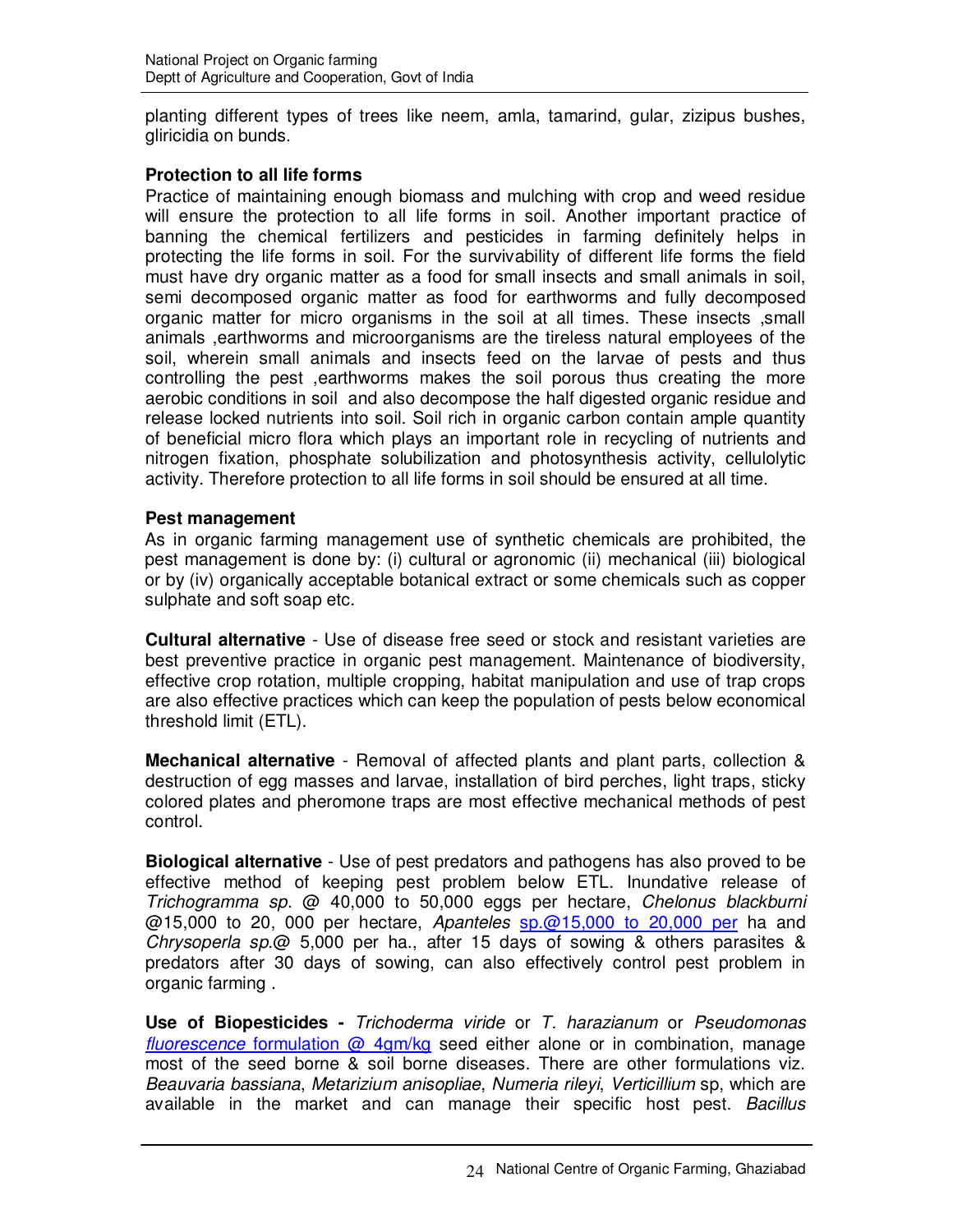thurengensis stenebrionis and B.thurengensis sandigo are effective against coleopterans as well as some other insect species. Bt. has been used in the management of diamond back moth on crucifers and vegetables @ 0.5-1.0 kg. formulation per ha.

Viral biopesticides of baculovirus group viz. granulosis viruses (GV) and nuclear polyhedrosis viruses provided a great scope in plant protection field. Spray of nuclear polyhedrosis viruses (NPV) of Helicoverpa armigera (H) or Spodoptera litura (S) @ 250 larval equivalents are very effective tools to manage the Helicoverpa sp. or Spodoptera sp. respectively.

# **Botanical pesticides**

Many plants are known to have pesticidal properties and the extract of such plants or its refined forms can be used in the management of pests. Among various plants identified for the purpose, neem has been found to be most effective.

**Neem (Azadirachta indica)** – Neem has been found to be effective in the management of approximately 200 insects, pests and nematodes. Neem is very effective against grasshoppers, leaf hoppers, plant hoppers, aphids, jassids, and moth caterpillars. Neem extracts, are also very effective against beetle larvae, butterfly, moth and caterpillars such as Mexican bean beetle, Colorado potato beetle and diamondback moth. Neem is very effective against grasshoppers, leaf minor and leaf hoppers such as variegated grasshoppers, green rice leaf hopper and cotton jassids. Neem is fairly good in managing beetles, aphids and white flies, mealy bug, scale insects, adult bugs, fruit maggots and spider mites.

#### **Some other pest control formulations**

Many organic farmers and NGOs have developed large number of innovative formulations which are effectively used for control of various pests. Although none of these formulations have been subjected to scientific validation but their wide acceptance by farmers speak of their usefulness. Farmers can try these formulations, as they can be prepared on their own farm without the need of any purchases. Some of the popular formulations are listed below:

**Cow urine –** Cow urine diluted with water in ratio of 1: 20 and used as foliar spray is not only effective in the management of pathogens & insects, but also acts as effective growth promoter for the crop.

**Fermented curd water** – In some parts of central India fermented curd water (butter milk or *Chaach*) is also being used for the management of white fly, jassids aphids etc.

**Dashparni extract** – Crush neem leaves 5 kg, Vitex negundo leaves 2 kg, Aristolochia leaves 2 kg, papaya (Carica Papaya) 2 kg, Tinospora cordifolia leaves 2 kg, Annona squamosa (Custard apple) leaves 2 kg, Pongamia pinnata (Karanja) leaves 2 kg, Ricinus communis (Castor) leaves 2 kg, Nerium indicum 2 kg, Calotropis procera leaves 2 kg, Green chilly paste 2 kg, Garlic paste 250 gm, Cow dung 3 kg and Cow Urine 5 lit in 200 lit water ferment for one month. Shake regularly three times a day. Extract after crushing and filtering. The extract can be stored up to 6 months and is sufficient for one acre.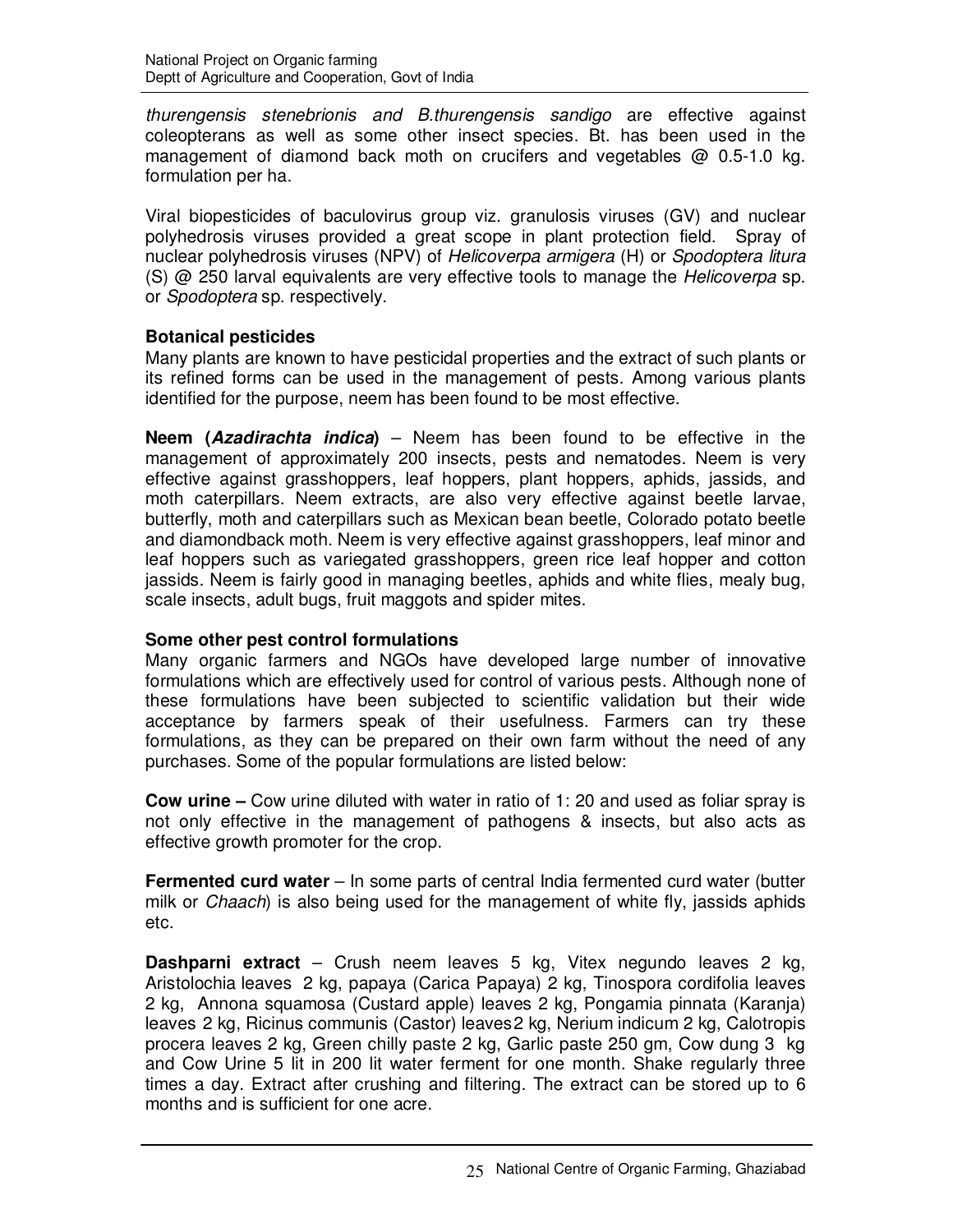**Neem-Cow urine extract** - Crush 5 kg neem leaves in water, add 5lit cow urine and 2 kg cow dung, ferment for 24 hrs with intermittent stirring, filter squeeze the extract and dilute to 100 lit, use as foliar spray over one acre. Useful against sucking pests and mealy bugs.

**Mixed leaves extract** - Crush 3 kg neem leaves in 10 lit cow urine. Crush 2 kg custard apple leaf, 2 kg papaya leaf, 2kg pomegranate leaves, 2 kg guava leaves in water. Mix the two and boil 5 times at some interval till it becomes half. Keep for 24 hrs, then filter squeeze the extract. This can be stored in bottles for 6 months. Dilute 2-2.5 lit of this extract to 100 lit for 1 acre. Useful against sucking pests, pod/fruit borers.

**Chilli-garlic extract** - Crush 1 kg Ipomea (besharam) leaves, 500 gm hot chilli, 500 gm garlic and 5 kg neem leaves in 10 lit cow urine. Boil the suspension 5 times till it becomes half. Filter squeeze the extract. Store in glass or plastic bottles. 2-3 lit extract diluted to 100 lit is used for one acre. Useful against leaf roller, stem/fruit/pod borer

**Broad spectrum formulation - 1 -** In a copper container mix 3 kg fresh crushed neem leaves and 1 kg neem seed kernel powder with 10 lit of cow urine. Seal the container and allow the suspension to ferment for 10 days. After 10 days boil the suspension, till the volume is reduced to half. Ground 500 gm green chillies in 1 lit of water and keep overnight. In another container crush 250gm of garlic in water and keep overnight. Next day mix the boiled extract, chilli extract and garlic extract. Mix thoroughly and filter. This is a broad spectrum pesticide and can be used on all crops against wide variety of insects. Use 250 ml of this concentrate in 15 lit of water for spray.

**Broad spectrum formulation - 2** Suspend 5 kg neem seed kernel powder, 1kg Karanj seed powder, 5 kg chopped leaves of besharam (*Ipomea* sp.) and 5kg chopped neem leaves in a 20lit drum. Add 10-12 lit of cow urine and fill the drum with water to make 150 lit. Seal the drum and allow it to ferment for 8-10 days. After 8 days mix the contents and distil in a distiller. Distillate will act as a good pesticide and growth promoter. Distillate obtained from 150lit liquid will be sufficient for one acre. Dilute in appropriate proportion and use as foliar spray. Distillate can be kept for few months without any loss in characteristics.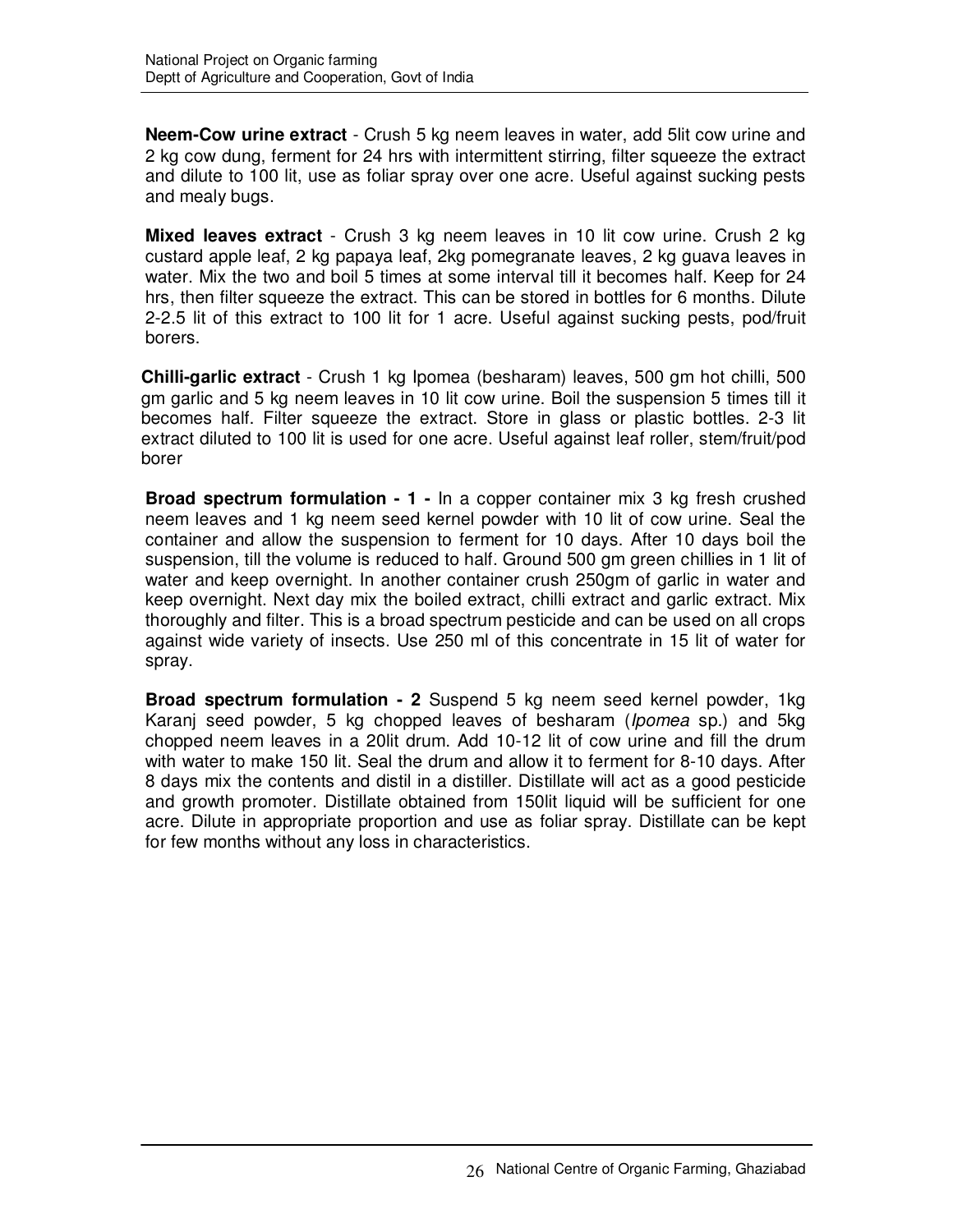# **Some Other forms of Organic Management and Innovate Inputs**

# **1. Biodynamic Agriculture**

Biodynamic agriculture is a method of farming that aims to treat the farm as a living system which interacts the environment, to build healthy, living soil and to produce food that nourishes and vitalizes and helps to develop man kind. The underlying principle of biodynamics is making life-giving compost out of dead material. The methods are derived from the teachings of Rudolf Stainer and subsequent practitioners.

The important components of biodynamic farming are as follows:

- a. Turning in plant materials such as green crops and straw
- b. Not using chemical fertilizers and pesticides
- c. Avoiding soil compaction by machinery or animals, particularly in wet weather
- d. Keeping soil covered by pasture, crops or mulch not destroying the soil structure by poor farming practices such as excessive use of rotary hoe or cultivation in unsuitable weather (too wet or too dry)
- e. Fallowing the land by planting deep-rooting permanent pasture species or using green crops
- f. Use of preparations BD-500 and BD-501
- g. Compost made with preparations BD-502 BD-507
- h. Liquid manure made with preparations BD-502 BD-507
- i. Cowpat pit manure made with preparations BD-502 BD-507

These biodynamic preparations named BD-500 to BD-507 are not food for the plants, but they facilitate the effective functioning of etheric forces. They are also not the usual compost starters, but can stimulate compost organisms in various ways. In short they are biologically active dynamic preparations which help in harvesting the potential of astral and etheral powers for the benefit of the soil and various biological cycles in the soil.

So far 9 biodynamic preparations have been developed, named as formulation 500 to 508. Out of these, formulation-500 (cow horn compost) and formulation-501 (horn-silica) are very popular and are being used by large number of organic farmers. Formulations-502 to 507 are compost enrichers and promoters, while formulation 508 is of prophylactic in nature and helps in control of fungal diseases.

# **Biodynamic formulation-500 (BD-500)**

As per the established norms of biodynamic process while cow-dung is full of astral and etheral powers; the cow-horn shell has the potential to absorb astral powers. In this formulation the inherent potential of these two components is harvested in making a biologically active formulation.

a. **Method of preparation** - Whip fresh cow dung to prepare a thick smooth paste. Fill the empty cow horn shells with this paste. Now place these horns in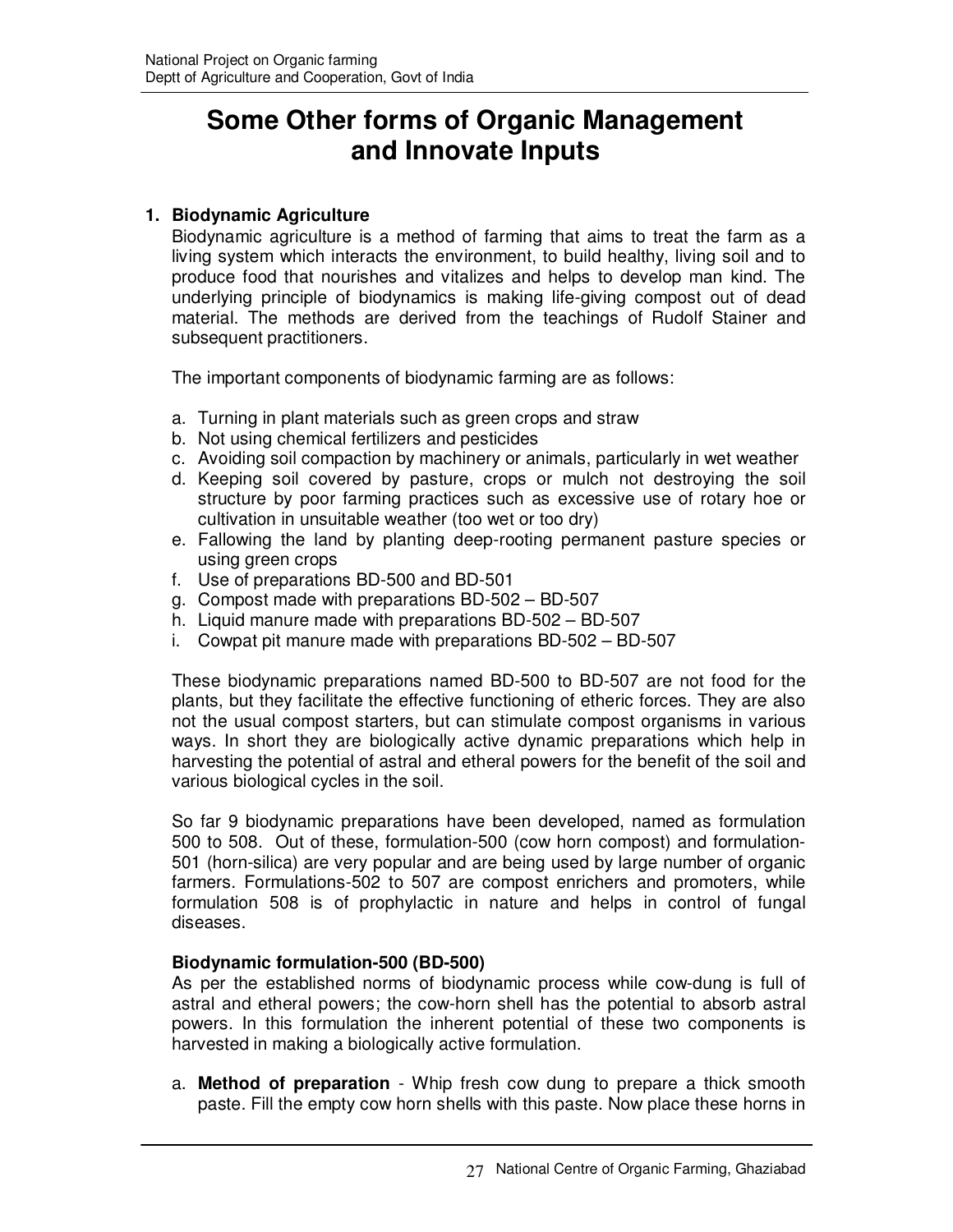the pit in upright position with the pointed closed end of horns facing upwards. Fill the pit with good fertile soil and compost mixture (25 : 1) till ground level. The soil of the pit is to be kept moist for all the time. If required sprinkle water at repeated intervals. As per the Indian moon calendar "Kwar Navratra" (October-November) is the most ideal period for placing the dung filled horns in pits. The horns are kept buried for approximately six months and are taken out during "Chaitra Navratra" (March-April). Dig out the horns at appropriate time and take out the BD-500 compost. The compost should be moist and should have a pleasing smell. Store the compost in earthen pots till its use. BD-500 can be used in any crop twice, first dose is to be applied a day before sowing and second dose after 20 days of seedling emergence. For best results it should be applied close to full moon days. BD-500 applied during low-moon or no-moon days will not be that effective.

b. **Method of application** – Mix 30 gm of BD-500 in about 13 lit of rain or fresh tube-well water. Stir the solution with hand for one hour. Apply this suspension with the help of Knapsac sprayer on soil surface or as foliar spray. The best time of application is close to sunset. BD-500 application encourage the growth of beneficial microorganisms and earthworms, promote rooting process and harvest terrestrial forces for better crop growth and increased biological activity in the soil.

# **Biodynamic formulation 501 (BD-501)**

In this formulation fine powder of quartz silica is filled in empty cow-horn shells and kept buried in soil for six months during hot summer season. Opposed to BD-500, the silica filled horns are buried during March-April (Chaitra Navratra) and taken out during Oct.-Nov. (Kwar Navratra). BD-501 is used as foliar spray and is known to be promoting photosynthetic activity of the plants, resulting into better growth of the plants and better quality of grains and fruits. 1gm BD-501 is sufficient for one acre. Mix 1gm BD-501 in 13 lit of water and mix by whirling for one hour. Apply this suspension in the field as fine mist spray. BD-501 should be applied in early morning hours when there is mild breeze. BD-501 is to be applied first at 3-4 leaf stage followed by two more application at an interval of 30 days. BD-501 also acts as prophylactic agent and helps in prevention of many fungal diseases such mildews and blights.

#### **Other biodynamic preparation**

Besides 500 and 501 there are seven other biodynamic preparations having numbers from 502 to 508, but as their method of preparations are difficult, they are not very popular in India and are not being used in large scale. Their methods of preparation in brief are as follows:

**BD-502 –** Moistened yarrow (Achillea millefolium) blossom gathered in spring, are packed into the bladder of deer stag or hart. The bladder is hung into the sun over the summer and buried into good soil over the winter. The contents, dug up in the spring, will aid the compost to regulate potassium and sulphur processes.

**BD-503** – Chamomile blossoms (Matricria chamomilla) gathered in the summer are moistened with chamomile tea and stuffed into the small intestine of a freshly butchered cow, made into little links of sausages and buried into good humus soil in the fall. The burial place should be close to melt water flow of snow after the winter. This preparation helps regulate the calcium processes of compost.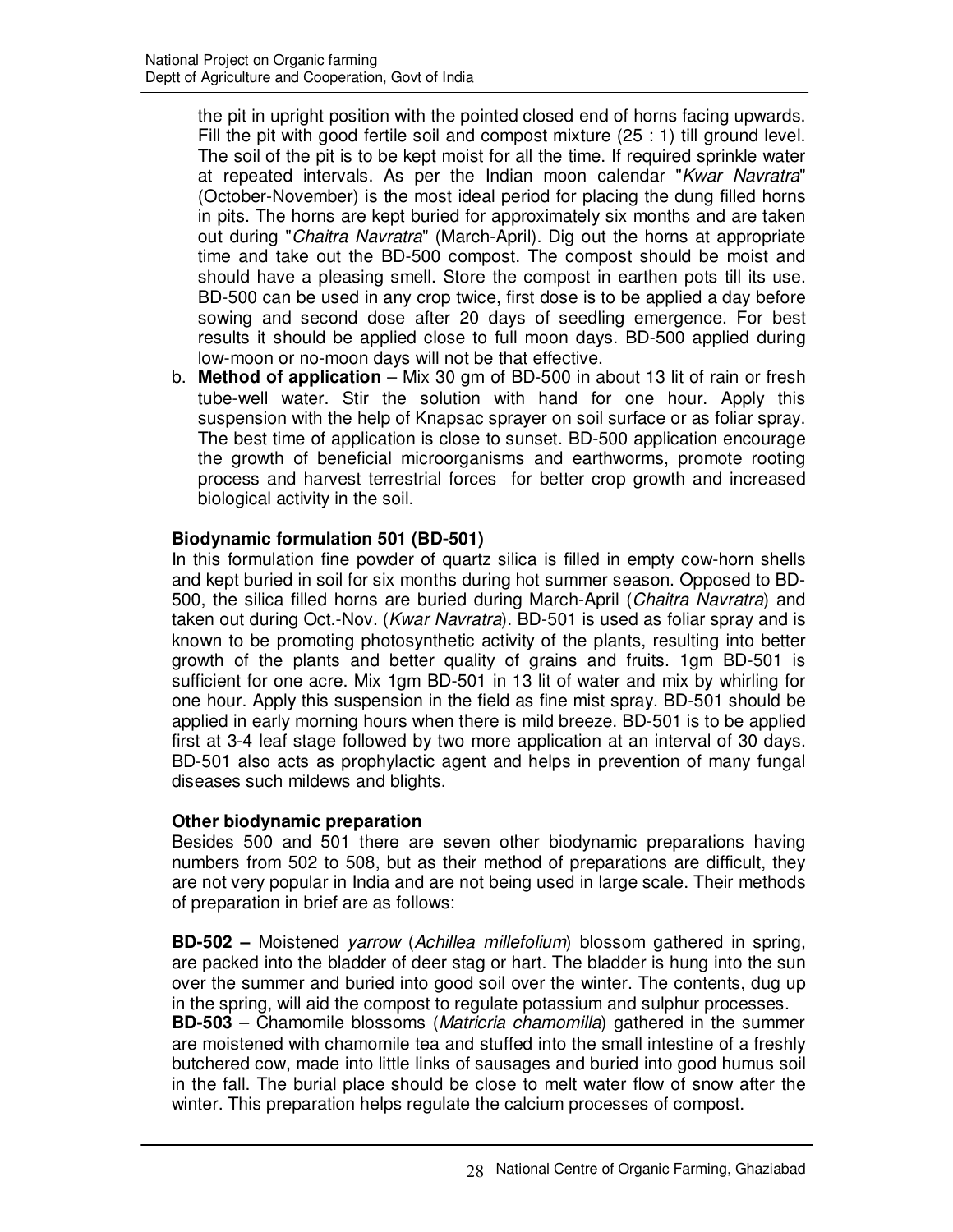**BD-504** – Stinging nettle (Urtica dioica) is buried in the soil for one full year, enclosed in a mantle of peat moss. It aids in humification of the compost.

**BD-505** – Scrapings of the outer rind of Oak bark (Quercus robur) are placed in the skull cavity of a domestic animal such as sheep or goat and buried in fall in ground that has water percolations through it (such as below leaking drain pipe). The contents are used in the spring. This preparation works on calcium processes and contributes to making plants disease resistant.

**BD-506** – Dried flowers of Dandelion (Taraxacum officinale) gathered in spring are moistened and folded into the mesentery (membrane that holds intestines) of a cow. This is buried in soil until the spring. It helps to regulate the silica processes in relation to the potassium processes.

**BD-507** – Extract the juice of Valerian (Valeriana officinalis) flowers by squeezing. The juice is diluted in rain water and sprayed on the compost pile. This preparation regulates the phosphorus processes in the compost.

Although, the method of preparation of these compost BD formulations are difficult, but they are required in very small quantities and can be stored in glass containers for long periods. Once prepared can be used over large number of compost piles. A tea spoonful of each (502-507) will suffice for a normal garden compost pile of 3  $m^3$ . On a compost pile poke 5 holes of about 30-40cm deep and stuff each with tea spoonful of formulation 502 to 506. Formulation 507 is stirred in a bucket of water and uniformly spread over the entire compost pile.

**BD-508** – Fresh tissue of horse tail plant (Equisetum arvense) is made into a tea by boiling with water for 20 min. Filtered tea can be stored in glass bottles and diluted at the time of use. This formulation is used as prophylactic agent against mildews, blights and other fungal disorders.

# **Cow-pat Pit (CPP)**

Prepare a brick lined pit measuring 90 x 60 cm and 30 cm deep without any lining in the bottom. Mix 60 kg fresh cow dung with 200gm crushed and powdered egg shells and 300 gm basalt dust (or blue granite dust or bore well soil). Mix thoroughly to obtain smooth paste. Fill the mixture in to pit up to 12 cm height. Dog 5 holes in the paste and put one teaspoon full (3 gm each) of preparation 502 to 506 in each hole. Preparation 507 is mixed with water and half is poured in one hole and half sprinkled over the entire surface. Cover the surface with wet gunny bag.

After four weeks, aerate the dung by turning it with the help of a fork. Smooth out again and cover. Thereafter turn every week. CPP compost will be ready in 12 weeks time.

CPP can be used in various ways depending upon the requirement and crop/plants. Use 100 gm CPP/acre, mix with BD 500 or 501 and use as spray. CPP can be used as soil inoculant ( $\omega$  2 kg/acre) mixed with composts. CPP can also be used as foliar spray ( $@$  5kg/acre) right from the beginning of crop to up to fruit/pod formation stage with an interval of 7 to 15 days. CPP can also be used as paste on stem of fruit trees. CPP can also be used as inoculant to biodynamic composts in place of 502 to 507.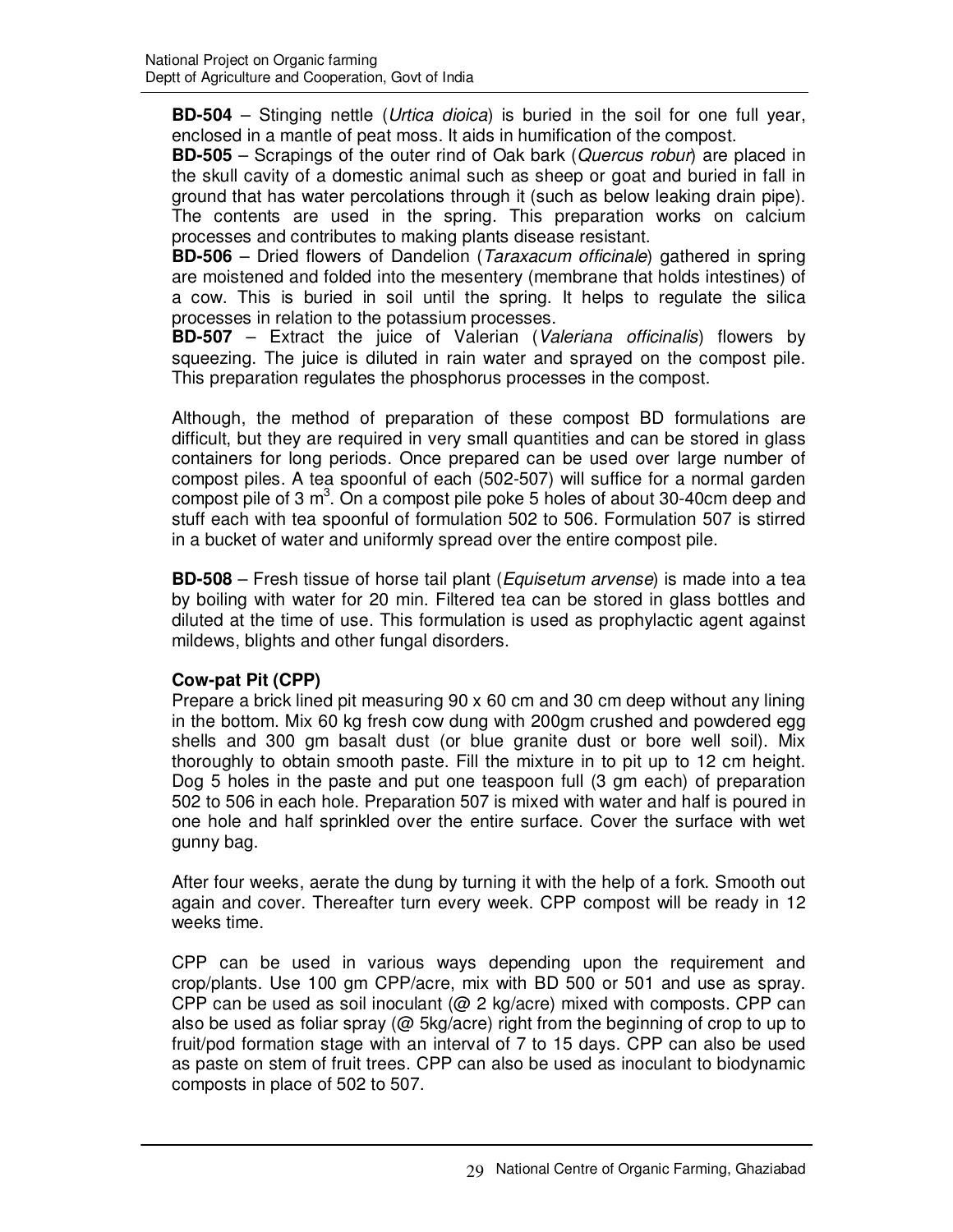# **2. Rishi Krishi**

Drawn from Vedas, the Rishi Krishi method of natural farming has been mastered by farmers of Maharashtra and Madhya Pradesh. In this method, all on-farm sources of nutrients including composts, cattle dung manure, green leaf manure and crop biomass for mulching are exploited to their best potential with continuous soil enrichment through the use of Rishi Krishi formulation known as "Amritpani" and virgin soil. 15 kg of virgin rhizosperic soil collected from beneath of Banyan tree (Ficus bengalensis) is spread over one acre and the soil is enriched with 200 lit Amritpani. It is prepared by mixing 250 g ghee into 10 kg of cow dung followed by 500 g honey and diluted with 200 lit of water. This formulation is utilized for seed treatment (beej sanskar), enrichment of soil (bhumi sanskar) and foliar spray on plants (*padap sanskar*). For soil treatment it need to be applied through irrigation water as fertigation. The system has been demonstrated on a wide range of crops i.e. fruits, vegetables, cereals, pulses, oilseeds, sugarcane and cotton.

#### **3. Panchgavya Krishi**

Panchgavya is a special bioenhencer prepared from five products obtained from cow; dung, uine, milk, curd and ghee. Dr Natrajan, a Medical practitioner and scientist from Tamilnadu Agricultural University, has further refined the formulation suiting to the requirement of various horticultural and agricultural crops. Ingredients and methods of preparation of Panchgavya and enriched Panchgavya (Dashgavya) has already been described in preceding pages. The cost of production of panchgavya is about RS. 25-35 per lit.

Panchgavya contains many useful microorganisms such as fungi, bacteria, actinomycetes and various micronutrients. The formulation act as tonic to enrich the soil, induce plant vigour with quality production. Strength of various microorganisms detected in panchgavya are as follows:

| i. Total fungi      | 38,800/ml    |
|---------------------|--------------|
| ii. Total bacteria  | 1,880,000/ml |
| iii. Lactobacillus  | 2,260,000/ml |
| iv. Total anaerobes | 10,000/ml    |
| v. Acid formers     | 360/ml       |
| vi. Methanogens     | 250/ml       |

Physico-chemical studies have revealed that panchgavya possess almost all macro and micronutrients and growth hormones (IAA, GA) required for plant growth. Predominance of fermentative microorganisms such as yeasts and Lactobacillus helps improve the soil biological activity and promote the growth of other microorganisms. For foliar spray 3-4% panchgavya solution is quite effective. Four to five sprays ensure optimum growth and productivity: (a) two sprays before flowering at 15 days interval, (b) two sprays during flowering and pod setting at 10 days interval and (c) one spray during fruit/pod maturation. Application of panchgavya has been found to be very effective in many horticultural crops such as mango, guava, acid lime, banana, spice turmeric, flower-jasmine, medicinal plants like Coleus, Ashwagandha, vegetable like cucumber, spinach, okra, radish and grain crops such as maize, green gram and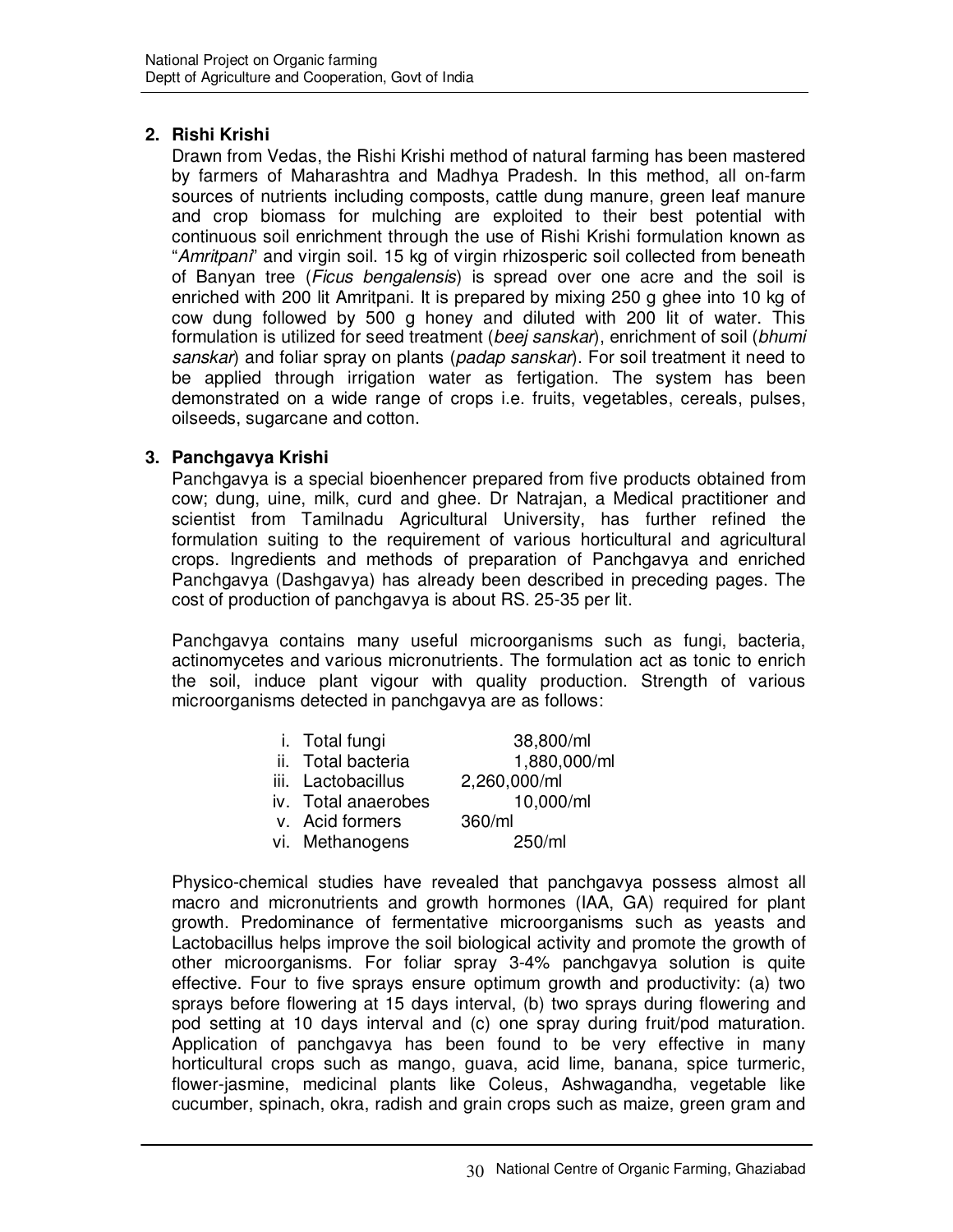sunflower. Panchgavya has also been found to be reducing nematode problem in terms of gall index and soil nematode population. As due to application of panchgavya a thin oily film is formed on the leaves and stem, it reduces evaporation losses and ensures better utilization of applied water.

# **4. Natural farming**

Natural farming emphasizes on efficient use of on-farm biological resources and enrichment of soil with the use of Jivamruta to ensure high soil biological activity. Use of Bijamruta for seed/ planting material treatment and Jivamruta for soil treatment and foliar spray are important components. The use of both these ingredients have been incorporated in the package described above.

Jivamruta has been found to be rich in various beneficial microorganisms. As per the studies conducted by Bio Centre Bangalore the Jivamruta contains following microorganisms:

| $2 \times 10^6$<br>Azospirillum |  |
|---------------------------------|--|
|                                 |  |

- PSM  $2 \times 10^6$
- Pseudomonas  $2 \times 10^2$
- Trichoderma  $2 \times 10^6$
- Yeasts and moulds  $2 \times 10^7$

200 lits of jivamruta is needed for one application in one acre. It can be applied through irrigation water by flow, by drip or sprinkler or even by drenching of mulches spread over the field or under the tree basin.

# **5. Natueco Farming**

The Natueco farming system follows the principles of eco-system networking of nature. It is beyond the broader concepts of organic or natural farming in both philosophy and practice. It offers an alternative to the commercial and heavily chemical techniques of modern farming. Instead, the emphasis is on the simple harvest of sunlight through the critical application of scientific examination, experiments, and methods that are rooted in the neighborhood resources. It depends on developing a thorough understanding of plant physiology, geometry of growth, fertility, and biochemistry. This can be simply achieved through:

# **`Demystification of Science'**.

Prayog Pariwar has demonstrated that dissemination of relevant and often sophisticated science can be achieved in the local idioms of the common man. This can be very effective in bringing about a `gray matter revolution'. With a new techniracy (technical literacy) for the management of soil, water, and canopy of leaves, it promises high yields with minimal external inputs and optimal harvesting of sunlight.

# **Understanding Natueco Farming Science**

- Natueco Farming methods go beyond natural farming and organic farming.
- In natural farming, farming is done trusting nature through the empirical wisdom of ages. However, Natueco methods emphasize farming by knowing nature more and more through critical scientific inquiries and experiments. It is an ever growing, novel, unique, participatory tryst between man and nature.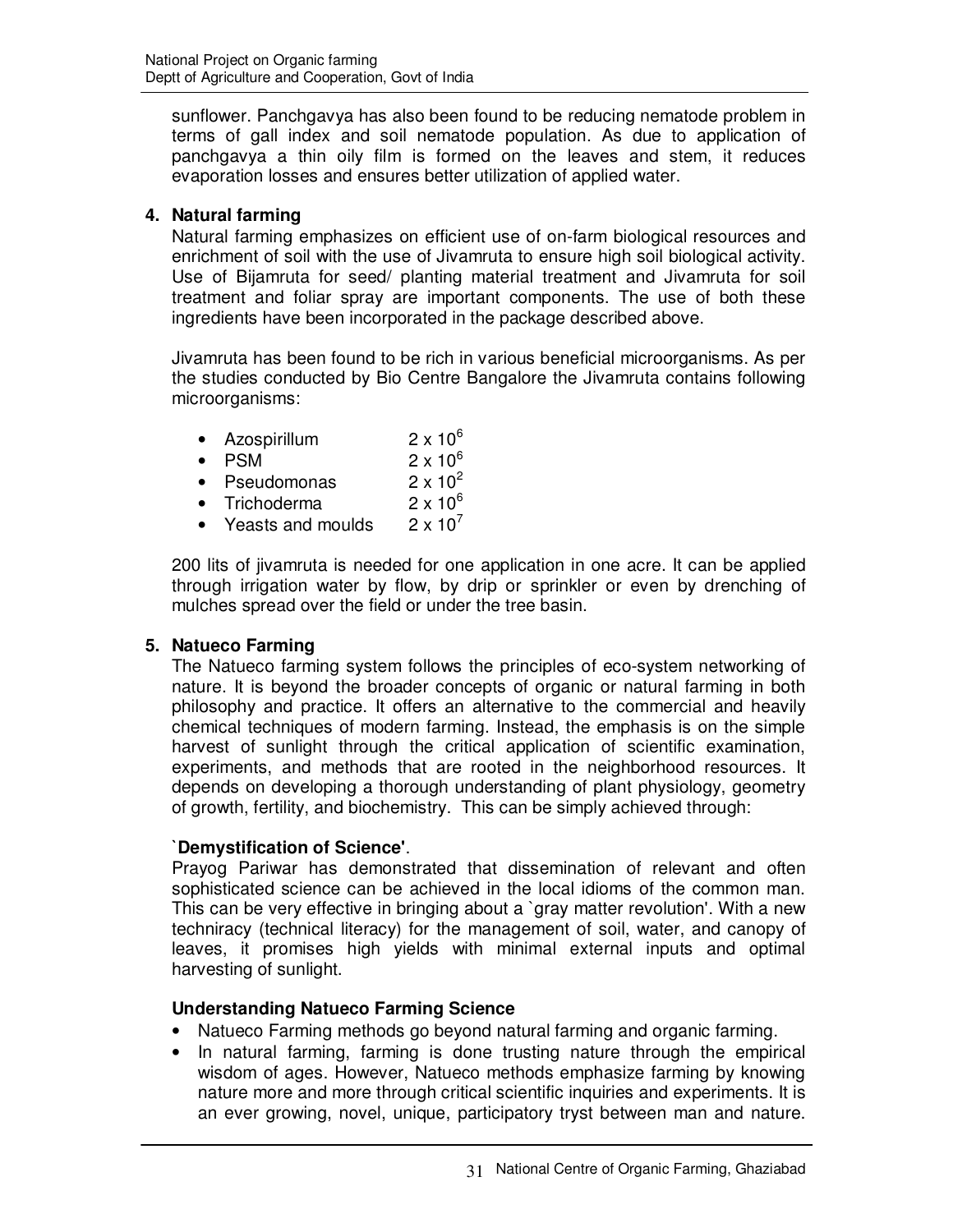Moreover, Natueco Farming in no way related to the present commercial techniques of farming.

- It has a new vision of infinite resource potentials in Nature and sunlight and promises **plenty for all** through harvesting all available resources by increasing the human activity.
- This depends on critical understanding of greening and recycling of biomass within the neighborhood to enrich the structure and fertility of soil in a calculated way.
- It promises record assured yields in a mathematic precision by understanding plant's geometry, cycles of growth and canopy (leaf area) management with little or no external inputs and ensuring optimum harvesting of sunlight.
- It visualizes that in the near future, the present money market system will have to give way to a new eco-economic system of Nature, i.e. energy market system.

# **Natueco Farming Step by Step**

Natueco Farming emphasizes `Neighborhood Resource Enrichment' by `Additive Regeneration' rather than through dependence on external, commercial inputs. The three relevant aspects of Natueco Farming are:

- **a) Soil** Enrichment of soil by recycling of the biomass by establishing a proper energy chain.
- **b) Roots** Development and maintenance of white feeder root zones for efficient absorption of nutrients.
- **c) Canopy -** Harvesting the sun through proper canopy management for efficient photosynthesis.

# **Basic Principals of Natueco farming**

# **Harvesting the sun**

In all biological processes, energy input is required and solar energy is the only available resource. No time and no square foot of sun energy should be lost by not harvesting it biologically. Lost sun energy is lost opportunity. Photosynthesis is the main process by which Solar Energy is absorbed. It is of course the objective to obtain a higher degree of photosynthesis. Although genetically photosynthesis efficiency is around 1.5% to 2.5%, we can increase leaf index [area of leaf for every square meter of land] by caring for healthy canopies, use of multiple canopy utilizing direct and filtered sunrays.

# **Five Stages in plant life**

Every plant goes through five stages in its life: [1] Childhood [2] Puberty [3] Youth [4] Maturity and [5] Old age. These stages are of roughly equal duration and external interventions at specific stages are most important. (e.g. There is no use giving fertilizer dose when the plant has become old and is dying) Generally, plants can be classified as having a seasonal, short duration life span [90 to 130 days], medium life span of  $4 - 5$  years, or perennial long life span. For short duration life span, all 5 stages become very critical. For example, if sumptuous roots are not developed in the first 15-20 days [20% of lifespan] no amount of external inputs, thereafter will be useful or effective. Leaves and Branches also show these stages in their life cycles. Yellow, old leaves can only fall and cannot be rejuvenated. Old branches eventually become deadwood.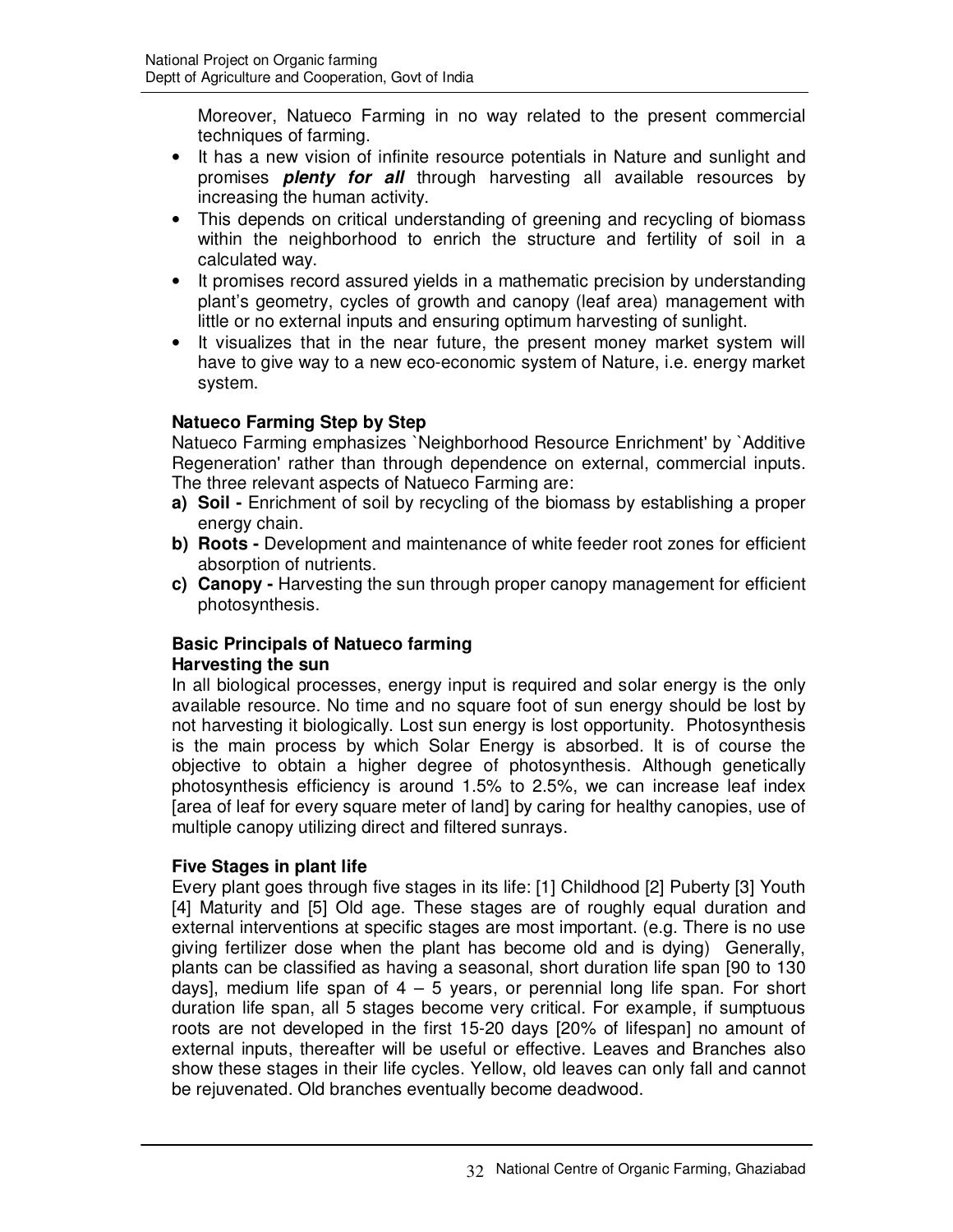#### **Medium for root zone**

Generally, this is soil. However, one can do without it as in the case of hydroponics.

The main purpose of the medium is

- To give support to the plant and anchoring it by means of shoot root and feeder roots.
- To supply nutrients to the feeder roots.
- To provide moisture to the plant roots.
- To provide good air circulation to the roots.

It is always possible to prepare an ideal soil by human intervention. The soil also supports a whole range of life starting from microorganisms up to earthworms. The presence of these life forms provide essential benefits to the plant roots, in that they convert minerals found in nature into root-absorbable forms.

# **Plants manufacture their own food**

Unlike animals, plants manufacture their own food. By means of photosynthesis, water and carbon dioxide, is converted into sugar: glucose, which is then converted to other forms of sugar, lignin, fats, etc. Plants produce  $3 - 4g$  of dry mass/ square foot of photosynthesis area / per one sun-day of  $8 - 10$  hrs. From this: (i) 1g is used in plant metabolism (ii) 1g is used to build plant body, roots, stem, leaves, etc and (iii)1g is either stored or used for producing fruits.

It is very useful and instructive to know, especially about the timings and places of storage of food/ energy and how to tap them at appropriate time. Without the knowledge of this the enzymes and hormones [Gibberilic acid, Indol acetic acid] may lead to a stage, where plants grow with luxurious growth but scarce fruiting.

#### **Plant Biochemistry**

Hormones are the messengers and enzymes are the catalysts of plant metabolism, hence their study is very useful for general understanding of plant physiology.

# **A family's requirement can be met in just 1000 m<sup>2</sup>**

It is possible to create a microclimate within 10 Guntha  $(1)$  guntha = 1000sq.ft), which can meet one family's entire requirement, needed for respectable living**.** 

#### **Limited water supply**

Assured supply of 1000 liters of water per day is a right of every family. With this as the only external input, prosperity can be built from within the neighborhood using the Prayog Pariwar methodology

#### **Implementing Natueco Principle with Prayog Parivar Methodology**

**a) Soil Management -** The first step of Natueco Farming is to develop the Nursery Soil using neighborhood resources. Nursery Soil consists of 50% biomass and 50% activated mineral topsoil by volume. The Biomass forms the organic part and the topsoil forms the inorganic part of the Nursery Soil. The Nursery soil provides support and delivers water and nutrients to the plant in the most efficient manner. To obtain high quality nursery soil, it is most important to build its organic part through biomass addition. The well composted organic part of the nursery soil is called HUMUS which contains ligno proteins. It is a black, light, and easily friable material that can be broken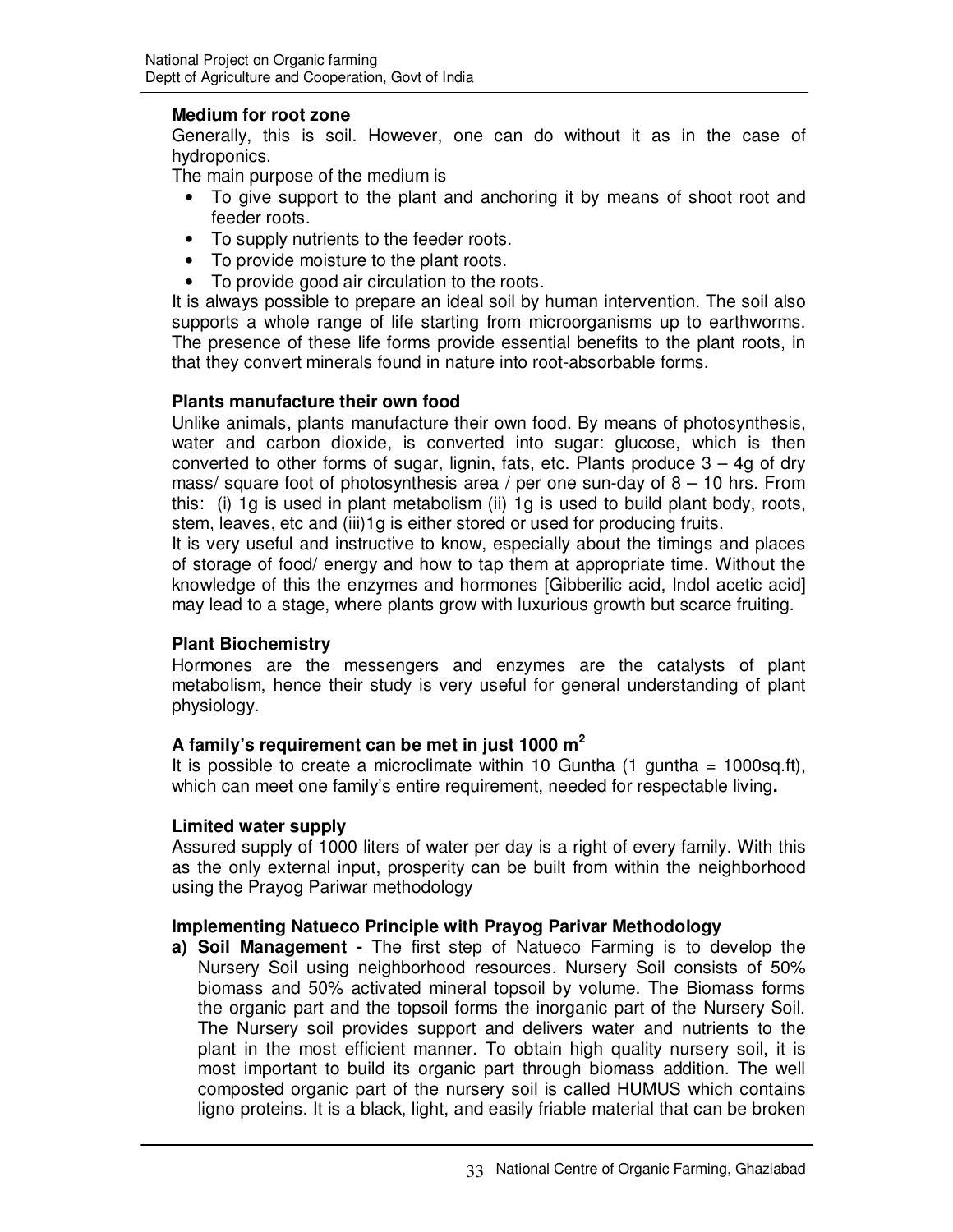into small fragments or crumbs. It has very good water holding capacity, twice its own weight. Generally, the weight of such material per liter of its volume in fine crumb form is about 400 grams. It has a peculiar black luster & we can see layers of dead colonies of the micro flora especially in well composted (humified) animal dung.

**b) Harvesting the Sun** - It is well known that the entire food chain is directly or indirectly depend upon sun energy, harvested by green plants through a process known as photosynthesis. Although one square meter of land surface usually receive 14,400 K. cal energy per day during bright sunny days, but only a small fraction of direct, total solar insolation is harvested by plants. The philosophy of Natueco culture emphasize on increasing the sun energy harvesting potential of plants, first by understanding the requirement of canopy index establishment, secondly by understanding the principal, that only the mature leaves of the plant are capable of doing optimum harvesting of sun and third by understanding the requirement of matching storage organs.

**What is canopy index number** – Canopy index number is calculated by accommodating overlapping leaves in multiple of 3 in one sq.ft. area. For example a plant, whose up to 3 overlapping leaves covers an area of 1 sq.ft., assigned Index No.1, with six overlapping leaves in 1 sq.ft., assigned Index No.2, with 9 overlapping leaves in 1 sq.ft. assigned Index No.3, with 12 overlapping leaves in 1 sq.ft., assigned Index No.4 and so on. Different plants have different leaf indices, generally between 5 and 10. Even the same plant can have different leaf indices as per its vigour.

**Maximize Sun Harvesting** - Critical studies by Prayog Parivar revealed many new findings, summerised below:

- i. To harvest optimum sunlight, the plant must build a canopy as per the index number of the crop, which is generally between 5 to 10. Thus if a plant's index number of leaves is 5, it means that, to harvest maximum sunlight from one sq.ft of area, this plant must have a canopy of 5 sq.ft. area.
- ii. Each plant needs specific area for its maximum growth. By multiplying this area required by the plant, by the index number of leaves, we can calculate the requirement of canopy area e.g. if a plant needs about one half sq.ft. area for its full spread and its leaf index is 5, then for optimum sun harvesting the plant must have a canopy of 2.5 sq.ft. (0.5  $x(5)$ .
- iii. Each plant must establish its optimum canopy spread at the earliest of its life cycle.
- iv. As only mature leaves are capable of doing optimum harvesting of the sun, the young emerging leaves and old dying leaves should be excluded from the point of view of calculation.
- v. There should be matching storage organ growth in plants at the time when optimum photosynthesis is taking place in the matured leaves.

# **3. Recycling Process**

For optimum and continued growth of crops in the fields year after year, it is very much essential that recycling process carries on effectively. Three major components of this recycling process are (a) aerial component such as carbon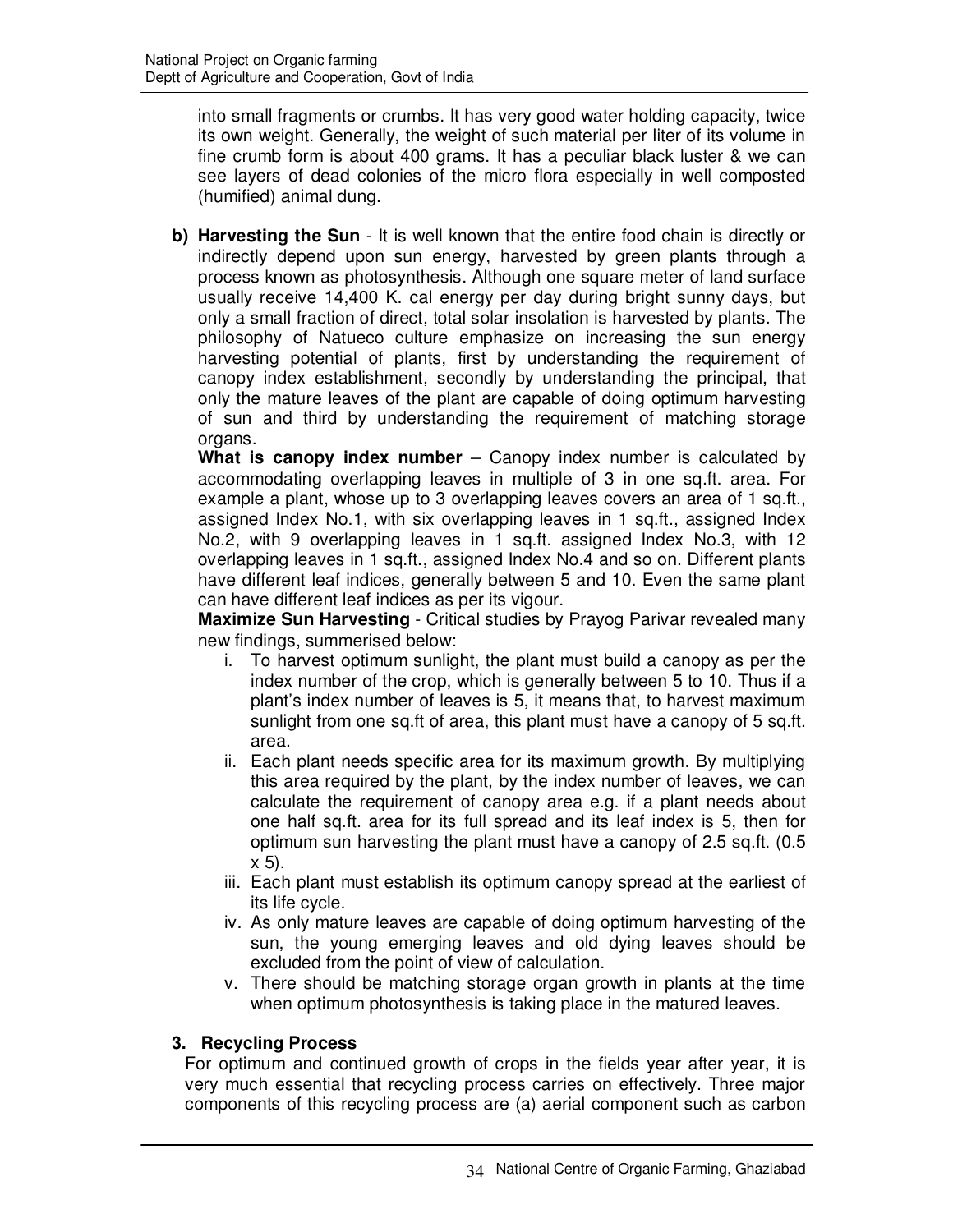dioxide, oxygen and nitrogen (b) mineral elements from soil and (c) water. For optimum availability of all the essential nutrients, the fertility of the soil is very important. A good fertile soil maintains its fertility structure, only when the mineral part and the composted part of the soil are equal by volume. In Prayog Parivar's term such soils are called nursery soils. Thus in one cubic foot of nursery soil one half cubic foot soil will be of mineral part and the other one half of the well composted part of dead organic matter. Decomposition of dead organic matter first into compost and then finally into mineral matter and gases is the last part of the food chain of our ecosystem.

- (a) Among the aerial components, although one need not worry about carbon dioxide and oxygen, supply of nitrogen is partly ensured by good population of nitrogen fixing bacterial in fertile soil and partly is obtained from decomposition of degrading organic matter.
- (b) Entire quantity of mineral elements, need to come from soil reserve. Due care is needed to keep a balance in demand and supply of these nutrients by recycling partly the same crop residue and if needed from neighourhood resources. Most of the nutrients absorbed by the plants are conserved in their leaves and twigs and only a small fraction goes in fruits and grains. To maintain the balance, the entire quantity of leaf and twigs etc. need to be recycled back and to compensate the loss of a small fraction of nutrients taken away in fruits and grains need to be compensated by small biomass /compost from other sources such as animal dung etc.
- (c) The water cycle is the cycle run by the nature, bringing water from the oceans to the lands and the mineral contents from the lands to the oceans. The evaporation of one litre of sea water requires 600 K cal of sun energy. The clouds so generated are transported to the lands by strong winds which eventually come down as rain. All life cycle on land depends on the supply of rain water and the life cycles in the oceans depend on the supply of nutrients carried through the water returning back to the seas or oceans. The Natueco culture cautions that in bringing one litre of rain water about 600 – 800 K cal of sun energy is involved, therefore we should not allow this precious water to be wasted as run-off, before it is fully utilized to optimize biomass production at every place. As per Prayog Parivar's estimate, the water required for producing one Kg biomass (on dry wt basis) is about 6000 gms. Only this much water is used in the production of 1 Kg carbohydrates. The remaining quantity of water supplied to the plant is used only temporarily and released in the environment, creating micro-climate of moisture conditions, favourable for its growth, as well as for the growth of the ecosystem.

# **d. Energy Pool and Energy Chain**

The Nature's food chain starts with synthesis of carbohydrates in green plants, runs through various macro and micro consumers and ultimately ends into brown mass of decomposed organic matter, before releasing its mineral elements in air and soil. Although, this process is a natural process and runs without the involvement of human but man has accelerated the process to his advantage by bringing more land under cultivation, by using tools and the energy of drought animals. The use of animals in this sun harvesting is very important and must be exploited to its best, otherwise, it will be just wasted. The use of man-made energy tools might have accelerated the process, but has rendered the animal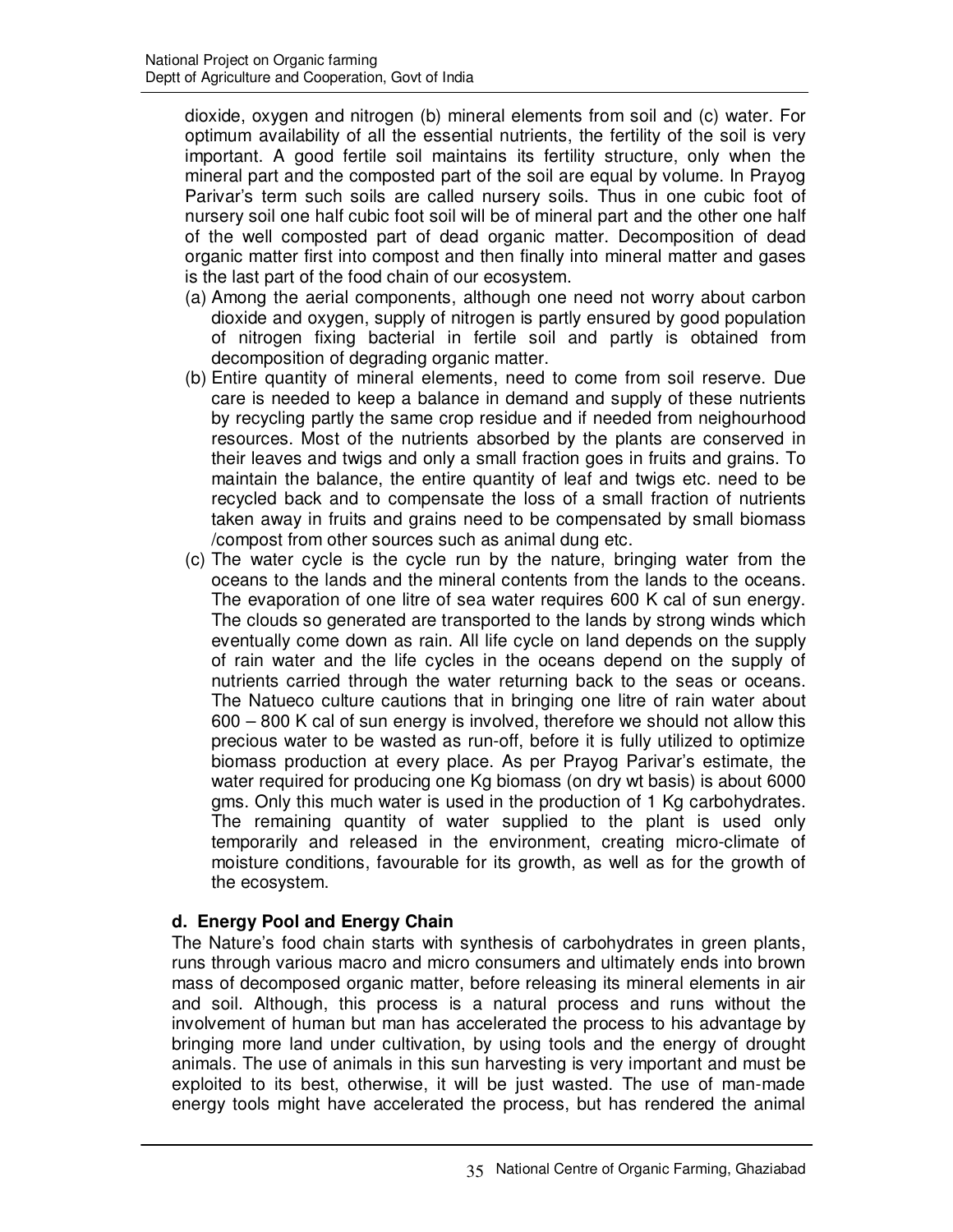energy useless which is going waste. In Prayog Parivar's vision all natural aspects, which can be incorporated in accelerating the biomass production need to be exploited to its optimum to harvest maximum richness of the nature.

#### **Natueco summary**

Prayog Parivar members conceived, practiced and mastered this new concept of Natueco culture. In their words while natural farming is done by trusting the nature, Natueco culture is done through understanding nature more & more. In this understanding harvesting of sun energy was given the prime importance, coupled with nursery soil build up through whole plant use. In this culture, if appropriate planning is done, then one family of five members can meet its entire requirements from just 10 gunthas of land  $(1000 \text{ m}^2)$ . But for this one need to understand the Prayog Parivar's vision, his own initiatives, continuous innovations with latest scientific knowledge and once it is accomplished, this cultures promises "**Plenty for All**.

#### **6. Homa Farming**

Homa farming has its origin from Vedas and is based on the principle that "you heal the atmosphere and the healed atmosphere will heal you" The practitioners and propagators of homa farming call it a "revealed science". It is an entirely spiritual practice that dates from the Vedic period. The basic aspect of homa farming is the chanting of Sanskrit mantras (Agnihotra puja) at specific times in the day before a holy fire. The timing is extremely important. While there is no specific agricultural practice associated with homa farming, the farm and household it is practiced in, is energised and "awakened". The ash that results from the puja is used to energise composts, plants, animals, etc. **Homa Organic Farming is holistic healing for agriculture and can be used in conjunction with any good organic farming system**. It is obviously extremely inexpensive and simple to undertake but requires discipline and regularity.

Agnihotra is the basic Homa fire technique, based on the bio-rhythm of sunrise and sunset, and can be found in the ancient sciences of the Vedas. Agnihotra has been simplified and adapted to modern times, so anybody can perform it. During Agnihotra, dried cow dung, ghee (clarified butter) and brown rice are burned in an inverted, pyramid-shaped copper vessel, along with which a special mantra (word-tone combination) is sung. It is widely believed that through burning organic substances in a pyramid-formed copper vessel, valuable purifying and harmonizing energies arise. These are directed into the atmosphere and are also contained in the remaining ash. This highly energized ash can successfully be used as organic fertilizer in organic farming.

Besides the practice of Agnihotra and the frugal distribution of Homa ash on beds and fields, a variety of further applications have also been recommended. Here are some examples:

**Impregnation of Seeds and Bulbs -** Before planting/sowing, seeds and bulbs are treated i.e., impregnated with a mixture of Agnihotra ash and cow urine. It is recommended to prepare a mixture of cow urine and water in a ratio of 50:50, to which up to 4 tablespoons of Agnihotra ash per 5 liters of solution are added and stirred. Seeds and bulbs should soak in this solution for 30-40 minutes. This strengthens the germinating plant and makes it more resistant to pests.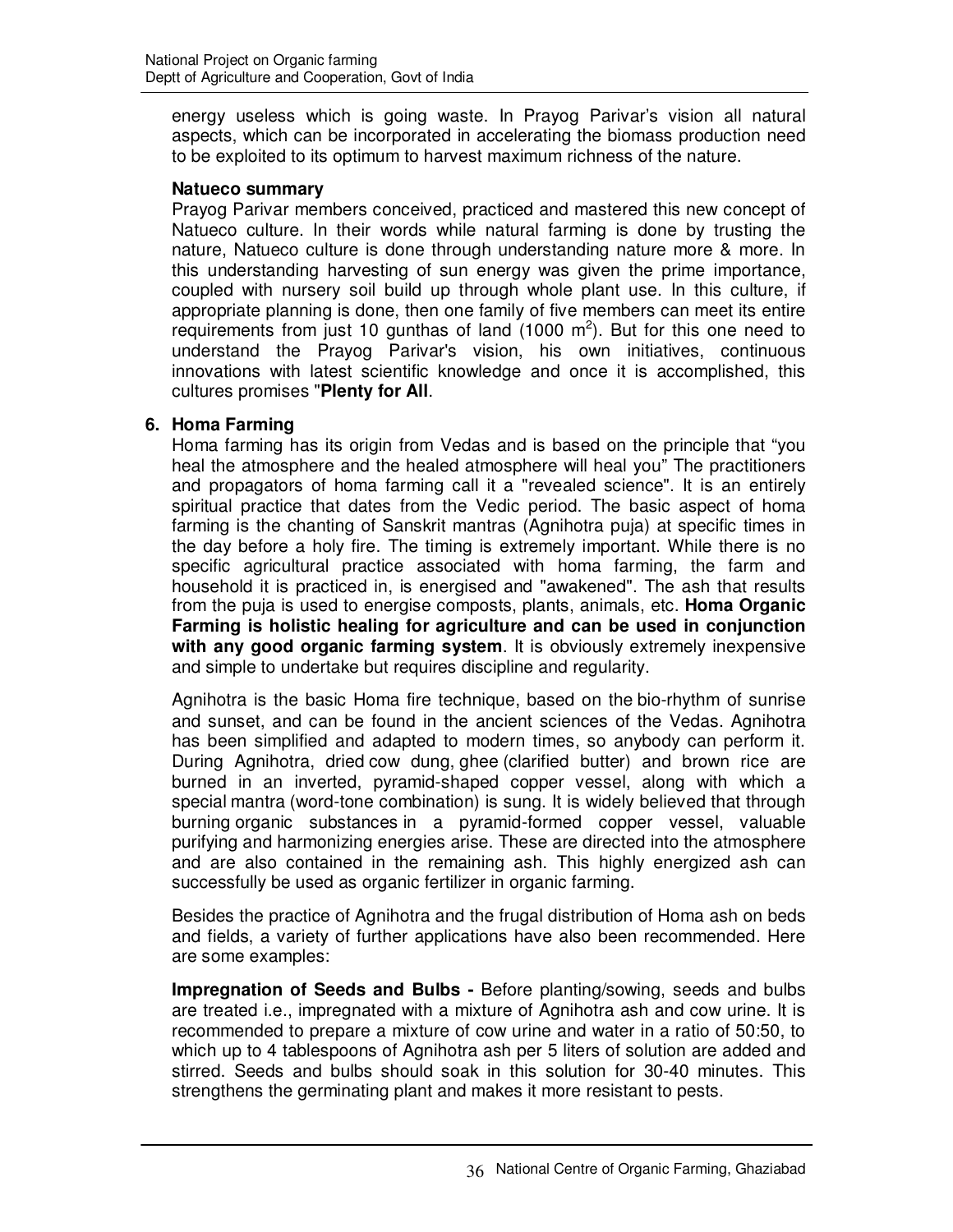Like cow dung, cow urine has antibacterial effects and provides a protective coating around the seeds and bulbs. After this time of treatment, seeds are spread on filter paper, or other absorbent paper, to dry. They should be dry enough to spread, but moist enough so that the core of the seed doesn't dry out. Through the impregnation, germination is started-which would be ended if the seeds completely dried out. Bulbs may be planted immediately after being treated with the solution.

**Fertilizers -** In addition, plants can be fertilized with a mixture of Agnihotra ash, stinging nettles, and water. This special liquid fertilizer strengthens plants. The stinging nettles are fermented i.e. decomposed in the water for 7-14 days, depending on weather conditions and the amount of nettles needed. This mixture should then be diluted to a solution with a ratio of 1:9. In other words, 1 part stinging nettle solution is mixed with 9 parts water and filtered with a fine screen (sieve) into a spraying container or watering can.

**Plant Nutrient Solution -** To make an Agnihotra plant nutrient solution, up to 4 tablespoons of Agnihotra ash and up to 4 tablespoons of pulverized, dried cow dung are stirred in approximately 5 liters of water and then applied to plants. This may be repeated every 14 days, depending on how much it is needed.

**Spray Solution -** A nutrient solution to be sprayed can be made by mixing up to 4 tablespoons of Agnihotra ash with 5 liters of water. This spray solution is left standing for 3 days and then filtered through a fine screen before it is used to protect plants against pests and diseases. A spray solution can also be made from certain fern blossoms, in which approximately 150 grams of the blossoms, mixed with 2 liters of water and 2 tablespoons of Agnihotra ash, are left standing to ferment for 7-10 days. Filtered through a narrow-meshed screen and then finally distributed on the plants with a sprayer, this helps keep away pests such as snails.

#### **Gloria Biosol an effective homa biofertilizer** -

Gloria Biosol is a very effective bio-fertilizer which can be produced simply in Homa atmosphere. Biosol liquid can be used for foliar application to nourish plants and soil. Biosol is superior to vermiwash as it contains high numbers of beneficial microorganisms and energy of homa process. Agnihotra Ash has a significant positive effect on all the materials used and makes the Biosol rich in macronutrients.

Materials required to make the Biosol are:

- Fresh cow dung
- Vermicompost
- Cow urine
- Agnihotra ash
- Water

Materials are mixed in a large tank (200, 500 or 1000 litre). One copper Shree Yantra disc is placed in the tank. The tank is then sealed and kept for 20 to 30 days. After digestion is complete, the slurry can be removed. Biosol is used diluted with Agnihotra ash water solution in the ratio of 1:10. For one hectare of agricultural area, 200 liters of Biosol in solution are required. Biosol in solution can be sprayed on any type of crop at an interval of fifteen days. The application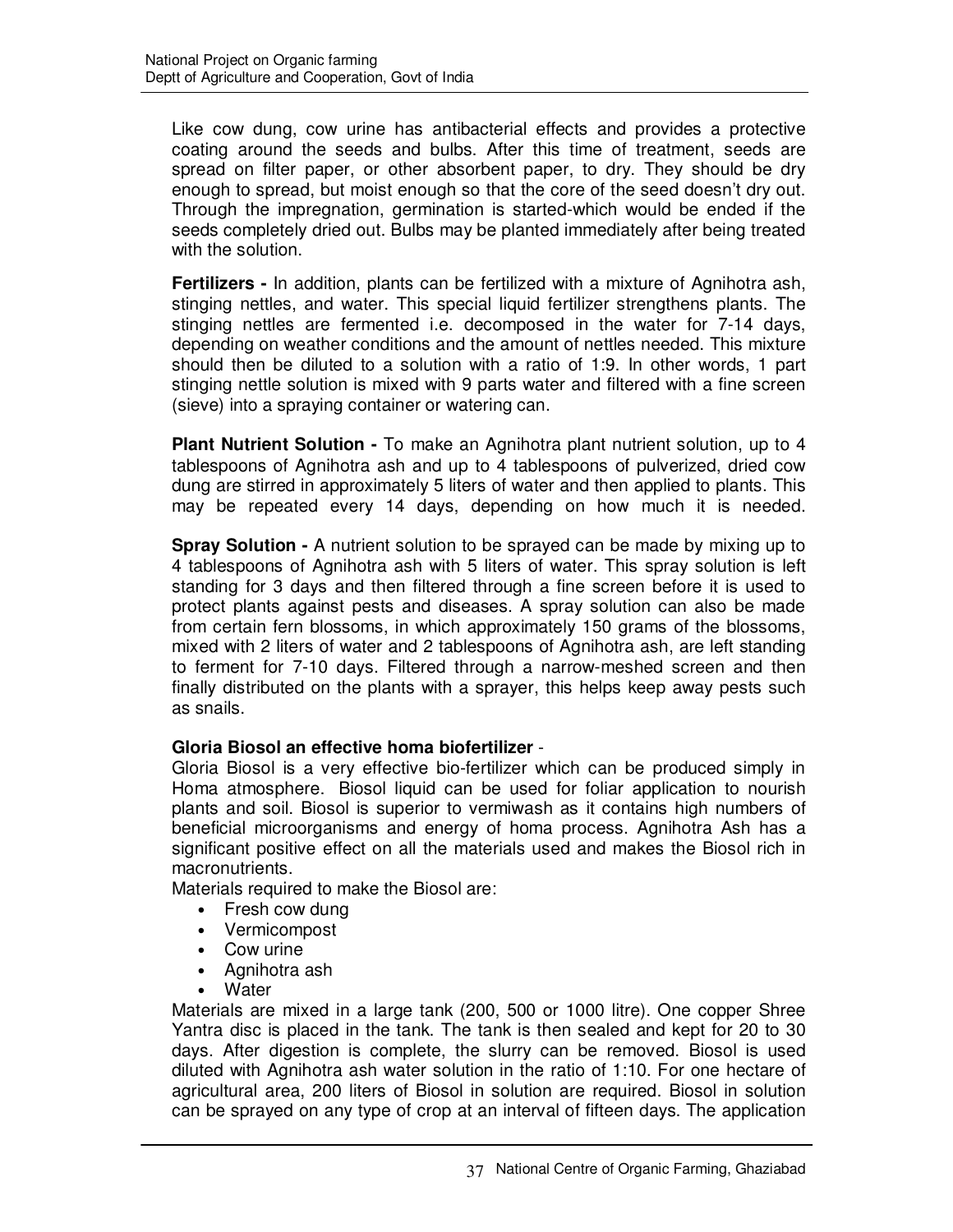of the Biosol solution should be made before sunrise or after sunset. If we preserve Biosol liquid in air tight cans it will last longer, say about six months. Left over solid Biosol which is having maximum macro nutrients should be mixed with any type of organic manure at a ratio of 1:5.

# **EM – Technology in organic farming**

# **What is EM**

EM or Effective Microorganisms is a consortium culture of different effective microbes commonly occurring in nature. Most important among them are :  $N<sub>2</sub>$ -fixers, P-solubilizers, photosynthetic microorganisms, lactic acid bacteria, yeasts, plant growth promoting rhizobacteria and various fungi and actinomycetes. In this consortium, each microorganism has its own beneficial role in nutrient cycling, plant protection and soil health and fertility enrichment.

# **Benefits of EM use**

- Improve seed germination, seedling emergence, growth of plants, flowering, fruiting and ripening of grains and fruits.
- Improves photosynthetic potential.
- Increase tolerance in plants against pest attack.
- Improves physico-chemical and biological properties of soil.
- Help in control of soil borne pathogens.
- Interdependent biological activity of different EM organisms creates a congenial environment for growth and spread of soil's flora and fauna. They also promote the growth and colonization of VAM, which further help in plant growth promotion.
- Help in quick degradation of organic matter. With the use of EM the requirement of compost can be reduced or dispensed with. Just recycling of crop residue with EM can give similar results as with good compost. This saves lot of labour and space required for compost preparation.
- Improves soil biota and makes the soil soft and porous

# **How to use EM**

Application of EM in agriculture involves four steps as follows:

- Procurement of primary EM- available in market
- Preparation of secondary EM to be carried out by the farmer
- Appropriate dilution of the secondary EM solution
- Application to plants, soil and organic matter as spray

# **Preparation of secondary EM solution**

Depending upon the requirement and its end use, various EM formulations have been developed. Even among one formulation depending upon the place and climatic conditions some variations have been incorporated and recommended by promoting institutes and agencies. Some of the widely used and popular formulations are described below. Water used in all formulations should be either rain water or fresh tube-well water. Tap water is not to be used.

- **1. EM-1 formulation** This formulation is used for seed treatment, soil enrichment and for spray in field after the emergence of seedlings.
	- Dissolve 5 kg jaggary (chemical free) in about 100 lit of water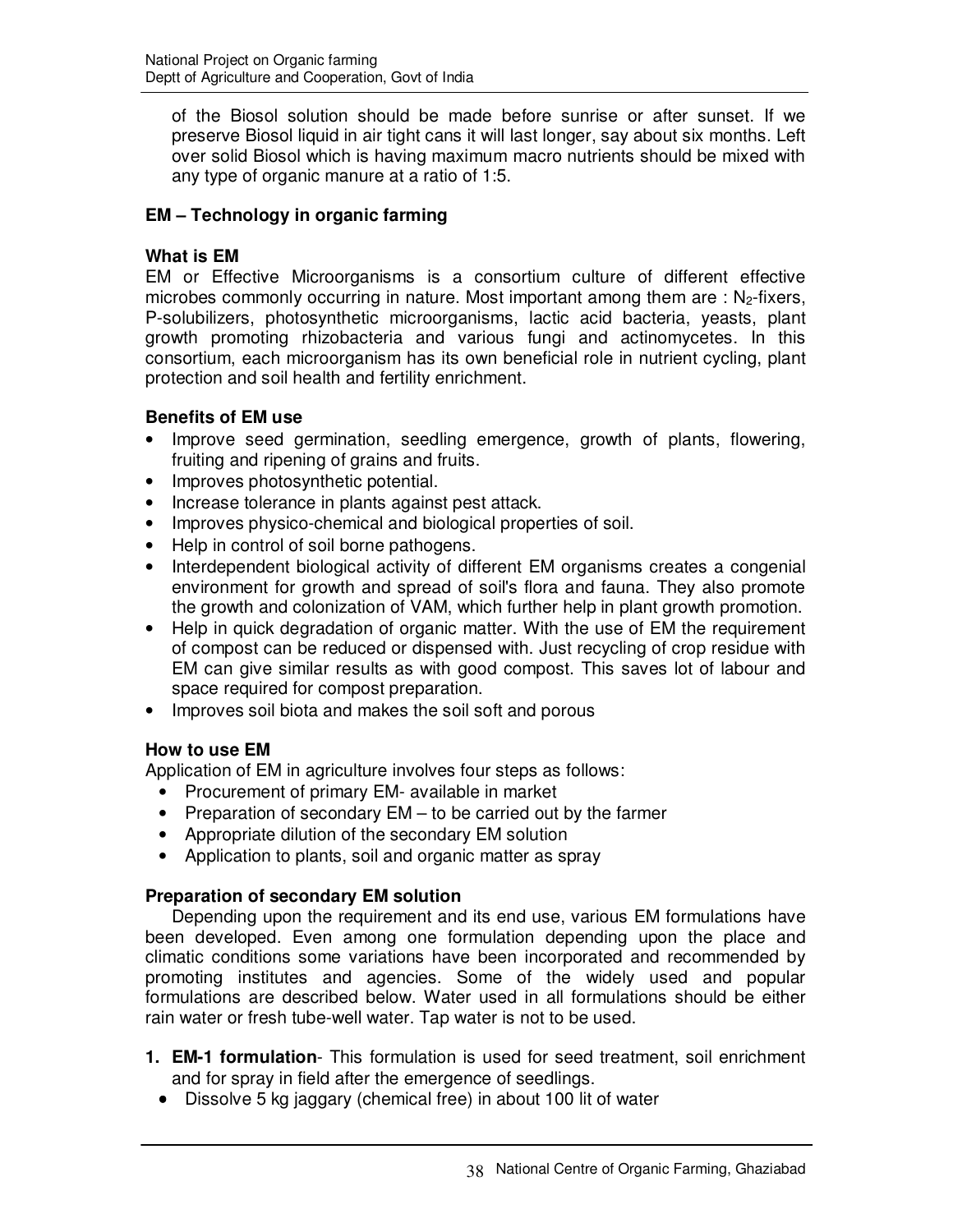- Add 5 lit of EM
- Mix thoroughly and pour into a plastic carboy. Seal the carboy and allow to ferment for 7 days
- Dilute this solution in a ratio of 1:1000 and spray over soil or crop residue. For seed treatment soak the seeds in this diluted solution.

# **2. EM-5 for control of insects and pests** –

- Dissolve 100gm of jaggary in 600 ml of water
- Add 100 ml each of natural vinegar, wine or brandy and EM
- Mix thoroughly and transfer the contents in a plastic bottle or carboy and seal the container.
- To increase the potency few cloves of garlic and chilly paste can also be added to this suspension before sealing the container.
- Allow the contents to ferment for 5-10 days under shade.
- Release the gas daily
- Within 10 days the EM solution will be ready for use. This can be stored up to 3 months at normal room temperature in a cool and dry place.
- Dilute the contents in a ratio of 1 : 1000 and apply as foliar spray with the help of a sprayer.
- **3. Fermented Plant Extract (FPE)** In this formulation fresh green weeds are fermented with EM to obtain a fermented plant extract.
	- Grind 2.3 kg of fresh green weeds to a coarse paste.
	- Dilute with 14 lit of water.
	- Dissolve 42 gm of jaggary in some water and mix with weed suspension.
	- Add 420 ml of EM
	- Transfer the contents to a plastic drum and with the help of a thick plastic sheet cover the drum and tie with a rope.
	- The drum should be filled up to the top, leaving very little space for air.
	- Fermentation and gas formation process will start slowly.
	- Mix the contents at repeated intervals.
	- Finished FPE having a pH of 3.5 with pleasing smell will be ready in 5-10 days time.
	- Filter the solution through a cloth and collect the filtrate.
	- For spraying on soil dilute the FPE in a ratio of 1 : 1000 with fresh water.
	- For spraying on crops dilute FPE in a ratio of 1 : 500.
	- Spraying should be done after germination of seeds in early morning hours once or twice a week.
- **4. EM-Bokashi** Bokashi is a type of compost prepared by fermentation of waste organic matter with the help of EM. Bokashi is mainly used for improving the fertility status of soil and for enhancing the degradation of crop residue.
	- Collect sufficient quantity of different organic matter (such as rice bran, fish meal, animal waste etc) equivalent to 150 lit drum volume.
	- Mix 150gm of jaggary and 50 ml of EM in 15 lit of water.
	- Mix this solution with organic waste thoroughly in such a way that entire contents get uniformly moistened.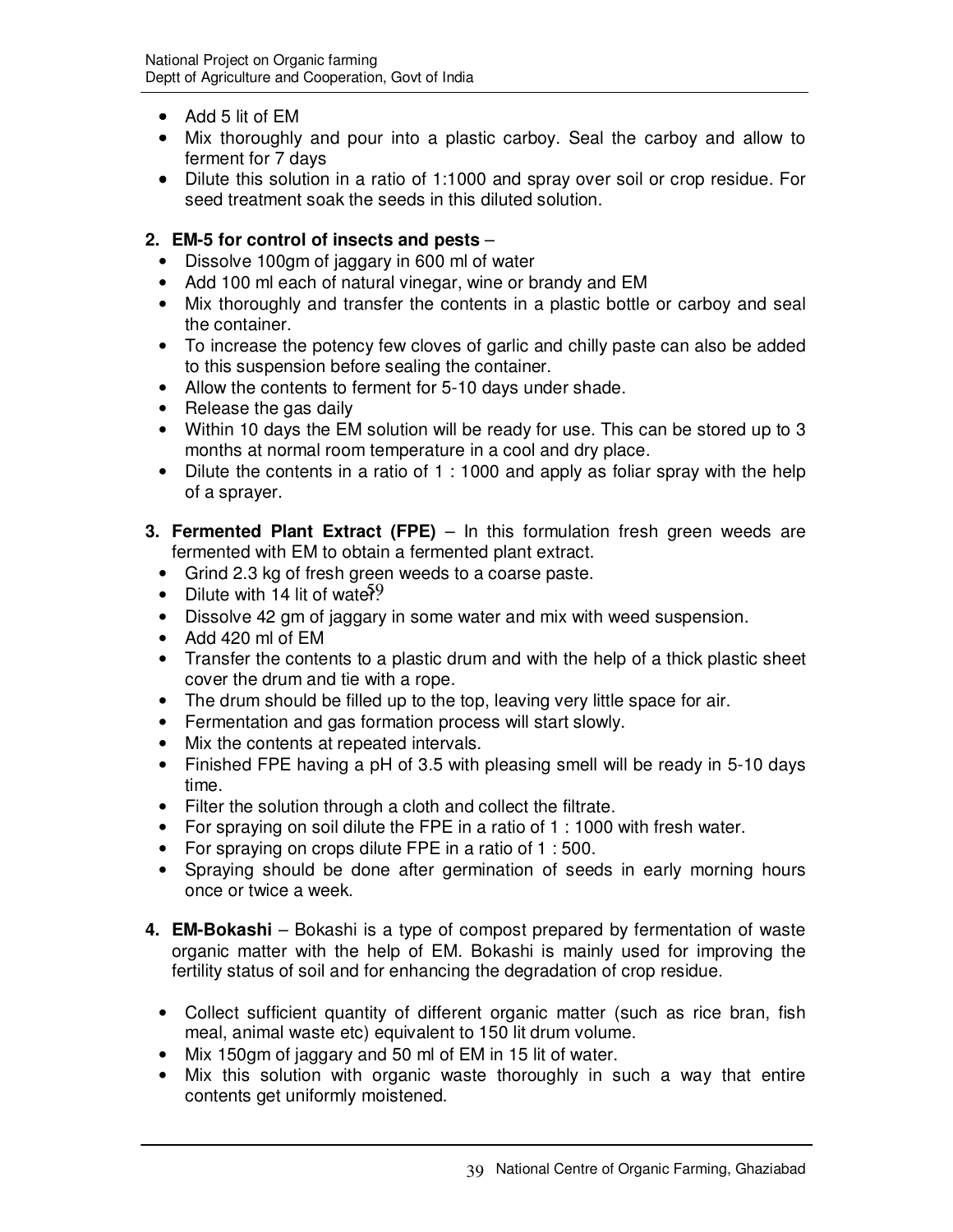- Transfer the contents in a plastic bag and seal the bag.
- To ensure the anaerobic conditions put this bag into another polythene bag and seal
- Allow the contents to ferment for 3-4 days in a cool shade place
- Bokashi will be ready after 4 days.
- This can be used immediately.
- In plastic air tight bags Bokashi can be stored up to 6 months.

**How to use Bokashi** – Bokashi can be used directly as compost in poor fertility soils. It can also be used along with the crop residues. For 0.1 ha mix 100-150 kg Bokashi with sufficient quantity of finely chopped crop residue. Spread this mixture over 0.1 ha area and mixed with soil a day before sowing. Spraying of 5-10 lit of 1:500 diluted simple EM-solution over this mixture can further boost the degradation process. By using Bokashi+crop residue+EM-solution the requirement of compost can be dispensed with. This can save lot of labour, time and space required for compost process.

#### **Application of EM formulations**

**At the time of land preparation** – Dilute 5-10 lit of simple EM solution in 50-100 lit of water and sprinkle/spray over 0.1 ha of land, when soil is wet a day before sowing.

**For seed treatment** – Soak seeds for 5-6 hrs in 1 : 100 fold diluted EM solution and sow immediately.

**As foliar/ soil spray** – After seedling emergence, 1 : 1000 diluted EM solution or FPE should be sprayed at the rate of 500 lit per ha, 4-5 times at an interval of 7-10 days. In fast growing crops such as vegetables, spraying should be done twice a week. In transplanted crops 1 : 500 diluted FPE can be sprayed after 5 days of transplanting @ 750-1000 lit per ha.

**For soil enrichment** – For every 0.1 ha mix 100-150 kg Bokashi with crop residue and mix with soil just before sowing. Simple EM solution  $\omega$  5-10 lit can also be used as spray over this residue-Bokashi mix. Spraying the soil with 5-10 lit of FPE mixed in 500-1000 lit of water per ha also add to the fertility of the soil.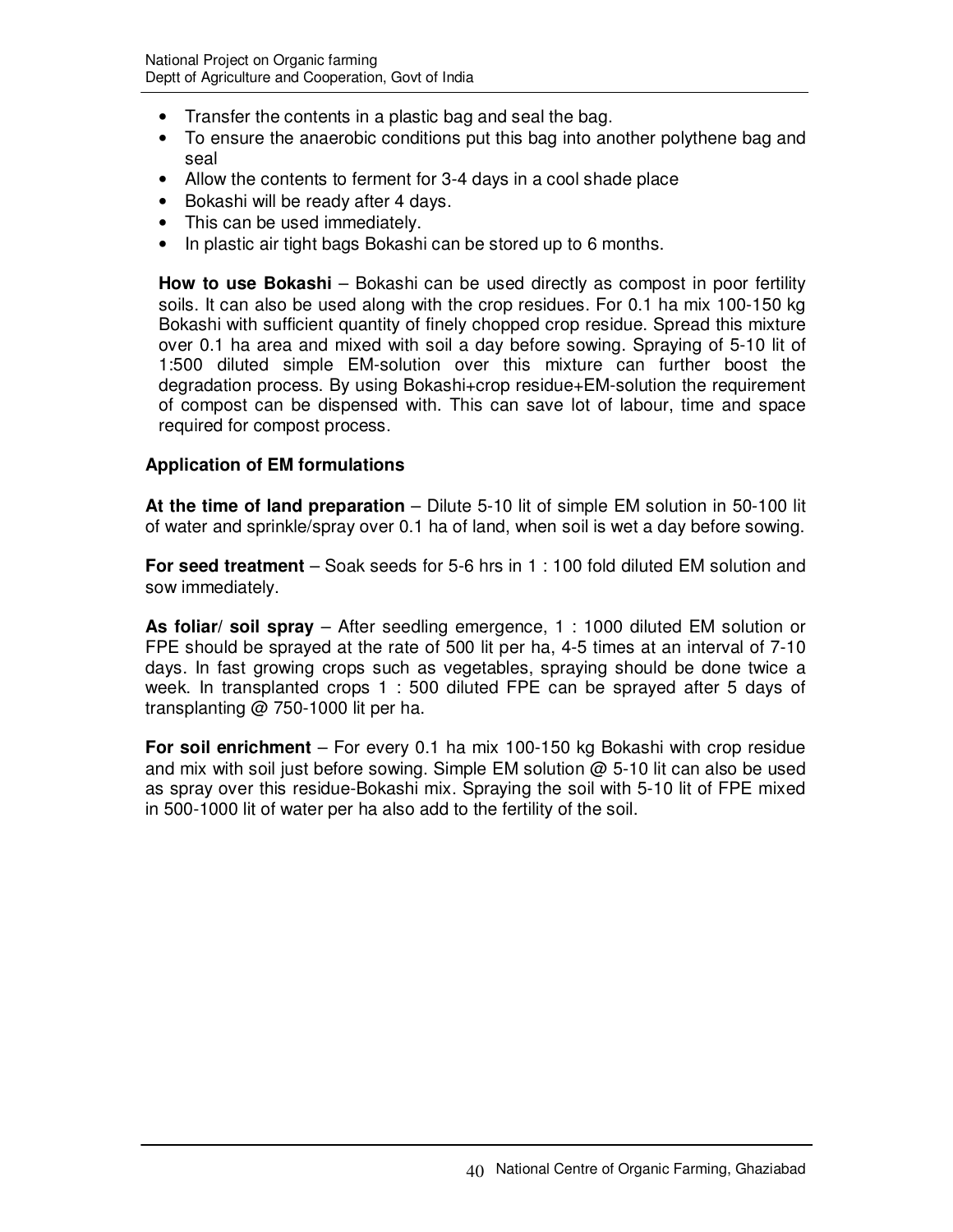# **While sustaining soil and ecosystem health organic farming also promises high productivity**

# **Introduction**

Sustainability usefulness and suitability of conventional and organic systems vis-avis India's growing requirements has generated lot of debate is recent years. Although both the opponents and proponents seem to agree that organic farming practices improve soil fertility, but opponents always raise doubts over its sustainability and capability of meeting our overall food requirements in long term. To prove or disprove not much of information is available in literature. While there is voluminous data about the productive potential of conventional agriculture and effects of chemical inputs on soil fertility, little is known on the effects of organic farming practices. Long-term comparisons between the two systems require careful planning in large areas, preferably between the farms themselves, instead of the replicated plots. The two systems are based on two different philosophies. While the conventional system which relies on the addition of nutrients in chemical form as per the requirement of the crop and soil, independent from the fertility of the soil, can be managed and demonstrated in small plots, organic farming system relies on the inherent fertility of the soil and the overall management practices which are interdependent on each other to get desired results are developed over years. World over there are only a few studies, which has addressed these aspects in very judicious and scientific manner Results of few such long experimented trials and discussed here.

# **Results of 21 year DOK trial**

The DOK long term trial (D represents Biodynamic, O represents organic and K represents conventional) was taken up since 1978 as a collaborative work by Research Institute of Organic Farming (FiBL) and Swiss Federal Research Station for Agroecology and Agriculture (FAL-Reckenholz). The DOK long term trial – unique in its conception, compares the consequences of bio-organic, bio-dynamic, conventional (mineral fertilizers) and integrated (conventional + organic) farming systems in a randomized plot trial that has no other equivalent. Crops studied were: Potatoes, legume green manures, winter wheat with fodder intercrop, cabbage, barley, grass-clover, beet-root, soybean and maize. Salient features of the study are as follows:

- 1. **Productivity** Yield in both the organic and biodynamic system were either at par or 1-5% lower then conventional. An average crop yield reduction of 20% was observed, compared to the integrated use of fertilizers and manures (manures used in these treatments were equivalent to the quantity used in organic plots and fertilizers were added as additional supplement).
- 2. **Nutrient balance**  The nitrogen balance was negative under all systems. Phosphorus in the conventional systems showed a surplus, whereas in the organic and biodynamic systems the P-balance was slightly negative. In potassium only minerally fertilized plots showed surplus, while it was negative in all systems. Interestingly the organic plots although, showed some negative balance in terms of P and K but it was having no impact on productivity and there were no deficiency symptoms at any point of time.
- 3. **Use of energy**  Organically grown crops use less fossil, energy than conventional crops.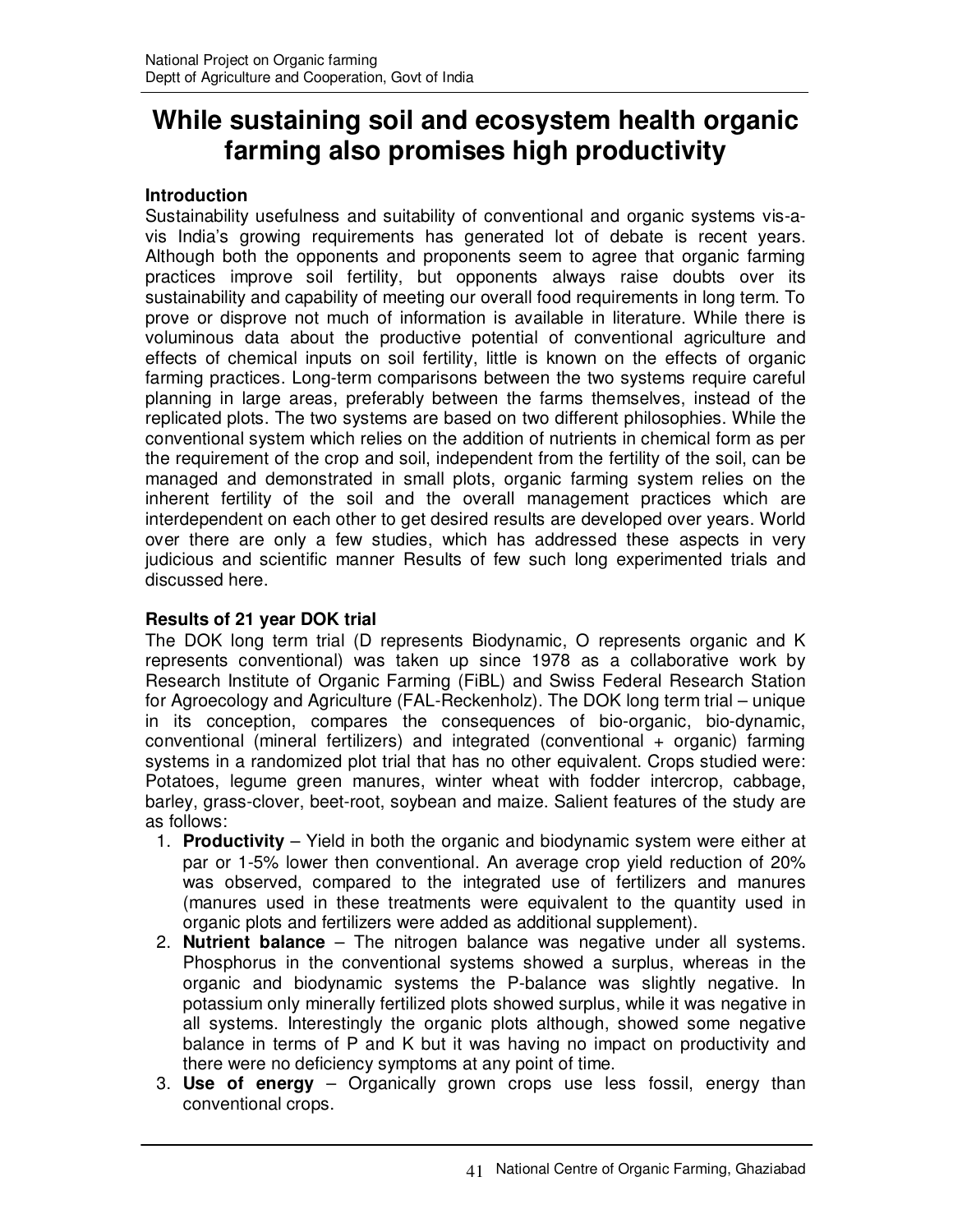4. **Improvement in soil–** The use of organic matter had positive effect on the development and stability of soil structure. Carbon distribution among different particle size fractions was found to be 15-20% higher in soils provided with organic manures compared to non-manured soils. Percolation stability and soil aggregate stability was also found to be highly improved in systems provided with organic manures. Organic management promoted development of earthworms and above ground arthropods, thus improving the growth conditions of the crop. More abundant predators helped to control harmful organisms (pests). Total microbial biomass of microorganisms was 20-40% higher in organic systems than conventional system with manure and 60-80% higher than only mineral fertilization system. In soils of the organic systems, soil enzyme activities were markedly higher than in the conventional soils.

# **Results of 21 year trial at Rodale Institute FSI in Pennsylvania**

Rodale Institute FSI in Kutztaen, Pennsylvania is continuing with comparative studies on 6.1 ha of land since 1981. The experimental design include 3 cropping system (in main plot) with (a) conventional (b) animal manure and legume based organic (animal based organic) and (c) legume based organic. The main plots were 18x92 mt each split into three 8x92 mt sub plots, which allowed for same crop comparison in any one year.

- 1. **Crop yields under normal rainfall years** Corn grain yields averaged 4222, 4743 and 5903 kg/ha during the first five transitional years for organic animal (OA) Organic-legume (OL) and conventional (C) systems respectively. After this transitional period corn grain yields were similar for all system at 6431, 6368 and 6553 kg/ha for OA, OL and C systems respectively. Overall soybean yields from 1981 to 2001 (except 1999 when crop failed) were similar for all system.
- 2. **Crop yields under drought condition** Average corn yields in 5 dry years were significantly higher (28 to 34%) in the two organic system (6938 and 7235 kg/ha for OA and OL) compared with conventional system (5333 kg). During the extreme drought of 1999 the OA system had significantly higher corn yields (1511 kg/ha) than the other 2 systems. Soybean yields responded differently during the 1999 drought and were about 1800, 1400 to 900 kg/ha for OA, OL and C system.
- **3. Water percolation and retention** Over 12 years period water volumes percolating through each system were 15% to 20% higher in OL and OA system respectively then the C System. This indicated an increased ground water recharge and reduced run-off in the organic systems. During 1995, 1996, 1998 and 1999 soil water content were measured of OL and C system. The measurements showed more water in the organically managed field then conventional system plots.
- **4. Energy inputs** The energy inputs in corn for the OA and OL system were 28% and 32% less than those of conventional system. The energy inputs for soybean production were almost similar at 2.3, 2.3 and 2.1 million Kcal for OA, OL and C system respectively.
- **5. Economics** The economic comparison made during 1991-2001 (without price premium for organic) for organic corn-soybean rotation and conventional cornsoybean system revealed that the net return for both rotation were similar. The annual net return for conventional system averaged about \$184 per ha, while the organic legume system for cash grain production averaged \$ 176 per ha.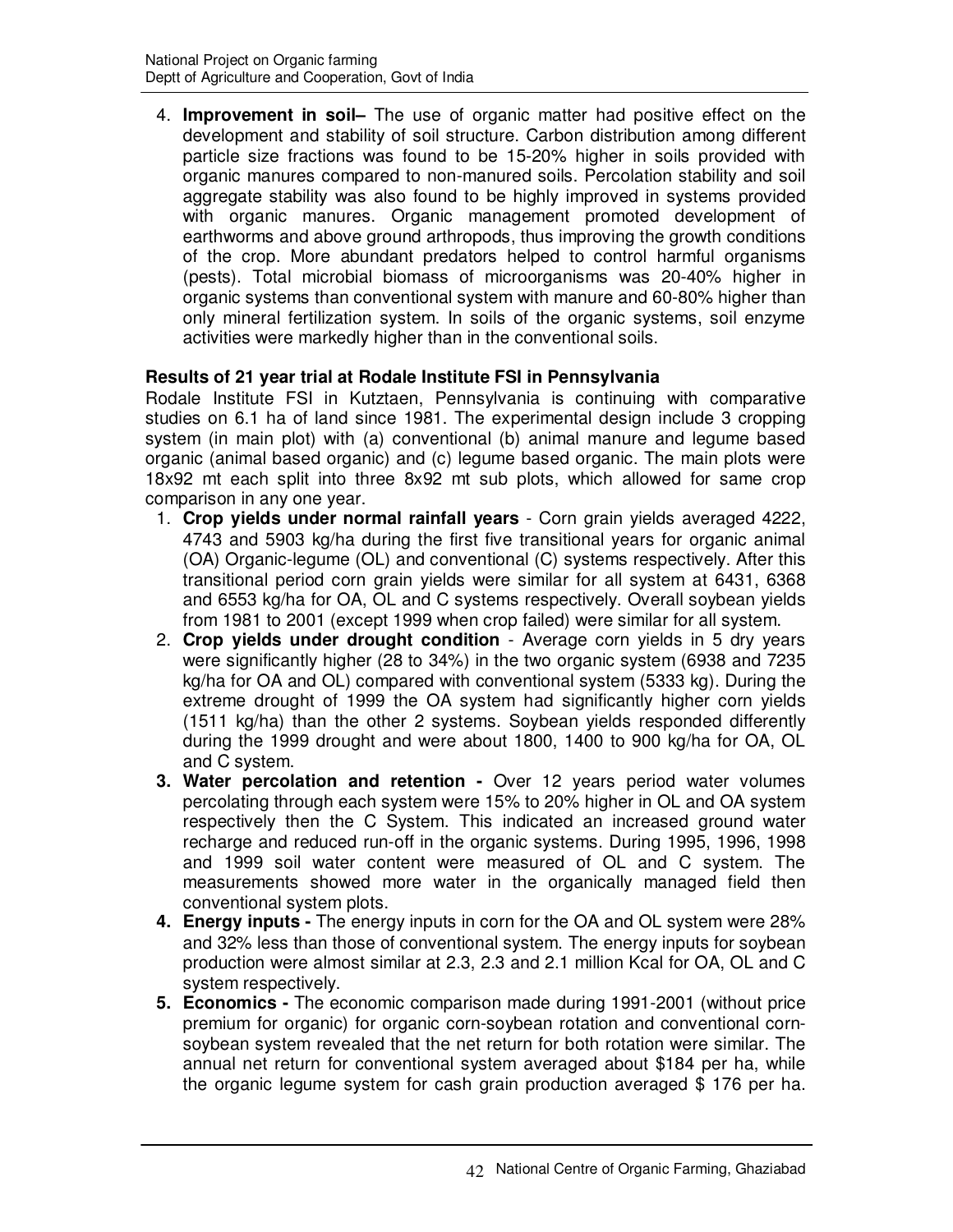The annual costs per ha for the conventional v/s organic rotations respectively were \$ 354 and \$ 281.

- **6. Labor Cost** The organic system requires 35% more labor, but because it is spread out over the growing season, the hired labor costs per ha are almost equal between the two systems.
- **7. Profitability -** Over the 10 year period, organic corn (without price premium) was 25% more profitable then conventional corn (\$ 221 per ha verses \$ 178 per ha). This was possible because organic corn yields were only 3% less then the conventional yields (5843 kg/ha verses 6011 kg/ha) while costs were 15% less (\$351 per ha verses \$ 412 per ha)

# **Result of 7 year long-term field trial at ICRISAT in India**

In India, although no such long term studies have been made, but large number of innovative farmers have developed various organic farming models, where comparable yields of different grains, legume, fiber, vegetable and fruit crops are being obtained consistently over years. To examine the possibility of such systems under Indian conditions a long term experiment was initiated at International Crops Research Institute for Semi Arid Tropics (ICRISAT) Patancheru, India since 1999, with four different system of crop husbandry: Low cost system-I based on rice straw (LC-I), Low cost system - II based on farm waste (LC-II), Conventional (C) and Integrated  $(C+O)$ . As most of the Indian farmers are small and marginal and own few animals, the availability of manure in sufficient quality will not be there, the experiment was designed with less of animal manure and more of other organic matter.

**1. Crops growth and yield -** Six different crops (soybean, pigeon pea, maize, sorghum, cowpea and cotton) grown in last six years emerged well. Except the first year, in which LC1 and LC2 yielded 35-62% lower yields, the yields in other years, in LC1 and LC2 have been on a par with C or at most 14% lower then C+O. Most significant aspect for the farmers is the net income, which have been much higher in LC1 and LC2 then C (except the first year of transition). The differential has ranged between 1.3 and 4.6 times, showing that in economic terms, the low input strategy is proving to be much profitable.



# **Yield (total economic mass) t/ha**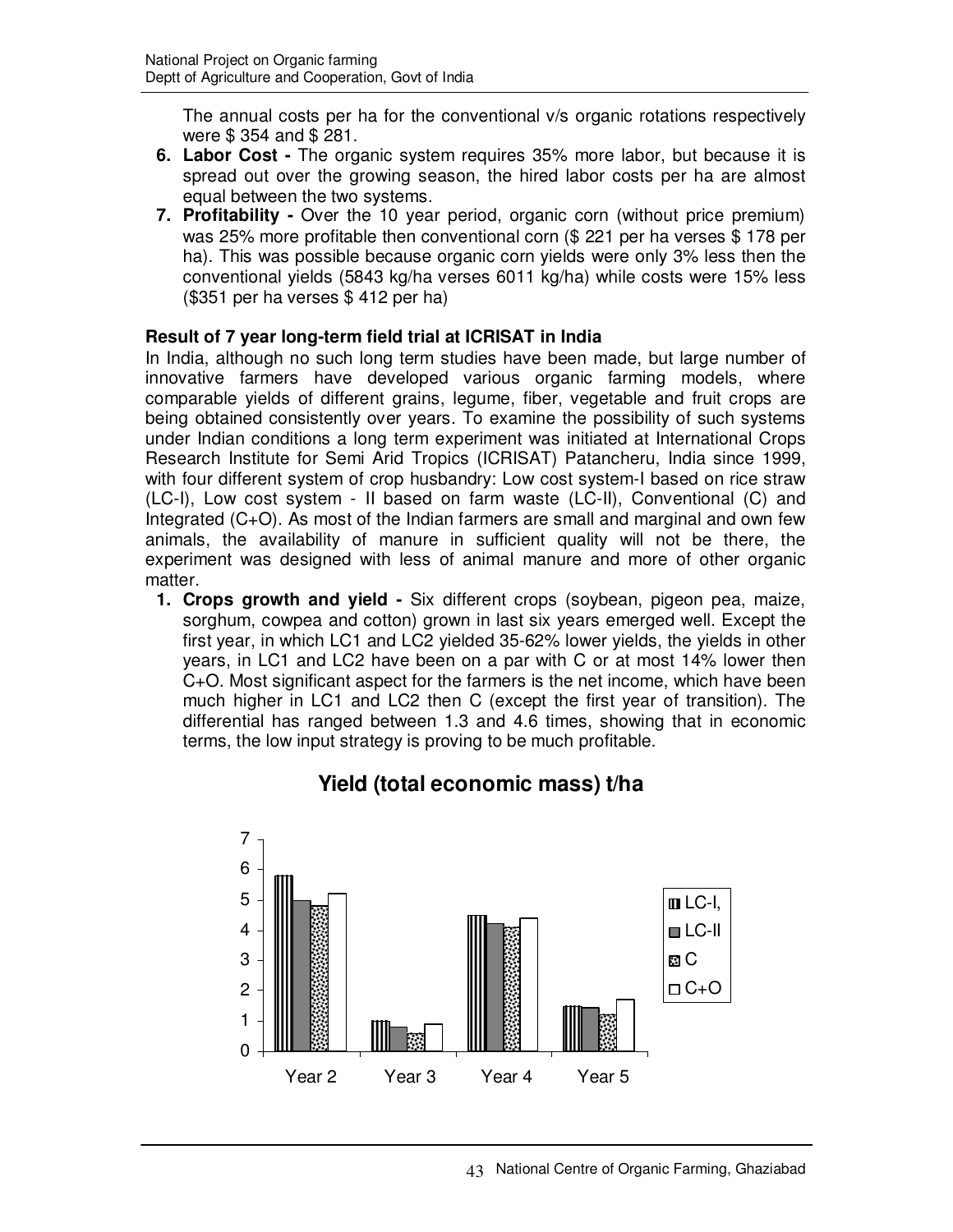

#### **Net income (thousand rupees)**

- **2. Incidence of disease and insect pests** In spite of high fear of collar rot by Sclerotium rolfsii and stem borer in the presence of high biomass in LC1, LC2 and  $C+O$ , the incidence of collar rot was virtually non-existent (at  $<5\%$ ) mortality). Helicoverpa armigera, a major pest of pigeon pea and cotton was managed well with biological methods. Incidence of borer damage was also lower in LC1and LC2 then in C+O. Aphids posed some problem in LC1 and LC2 in first three years, but the problem could be overcome with timely application of 1% soap spray. After that aphids were never a threat even when noticed on cotton, maize and pigeon pea. The other insects managed with 0.8% soap were mealy bugs and cow bugs. Population of natural enemies of insect pests was generally higher in the low cost system then C and C+O.
- 3. **Soil properties and Nutrient balance** Here it is interesting to note that while LC1 and LC2 produced yields comparable to C, without receiving any chemical fertilizer they actually showed increase in the concentration of N and P compared with C. In years 3 and 4 this increase was 11-34% in total N and 11- 16% in total P in LC1 and LC2, relatively more then in C. Among different soil biological properties, the soil respiration was more by 17-27% in organic plots then in C, microbial biomass carbon was 28-29% higher, microbial biomass nitrogen was 23-28% more and acid and alkaline phosphates were 5-13% higher compared to C.
- **4. Balance sheet of nitrogen and phosphorus** LC1 and LC2 which received plant biomass, compost and microorganism as their major source of crop nutrients ended up receiving substantially more N (27-52%) and more P (50- 58%) then what was added to C (604 kg N/ha and 111 kg P/ha as fertilizers).
- **5. Conclusion** Six years experimenting with 4 crop husbandary systems reveal that maximization of yields can be achieved by the combined use of chemical fertilizers and organic inputs/practices (integrated agriculture), but this combination may not be affordable for small of marginal farmers in rainfed areas. The low cost biological (organic) approaches can be an attractive choice, particularly when their strategic application results in yield levels at par with conventional system. The low cost system discussed above not only yielded comparable results, but were 25% more profitable then conventional system. Pest and disease management was also effective and low cost with biological approaches. Soil fertility and soil nutrient balance was certainly on significantly higher side in organic system and offer longer sustainability and suitability of the apporaches under Indian contions, typical of small and marginal farmers.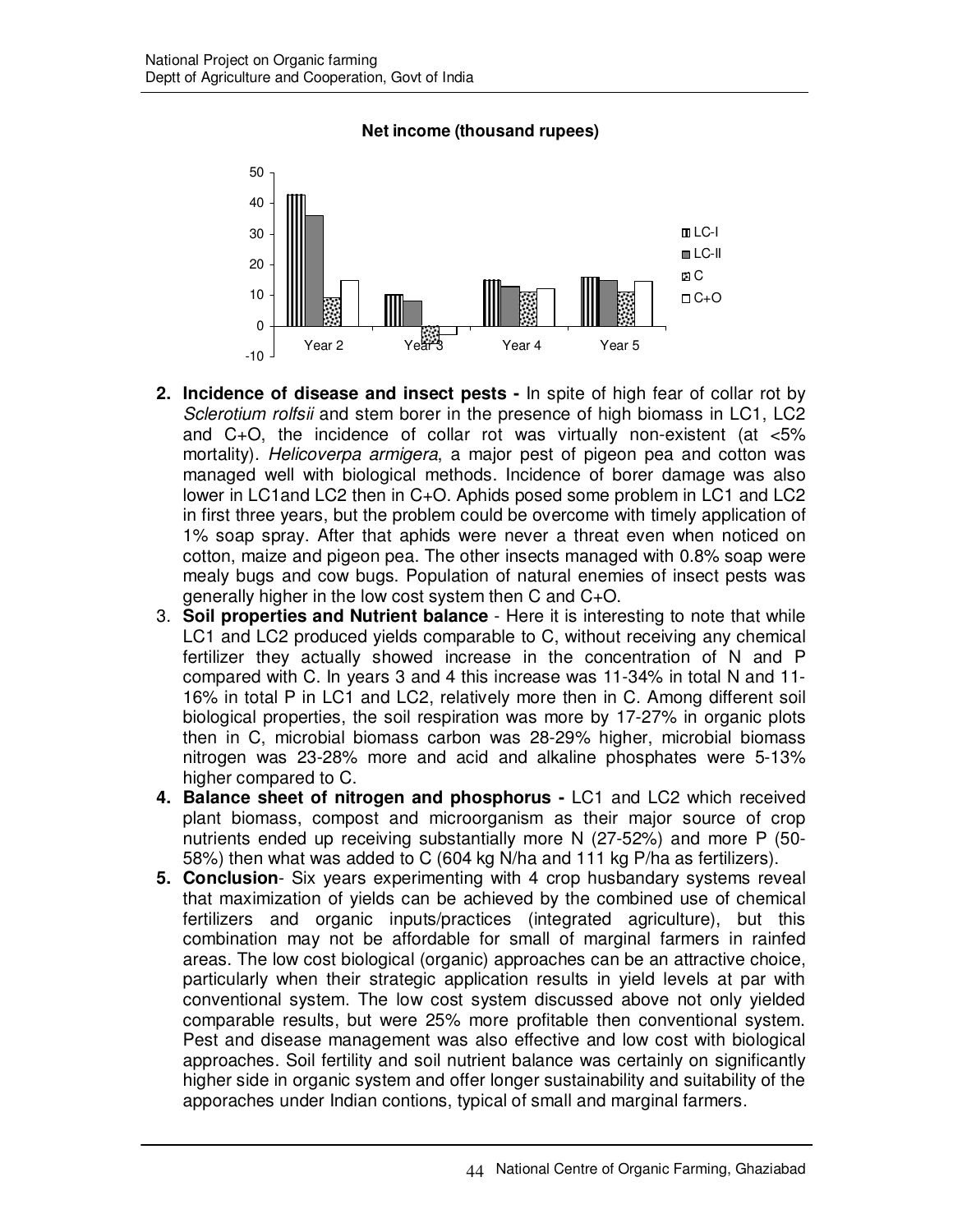# **4 Years study under Network Project on Organic Farming (ICAR)**

With the mandate to infuse scientifically validated organic farming approaches and to develop location/ region specific management protocols, four years ago, a "Network Project on Organic Farming" (NPOF) was initiated by Indian Council of Agricultural Research (ICAR) under Project Directorate of Cropping Systems Research, Modipuram. Thirteen research stations from all over the country are participating in the project. A brief summary of results and research highlights are presented here.

The experiments in the project have been designed mainly to evaluate the relative performance of location specific, important cropping systems under organic and conventional farming, and assess agronomic efficiency of different organic inputs especially organic manures and bio-agents. Cropping systems which are under evaluation involve cereal crops (mainly Basmati rice, durum and aestivum wheat, sorghum and maize), pulses and oil seeds (Chickpea, lentil, green gram, soybean, mustard and groundnut), spices (black pepper, ginger, turmeric, chillies, onion and garlic), fruit trees (mango), vegetables (potato, okra, baby corn, cowpea, peas, tomato and cauliflower), cotton, fodder crops (sorghum, maize, pearl millet, oat, cowpea and berseem) and medicinal plants (Isabgol and mentha) in location-specific cropping systems. The highlights of four years research are as follows:

- 1. Several region-specific cropping systems could be identified, which performed either better than or at par with conventional cropping, in terms of yield and economics.
- 2. In general, appreciable improvements in yield levels under organic system were noted over the previous years.
- 3. Improvement of different magnitudes was recorded in respect of soil organic carbon, available-P, available-K, bulk density, and microbial count under organic systems as compared to chemical farming. However, available-N content was, in general lower under organic systems.
- 4. An improvement in some of the quality parameters of ginger (oleoresin and oil content), turmeric (oil, oleoresin, starch and curcumin content), black pepper (oleoresin content), chillies (ascorbic acid content), cotton (ginning percentage), and vegetables (iron, manganese, zinc and copper content in tomato, French bean, cabbage, cauliflower, pea and garlic) was recorded.
- 5. Based on annual system productivity and net monetary returns, the best performing treatments were combinations of; non-edible oil cake (NEOC) + cow dung manure (CDM) + enriched compost (EC) at Raipur; farm yard manure  $(FYM)$  + NEOC at Ranchi; CDM – CDM + poultry manure (PM); EC + VC + green leaf manure (GLM) + neem cake (NC) at Dharwad; FYM + VC + NEOC at Jabalpur; FYM  $+$  crop residues (CR)  $+$  GLM in rice-red pumpkin and ricecucumber, and VC + Glyricidia leaf manure in mango at Karjat; FYM + NEOC at Coimbatore; FYM + VC at Pantnagar; FYM + VC +  $CR$  – FYM at Ludhiana; EC + VC + NEOC at Modipuram; FYM(+RP) + VC at Bajaura; and FYM + VC + NC at Calicut.
- 6. Differences among different organic manures with respect to their effect on different soil parameters (available NPK, bulk density, pH, EC etc.) were not found to be considerable, in general.
- 7. Some of the non-chemical measures, tried at different centers; were quite effective in controlling major diseases/insect-pest/weeds and resulted in improvement in yields. For example: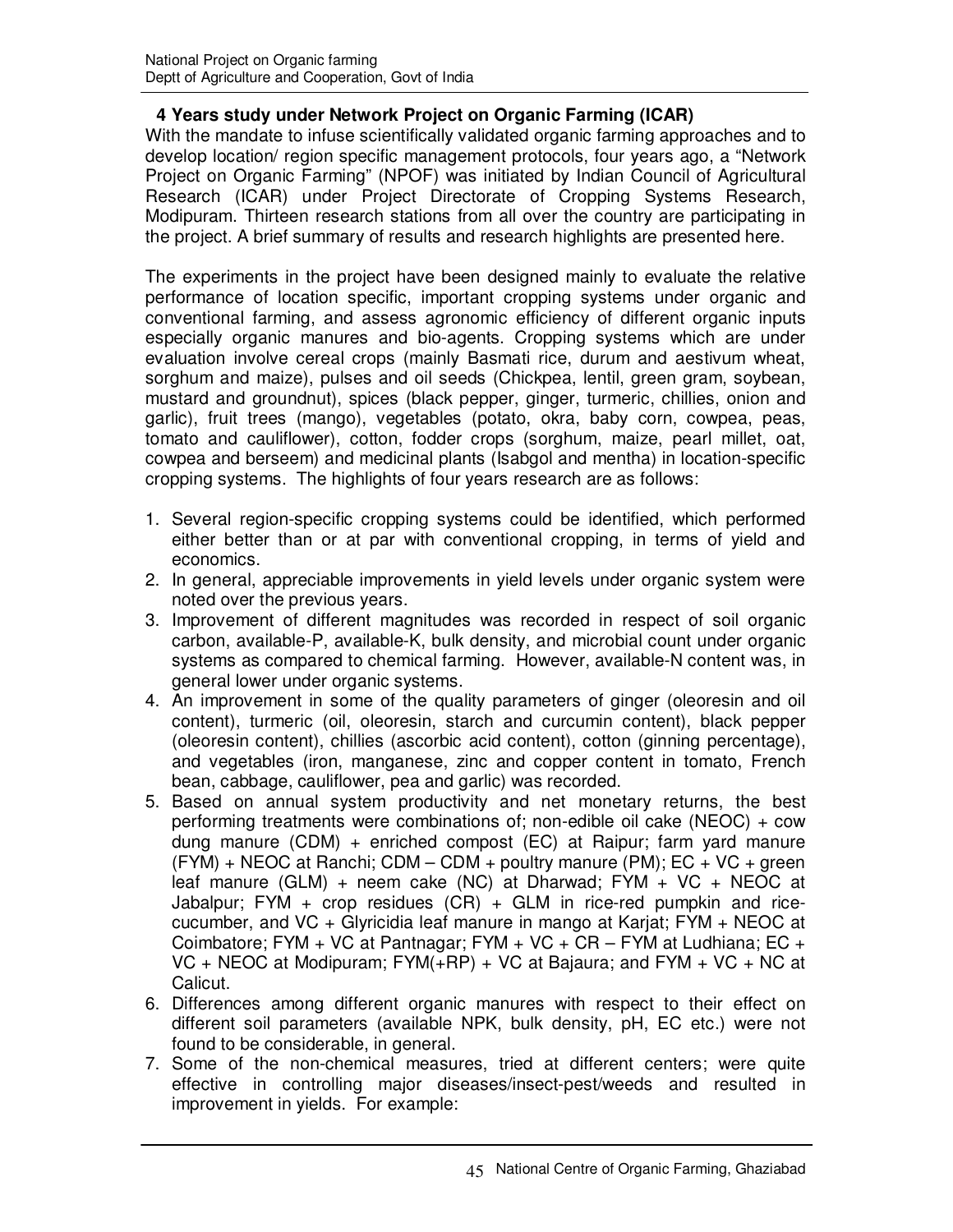- In rice-chickpea system a combination of soil application of mahua cake (100  $kg/ha$ ) + neem cake (100 kg/ha) + Trichograma japonicum at tillering initiation + neem spray (0.5%) + use of bird perches in rice caused a significant reduction in incidence of stem borer and green leaf hoper, and in succeeding chickpea seed treatment with Trichoderma  $@$  5 g/kg seed + Rhizobium + HaNPV reduced pod borer incidence considerably and led to the highest yields.
- At Dharwad, a schedule of seedling dip with cow urine+dung slurry, botanical spray at 30 DAT, cow urine+5% NSKE spray at 45 DAT, panchagavya 3%+botanicals spray at 60 DAT, buttermilk (20%) + panchagavya 3% spray at 75 DAT, botanicals + buttermilk (20%) spray at 90 DAT, 5% NSKE + vermiwash spray at 110 DAT in chillies was found effective against fruit borer and leaf curl index in chillies.
- At Calicut, combined use of PGPR strains of IISR-6, IISR-8, IISR-13, IISR-51, IISR-151 and  $PB<sub>21</sub>$  &  $P<sub>1</sub>AR<sub>6</sub>$  was found effective against rhizome rot and shoot borer in ginger and at Bajaura, spray of bhang (10% LAE)  $2^{nd}$  spray of Bt  $\omega$ 1.0 kg/ha and  $3^{rd}$  spray with karvi (10% LAE) in tomato against fruit borer were found highly effective.
- For weed control, stale seed bed preparation followed by two hand weeding at 20 and 40 DAS in rice-wheat/lentil/mustard cropping systems at Pantnagar as well as at Ranchi; hand weeding twice in sunflower-cotton system at Coimbatore; and bed planting + spray of sorghum extract at 30 and 45 days after sowing in wheat at Ludhiana were found very effective.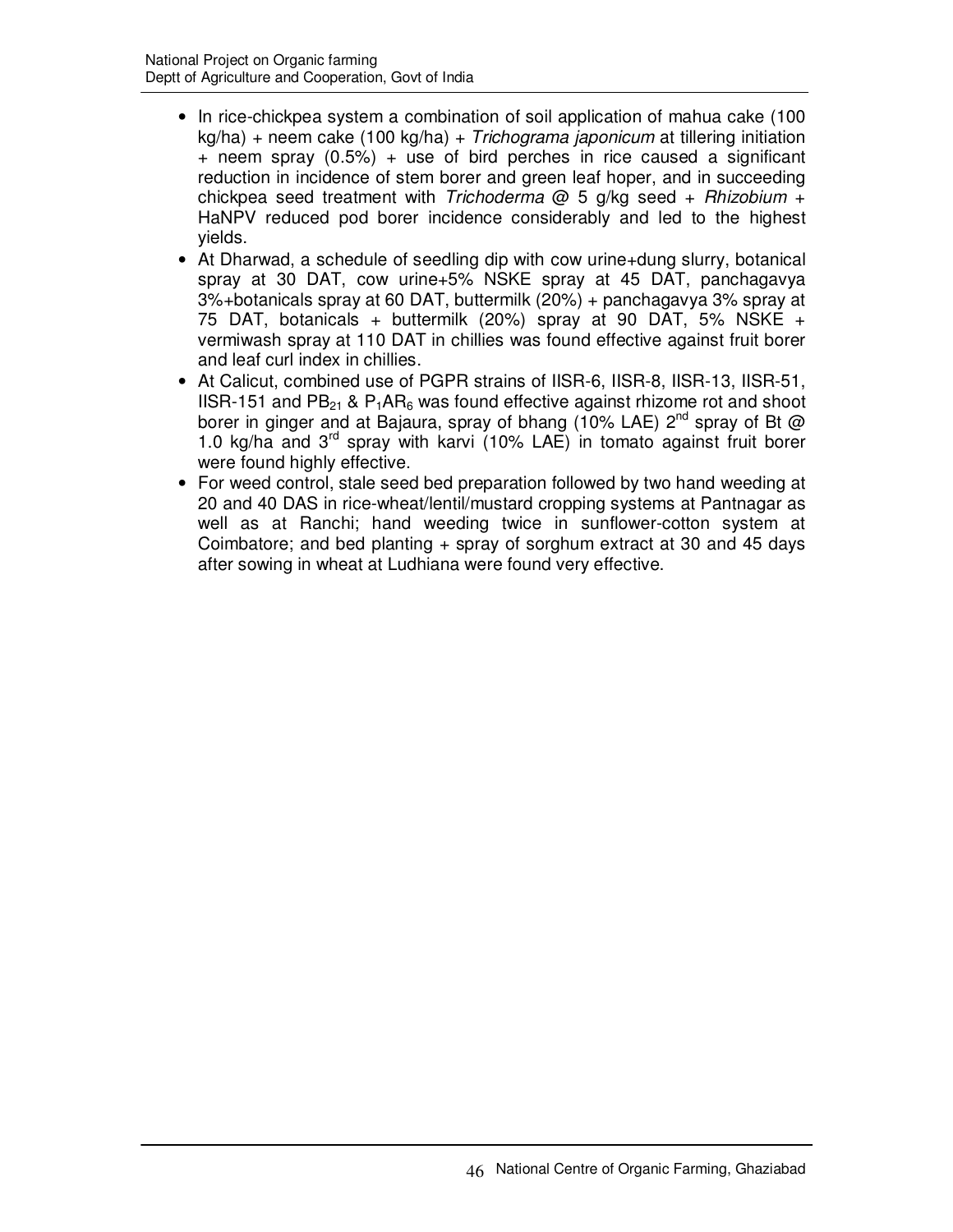# **Comparing Safety and Quality of Food in Conventional and Organic Farming**

#### **Introduction**

With most things in the world people tend to have both, positive and negative opinion. Same is true with these two farming systems also. Both the opponents and proponents have their long list of myths and realities and dismiss each other's claims as not sustainable, insignificant, unfounded or misguided. In their long list some points are really of concern but some are exaggerated and some are sheer imagination, far away from reality. In this chapter an attempt has been made to analyze various myths created about and against the organic farming v/s conventional farming.

#### **Menace of Pesticide Residues**

Conventional agriculture has certainly led to very high toxic levels in our food. If we look in to the menace carefully we will find that these high levels may not due to the fault in technology, but mainly due to the continued use of persistent pesticides, faulty application, ignorance and greed of farmers to get better prices of their product. But for this also the technology has to share the blame. On the contrary organic products are safe and free from all types of toxic residues. The products grown in potential organic areas (where no pesticides are being used) have been found to be free of pesticide residues. In India studies conducted by various certification agencies indicate either no or very low levels (below detectable limits) of pesticides and other contaminants. In other countries also organic products have been found to be having very low levels of residues, which are coming mainly as drift from conventional farms.

#### **Do organic products taste better?**

Assessment of quality from taste point of view is difficult, as different persons have different standards depending upon their habits, liking and perception. In general there is no evidence of better taste in organic fruits and vegetables. In vegetables where high water content is preferred organic vegetable may rate lower. But this is again subjected to individual preference and may not hold well under all circumstances. But certainly the flavouring ingredients, oils and other taste giving ingredients have been found to be higher in organic products.

#### **Does Organic Fruits and Vegetables Look Better in Physical Appearance**

Shape, colour, volume and firmness are some of the important visual characters of quality. Lot of comparisons has been made to ascertain the fact. Most of the studies indicate that practically there are no detectable differences between organically and conventionally grown fruits and vegetables. While shape and colour are variety specific genetic characters, volume and firmness are dependent upon climate, environmental temperature and agricultural practices. Under similar circumstances, products of two systems were indistinguishable.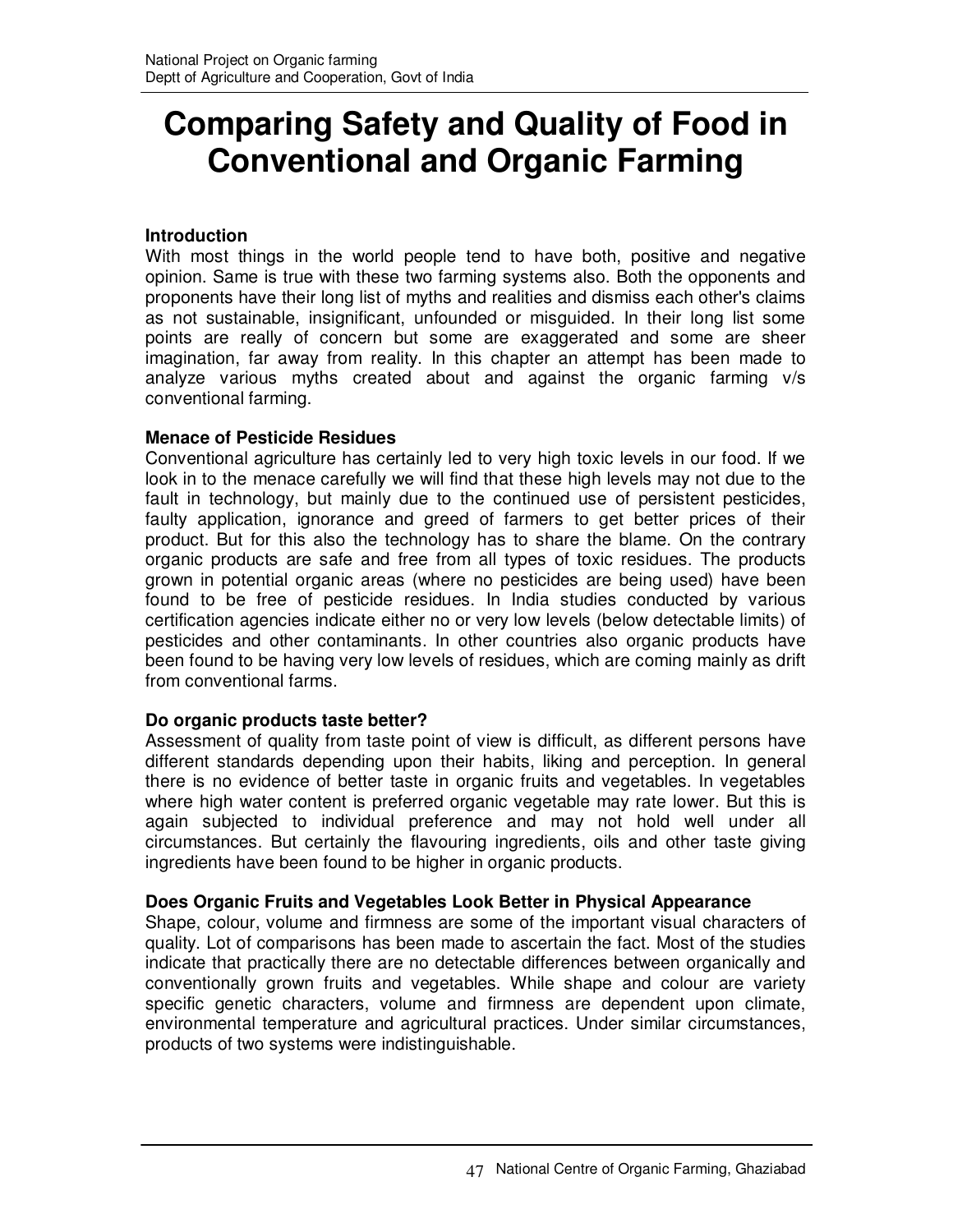#### **Does Organic Products Increase the Risk of Food Poisoning or Bacterial Infection?**

Food poisoning is caused by the presence of pathogenic bacteria in food items. Prominent among such pathogenic bacteria are Salmonella, Campylobacter, Taenia soleum, Citrobacter freundii and Escherichia coli strain 0157. All these bacteria are prevalent in animal guts and in their excreta. As organic cultivation relies on higher use of manures it is assumed that they pose higher risk of contamination. After thorough evaluation and studies no such evidences have been found. Interestingly manures are recommended for all systems and conventional agriculture also promotes increased use of manures. Majority of the studies conclude that there is no risk of any food poisoning or bacterial infection through organic products. They are as safe as any other products produced by any other system.

# **Does Organic Products More Nutritious**

To assess the claims of organic farming proponents that organically grown products are more nutritious, although very little studies have been done in India but lot of studies have been taken up in Britain, Europe and USA. Most of such studies when taken into account individually do not indicate any significant variations in quality, but some studies seem to show conclusive evidence one way or the other. But interestingly when the nutritional comparisons are piled up together and we ask the right questions, a different picture emerges which suggests that organically grown crops are more rich in some essential vitamins and minerals and has lower toxic components such as nitrates and heavy metals. Majority of the studies indicate significantly higher levels of vitamin-C, essential minerals such as iron, magnesium, phosphates and calcium. More than 90% of organic products have been found to be having low to very levels of free nitrates in saps. In conclusion it can be safely stated that there are enough indications to prove that organically grown products are superior in nutrients. Although, there may be dispute that how much superior and whether this quantity will have some significant impact on overall health scenario or not, but trends indicate their superiority over conventional products.

# **Threat of Mycotoxins/Phytotoxins in Organic Food**

Certain moulds of fungi can produce phytotoxins which are harmful to human and animals. Some people have raised the concerns that as organic products are produced and stored without the use of fungicides, there are likely chances of such fungal contamination and resultant mycotoxins. All these concerns are sheer imaginations and there is not even a single study to substantiate the claim or concern. The infestation and phytotoxin levels reported by US Food and Drug Administration are far below the acceptable norms and do not pose any threat to human and animals. There is no evidence to suggest that consumption of organic foods has caused any mycotoxin/phytotoxin toxicity. On the contrary the every-day food stuffs like orange juices, nutmeg, coffee and tea etc have far higher levels of phytotoxins and our bodies are adapt at dealing with all such natural products, therefore, it can be concluded that organic products do not pose any threat of mycotoxin or phytotoxin toxicity and on this issue they are at par with non-organic products.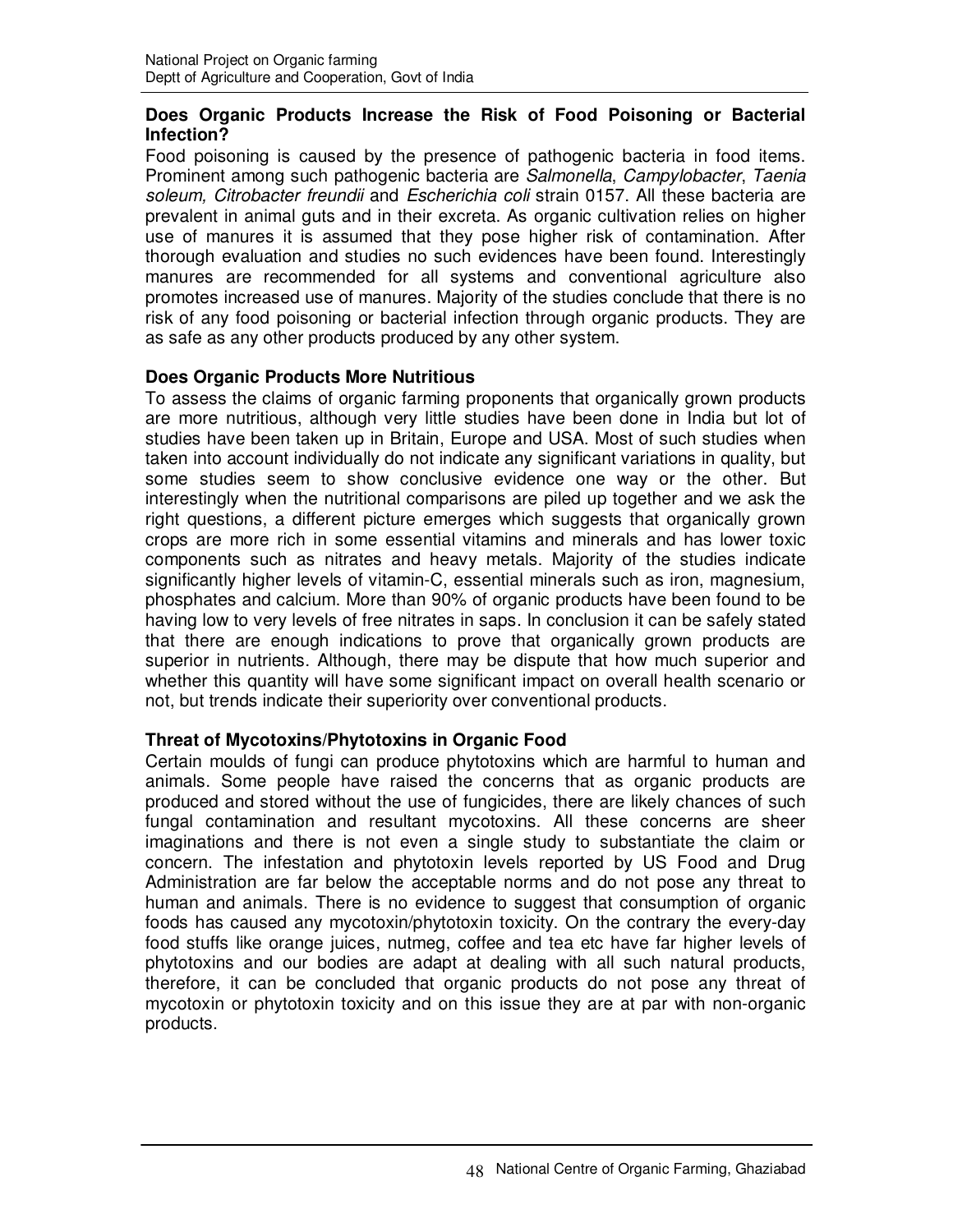# **Organic Certification**

#### **Organic certification**

It is a certification process for producers of organic food and other organic agricultural products. In general, any business directly involved in food production can be certified, including seed suppliers, farmers, food processors, retailers and restaurants. Requirements vary from country to country, and generally involve a set of production standards for growing, storage, processing, packaging and shipping that include:

- Avoidance of synthetic chemical inputs (e.g. fertilizer, pesticides, antibiotics, food additives, etc) and genetically modified organisms;
- Use of farmland that has been free from chemicals for a number of years (often, three or more);
- Keeping detailed written production and sales records (audit trail);
- Maintaining strict physical separation of organic products from non-certified products;
- Undergoing periodic on-site inspections.

#### **Purpose of certification**

Organic certification addresses a growing worldwide demand for organic food. It is intended to assure quality and prevent fraud. For organic producers, certification identifies suppliers of products approved for use in certified operations. For consumers, "certified organic" serves as a product assurance, similar to "low fat", "100% whole wheat", or "no artificial preservatives".

Certification is essentially aimed at regulating and facilitating the sale of organic products to consumers. Individual certification bodies have their own service marks, which can act as branding to consumers. Most certification bodies operate organic standards that meet the National government's minimum requirements.

# **The certification process**

In order to certify a farm, the farmer is typically required to engage in a number of new activities, in addition to normal farming operations:

- **Study** the organic standards, which cover in specific detail what is and is not allowed for every aspect of farming, including storage, transport and sale.
- **Compliance** farm facilities and production methods must comply with the standards, which may involve modifying facilities, sourcing and changing suppliers, etc.
- **Documentation** extensive paperwork is required, detailed farm history and current set-up, and usually including results of soil and water tests.
- **Planning** a written annual production plan must be submitted, detailing everything from seed to sale: seed sources, field and crop locations, fertilization and pest control activities, harvest methods, storage locations, etc.
- **Inspection** annual on-farm inspections are required, with a physical tour, examination of records, and an oral interview.
- **Fee** A fee is to be paid by the grower to the certification body for annual survellence and for facilitatining a mark which is acceptable in the market as symbol of quality.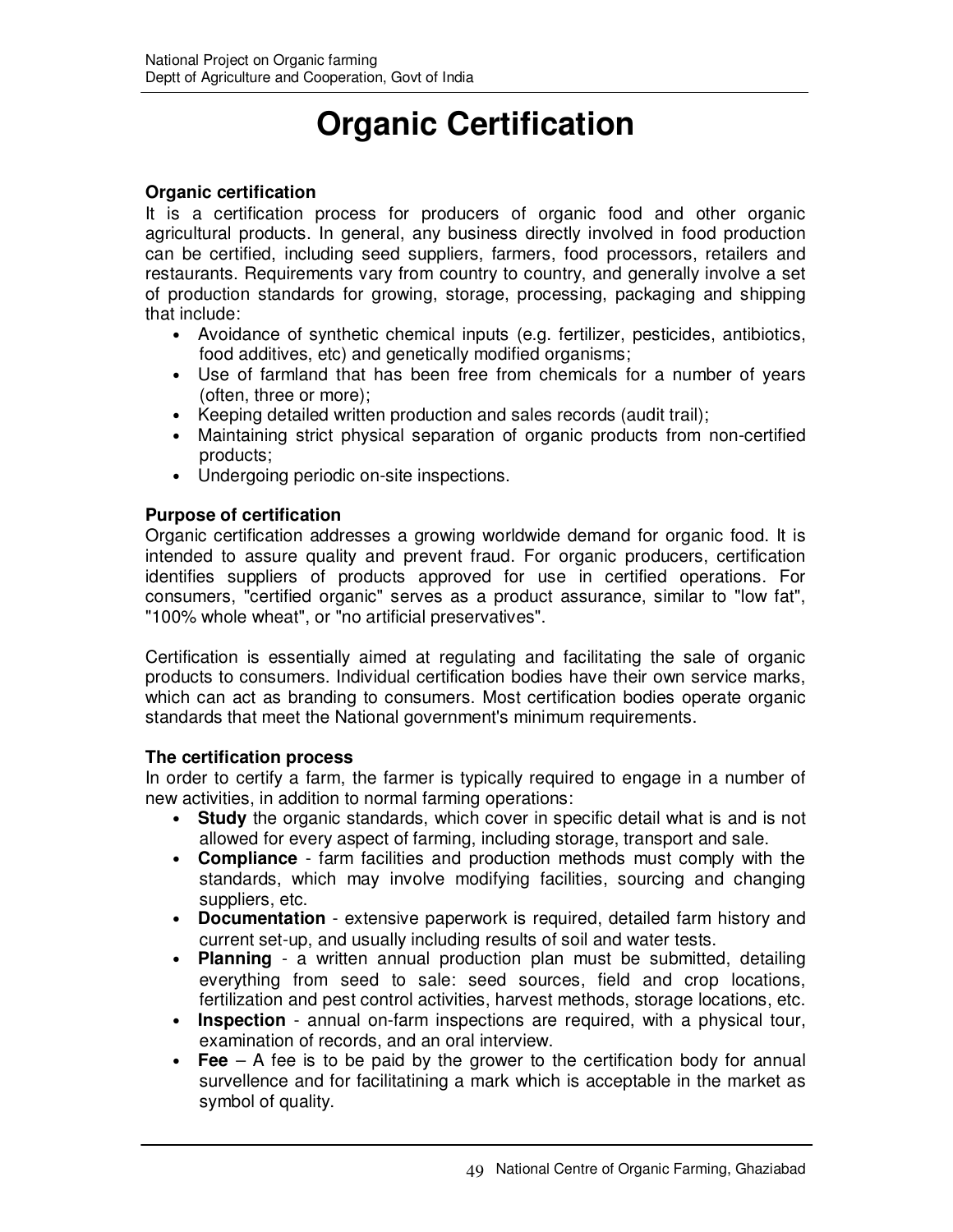• **Record-keeping** - written, day-to-day farming and marketing records, covering all activities, must be available for inspection at any time. In addition, short-notice or surprise inspections can be made, and specific tests (e.g. soil, water, plant tissue analysis) may be requested. For first-time farm certification, the soil must meet basic requirements of being free from use of prohibited substances (synthetic chemicals, etc) for a number of years. A conventional farm must adhere to organic standards for this period, often, three years. This is known as being in *transition*. Transitional crops are not considered fully organic. A farm already growing without chemicals may be certified without this delay.

Certification for operations other than farms is similar. The focus is on ingredients and other inputs, and processing and handling conditions. A transport company would be required to detail the use and maintenance of its vehicles, storage facilities, containers, and so forth. A restaurant would have its premises inspected and its suppliers verified as certified organic.

#### **Certification system in India**

In India, there are two accreditation systems for authorizing Certification and Inspection agencies for organic certification. National Programme on organic Production (NPOP) promoted by Ministry of Commerce is the core programme which governs and defines the standards and implementing procedures. National Accreditation Body (NAB) is the apex decision making body. Certification and Inspection agencies accredited by NAB are authorized to undertake certification process. The NPOP notified under FTDR act and controlled by Agricultural Processed Foods Export Development Authority (APEDA) looks after the requirement of export while NPOP notified under APGMC act and controlled by Agriculture Marketing Advisor, Directorate of Marketing and Inspection looks after domestic certification. Currently 20 certification agencies have been authorized to undertake certification process Details of the system are available at www.apeda.com/npop. In 2006, India's organic certification process under NPOP has been granted equivalence with European Union and Switzerland. It has also been recognized for conformity assessment by USDA's NOP.

#### **National Programme on Organic Production**

National Program on Organic Production (NPOP) was launched during 2001 under the Foreign Trade & Development Act (FTDR Act). The document provides information on standards for organic production, systems criteria, and procedures for accreditation of Inspection and Certification bodies, the national organic logo and the regulations governing its use.

#### **Scope**

The NPOP shall, among others, include: (i) Policies for development and certification of organic products, (ii) National standards for organic products and processes, (iii) Accreditation of programmes to be operated by Inspection and Certification Agencies and (iv) Certification of organic products

#### **Operational Structure:**

National Steering Committee for National Programme for Organic Production, is the apex policy making body and operates the entire programme through National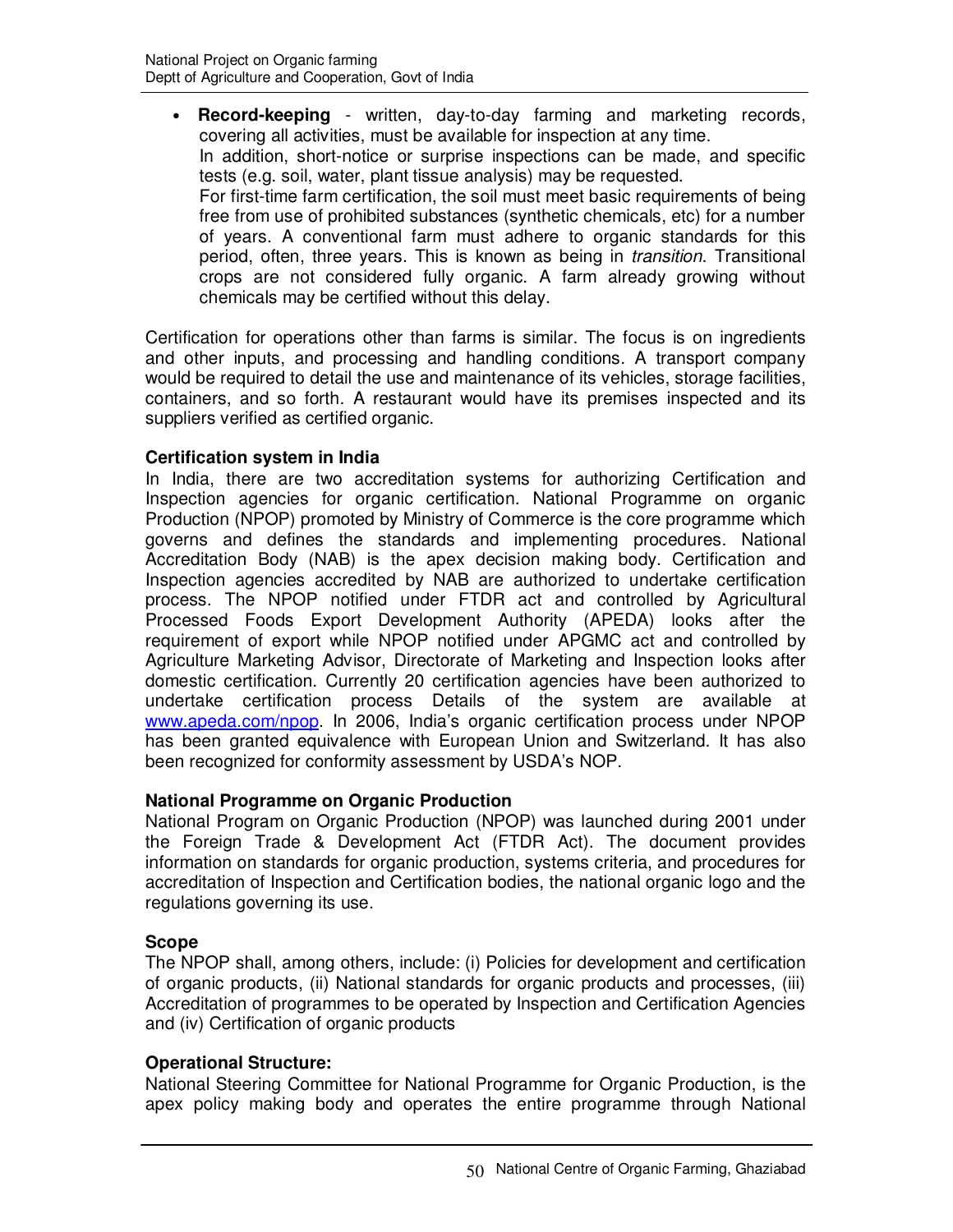Accreditation Body (NAB), Technical Committee (TC) and Evaluation Committee (EC).

Agricultural and Processed Food Products Export Development Authority (APEDA) is the secretariat and implementation office for NPOP for export while Agriculture Marketing Advisor, Directorate of Marketing and Inspection, Department of Agriculture and Cooperation is the secretariat and implementation office for NPOP for domestic certification.

# **National Standards for Organic Production (NSOP)**

National Standards for Organic Production are grouped under following six categories:

- 1) Conversion
- 2) Crop production
- 3) Animal husbandry
- 4) Food processing and handling
- 5) Labeling
- 6) Storage and transport

Standard requirements for crop production, food processing and handling are listed below:

# **1. Conversion Requirements**

The time between the start of organic management and cultivation of crops or animal husbandry is known as the conversion period. All standard requirements should be met during conversion period. Full conversion period is not required where organic farming practices are already in use.

# **2. Crop Production**

**2.1 Choice of crops and varieties** – All seeds and planting materials should be certified organic. If certified organic seed or planting material is not available then chemically untreated conventional material can be used. Use of genetically engineered seeds, pollen, transgenic plants are not allowed.

**2.2 Duration of conversion period** – The minimum conversion period for plant products, produced annually is 12 months prior to the start of the production cycle. For perennial plants (excluding pastures and meadows) the conversion period is 18 months from the date of starting organic management. Depending upon the past use of the land and ecological situations, the certification agency can extend or reduce the minimum conversion period.

**2.4 Fertilization policy** – Biodegradable material of plant or animal origin produced on organic farms should form the basis of the fertilization policy. Fertilization management should minimize nutrient losses, avoid accumulation of heavy metals and maintain the soil pH. Emphasis should be given to generate and use own onfarm organic fertilizers. Brought in fertilizers of biological origin should be supplementary and not a replacement. Over manuring should be avoided. Manures containing human excreta should not be used on vegetation for human consumption.

**2.5 Pest disease and weed management including growth regulators** – Weeds, pests and diseases should be controlled preferably by preventive cultural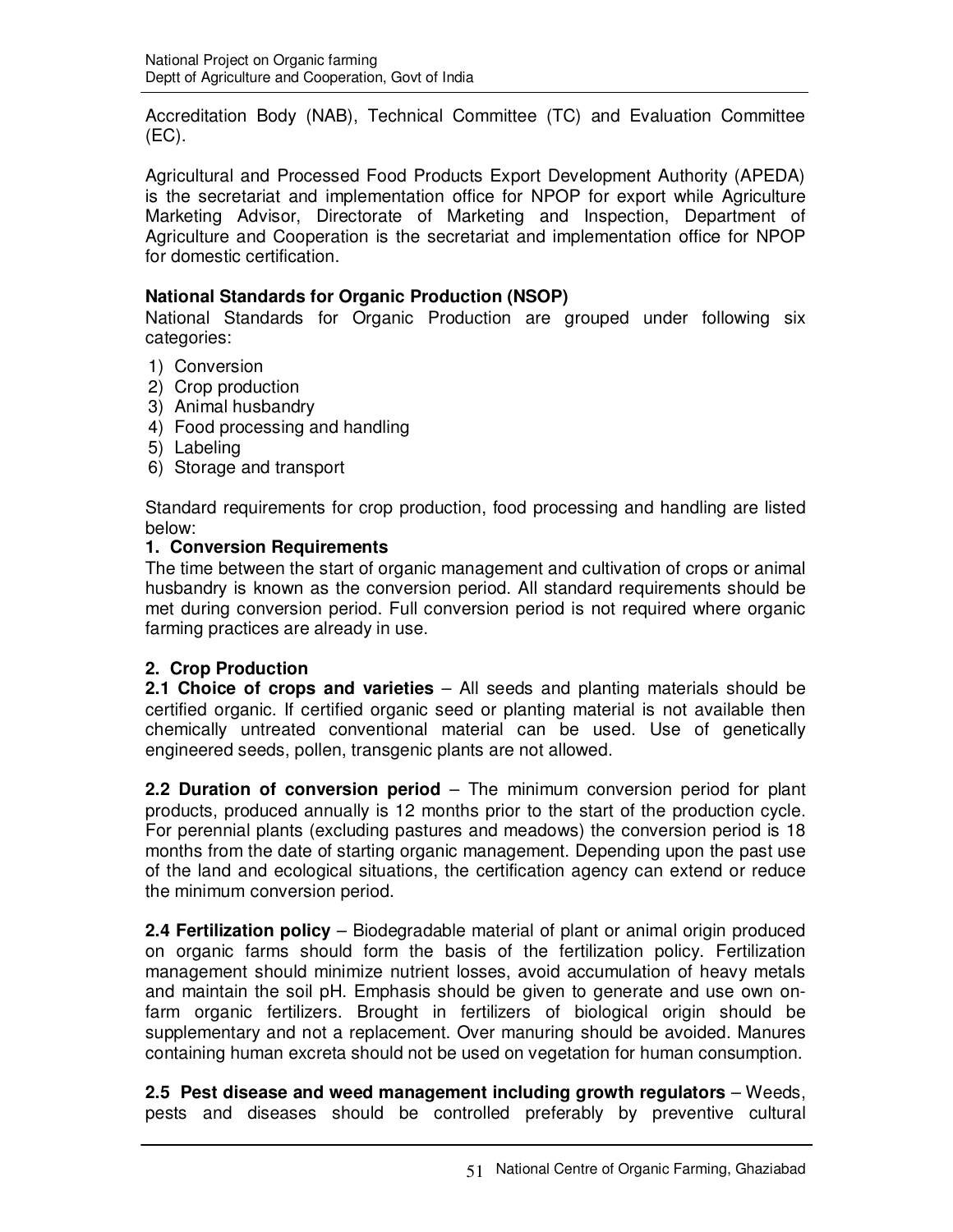techniques. Botanical pesticides prepared at farm from local plants, animals and microorganisms are allowed. Use of synthetic chemicals such as fungicides, insecticides, herbicides, synthetic growth regulators and dyes are prohibited. Use of genetically engineered organisms or products is prohibited.

**2.7 Soil and Water conservation** – Soil and water resources should be handled in a sustainable manner to avoid erosion, salination, excessive and improper use of water and the pollution of surface and ground water. Cleaning of land by burning (e.g. slash and burn and straw burning) should be restricted. Clearing of primary forest for agriculture (jhuming or shifting cultivation) is strictly prohibited.

**3 Collection of non-cultivated material of plant origin and honey** – Wild harvested products shall only be certified organic, if derived from a stable and sustainable growth environment and the harvesting shall not exceed the sustainable yield of the ecosystem and should not threaten the existence of plant or animal species. The collection area should not be exposed to prohibited substances and should be at an appropriate distance from conventional farming, human habitation, and places of pollution and contamination.

# **4. Food processing and handling**

**General principles -** Organic products shall be protected from co-mingling with nonorganic products, and shall be adequately identified through the whole process. Certification programme shall regulate the means and measures to be allowed or recommended for decontamination, clearing or disinfection of all facilities where organic products are kept, handled, processed or stored. Besides storage at ambient temperature the following special conditions of storage are permitted.

# **Controlled atmosphere, cooling, freezing, drying and humidity regulation.**

**Pest and disease control** – For pest management and control following measures shall be used in order of priority

Preventive methods such as disruption, and elimination of habitat and access to facilities. Other methods of pest control are: Mechanical, physical and biological methods Permitted pesticidal substances as per the standards and Other substances used in traps.

Irradiation is prohibited. Direct or indirect contact between organic products and prohibited substances (such as pesticides) should not be there.

# **5. Packaging**

Material used for packaging shall be ecofriendly. Unnecessary packaging material should be avoided. Recycling and reusable systems should be used. Packaging material should be biodegradable. Material used for packaging shall not contaminate the food.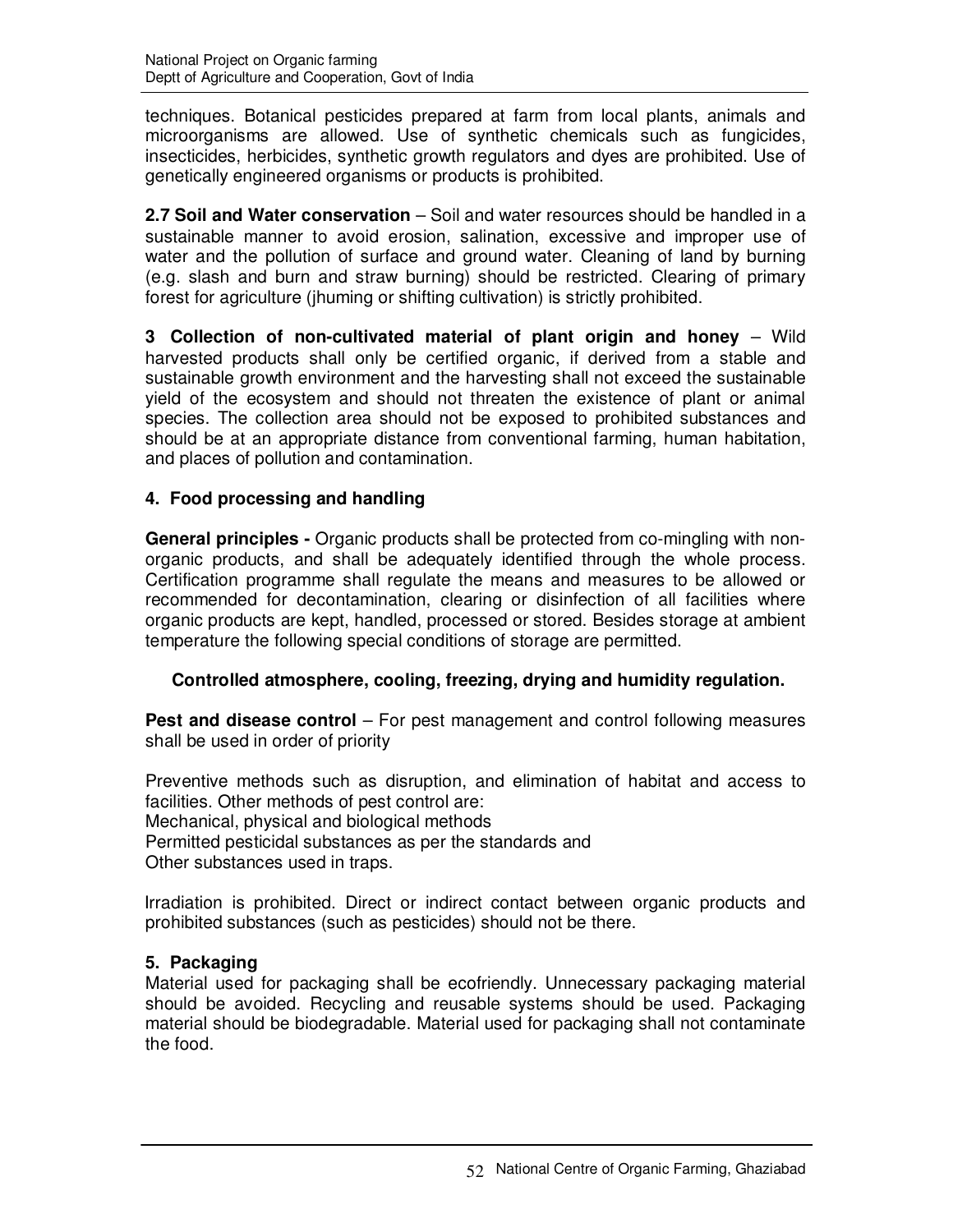# **6. Labelling**

When the full standard requirements are met, the product can be sold as "Organic". On proper certification by certification agency "India Organic" logo can also be used on the product.

# **7. Storage and transport**

Products integrity should be maintained during storage and transportation of organic products. Organic products must be protected from co-mingling with non-organic products and must be protected all times from contact with the materials and substances not permitted for use in organic farming.

# **Grower Group Certification System**

This system is based on the internal quality system and shall apply to producer groups, farmer's cooperatives, contract production and small scale processing units. The producers in the group must apply similar production systems and the farms should be in geographical proximity.

#### **Constitution of group**

The group should have a legal status or constitution of the organization and shall be presented by an organizational chart.

#### **Internal quality system**

Group certification is based on the concept of an Internal Quality System comprising of the following: -

- Implementation of the internal control system
- Internal standards
- Risk assessment.

An external inspection and certification body should be identified for conducting annual inspection of the individual group / unit. The external inspection agency shall evaluate by checking the IQS documentation, staff qualifications and re-inspecting some farms.

# **Developing IQS**

The following are the minimum requirements for setting up an IQS for grower groups:

- Development of Internal Control System (ICS)
- Identification of producer groups
- Creation of awareness about group certification
- Identification of qualified personnel for maintaining the internal control system
- Give necessary training in production and IQS development
- Preparation of IQS manual containing policies and procedures
- Implementation of the policies and procedures
- Review and improvement of the IQS document for maintaining a harmonized IQS.

#### **The system is operated through following workers**

- 1. Internal quality system manager (IQS Manager)
- 2. Internal inspectors
- 3. Approval manager / committee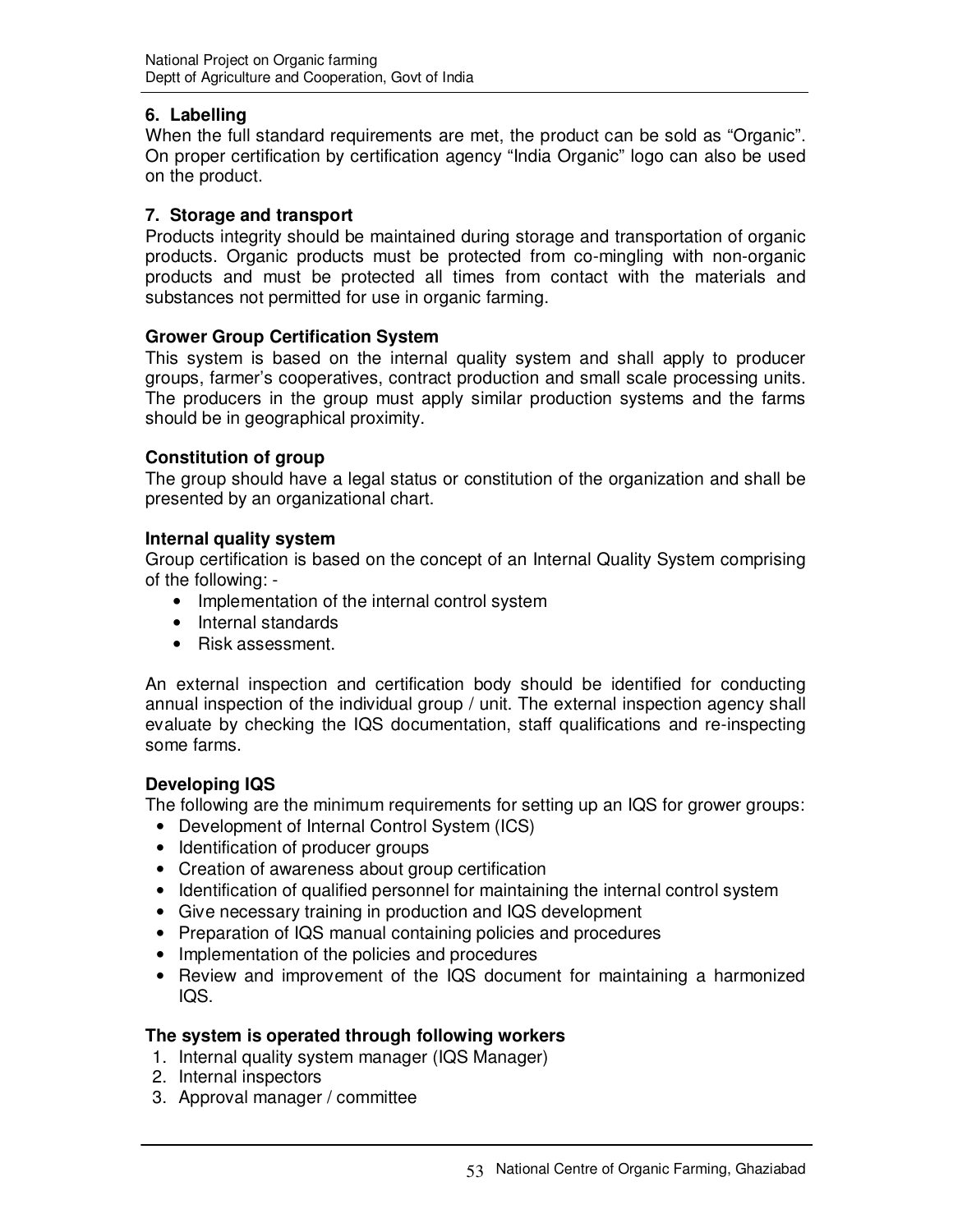- 4. Field officers
- 5. Purchase officers
- 6. Warehouse manager
- 7. Processing manager (in case of processing unit)

#### **Internal standards**

The internal standards shall be prepared in local language by the IQS manager for the region of operations under the framework of NPOP standards. If the farmers are illiterate, the internal standards shall contain illustrations in the text for better understanding.

# **Conflict of interest**

The IQS personnel shall not have any conflict of interest that might hinder the work. All possible conflicts shall be declared in a written statement. In such cases, the IQS shall ensure that alternative solutions are found.

#### **Scope of certification**

The certification shall be granted to the group with reference to the regulations / standards adopted by the group.

#### **Procedure for implementation of ICS**

- 1. **Registration of members** All members of the group will be formally (legally) registered under a single entity.
- 2. **Provision of documents to the members of the grower group** Each member of the grower group will be supplied with docket in local languages, which will contain – Copy of IQS manual, Internal standards document, NPOP document, Definition of the production unit, .. Farm Entrance Form, Field records, Written contract, Annual farm inspection checklist and Information on training programmes and provision of advisory services

#### **Internal inspections**

At least two inspections of the group (one in growing season of each crop) shall be carried out by the internal inspector and will be documented. The inspection will be carried out in presence of the member or his representative and must include a visit of the whole farm, storage of inputs, harvested products, post harvest handling and animal husbandry. In case of non-compliance, the results will be reported to the IQS manager and all measures should be taken according to the internal sanction procedures.

#### **External inspections**

The external Inspection and Certification Agency will re-inspect some of the farms for the evaluation of the grower group for efficient internal control system for compliance with the NPOP Standards. The sampling plan for inspection shall be based on the inspector's perception of risk.

#### **Yield estimates**

Yields will be estimated for each crop for individual farmer in the group. This activity should be carried out especially during harvesting and should be counter-checked with the estimates during buying.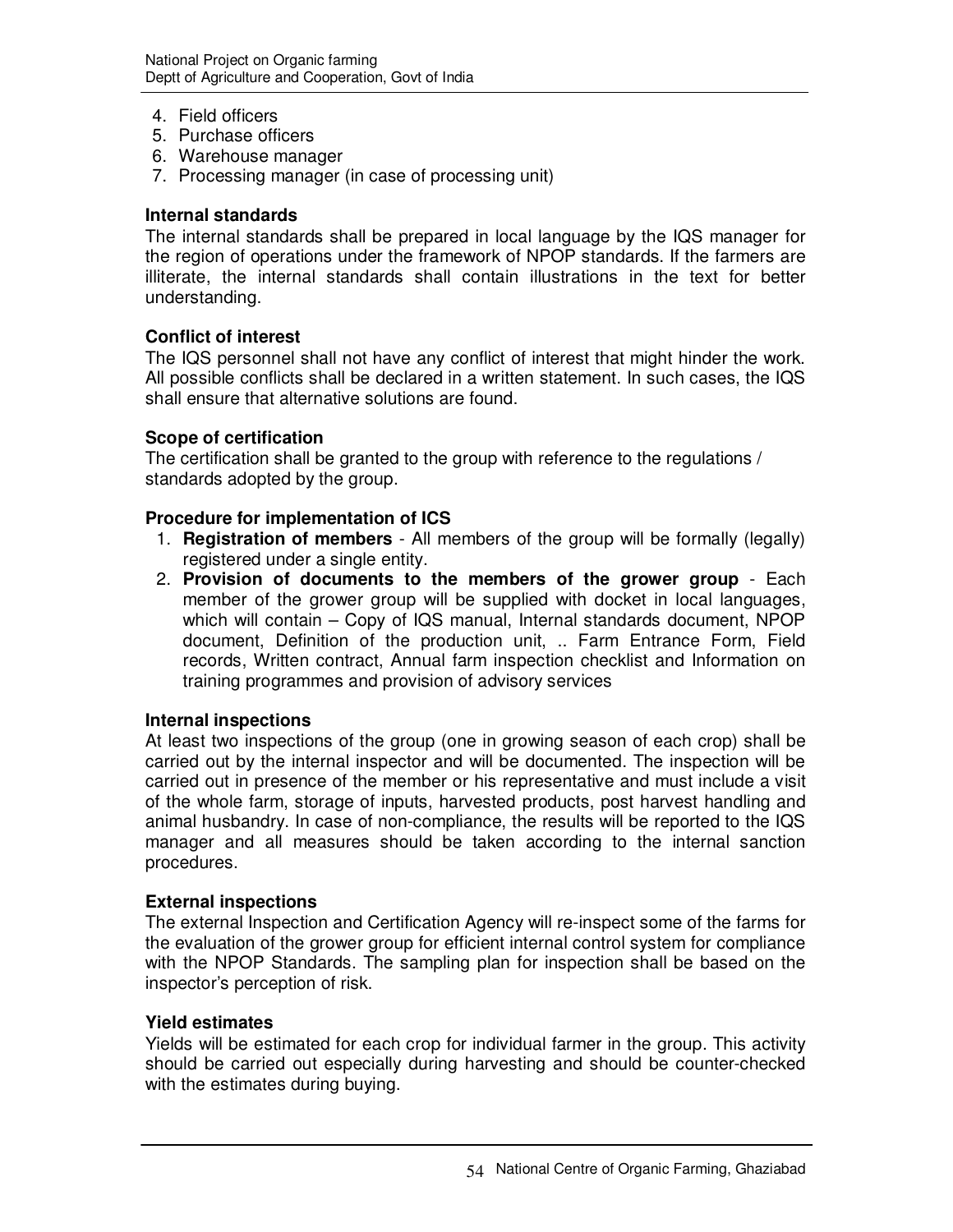# **Certification Procedure in brief**

- Application is made to the certification agency in the prescribed format with necessary farm and process details
- Screening of application by certification agency and if necessary further details/clarification sought
- Cost estimate comprising of certification charge, inspection charge, travel cost, reporting cost, laboratory charges etc is sent for acceptance
- Acceptance of cost by the grower/producer
- Signing of agreement between grower/producer and certification agency
- Certification agency seeks cropping/production/cultivation /processing plan and supply a copy of the standards to the grower/producer to follow
- Certification agency raises an invoice and asks the producer to release 50% of the certification cost in advance
- Grower/producer pays the fee
- Inspection schedule is worked out
- Inspection is carried out at one or more than one occasion
- If required unannounced inspection can also be done. In case of doubt the inspection team can also draw plant/soil/raw material/input/product sample for laboratory analysis.
- Inspection report/(s) submitted to the certification committee
- Certification agency asks for final payment
- Final payment is made
- Certification is granted
- Grower/producer releases the stock for sale with Certification Mark (India Organic Logo)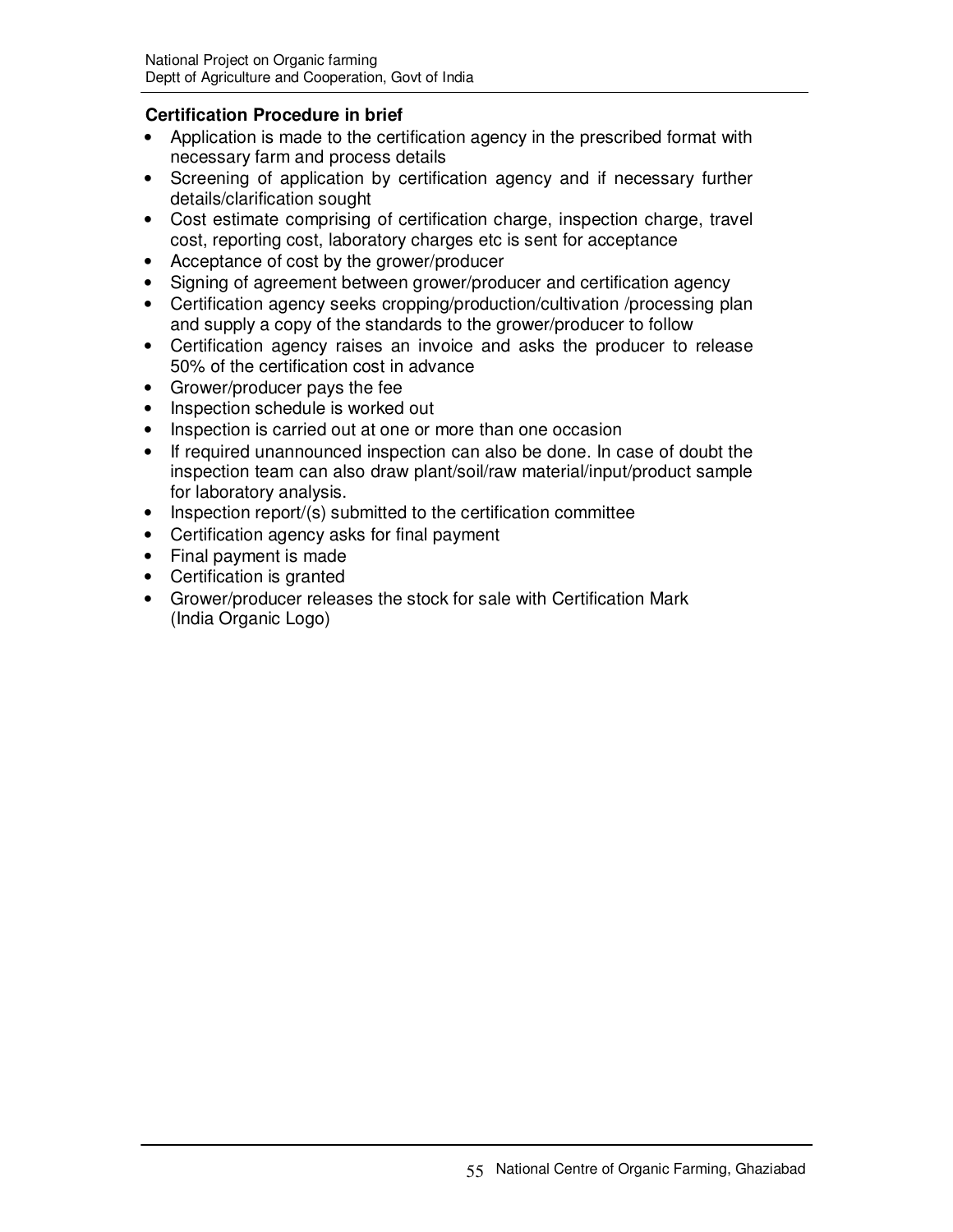#### **Conditions for Products used in fertilization and soil conditioning in organic farming**

| <b>Items</b>                                                                                                                                                                                        | <b>Conditions</b><br>use                                           | for |
|-----------------------------------------------------------------------------------------------------------------------------------------------------------------------------------------------------|--------------------------------------------------------------------|-----|
| Material from plant and animal origin                                                                                                                                                               |                                                                    |     |
| Matter produced on an organic farm unit<br>• Farmyard and poultry manure, slurry, urine<br>Crop residues and green manure<br>• Straw and other mulches<br>• Composts and Vermicompost               | Permitted<br>Permitted<br>Permitted<br>Permitted                   |     |
| Matter produced outside the organic farm unit<br>• Blood meal, meat meal, bone meal and feather meal<br>without preservatives<br>• Compost made from plant residues and<br>animal                   | Restricted<br>Restricted                                           |     |
| excrement<br>Farmyard manure, slurry, urine<br>Fish and fish products without preservatives<br>• Guano<br>Human excrement<br>Wood, bark, sawdust, wood shavings, wood ash, wood                     | Restricted<br>Restricted<br>Restricted<br>Prohibited<br>Restricted |     |
| charcoal<br>• Straw, animal charcoal, compost and spent mushroom<br>and vermiculate substances<br>Compost from organic household<br>Compost from plant residues<br>• Sea weed and sea weed products | Restricted<br>Restricted<br>Restricted                             |     |
|                                                                                                                                                                                                     | Restricted                                                         |     |
| By products from the industries<br>By-products from the food and textile industries of<br>biodegradable material of microbial, plant or animal<br>origin without any synthetic additives            | Restricted                                                         |     |
| By products from oil palm, coconut and cocoa<br>(including fruit bunch, palm oil mill effluent, cocoa<br>peat and empty cocoa pods.                                                                 | Restricted                                                         |     |
| By-products of industries processing ingredients<br>from organic agriculture<br>Extracts from mushroom, Chlorella, Fermented                                                                        | Restricted<br>Restricted                                           |     |
| product from Aspergillus, natural acids (vinegar)                                                                                                                                                   |                                                                    |     |
| <b>Mineral Origin</b><br>Basic slag<br>$\bullet$                                                                                                                                                    | Restricted                                                         |     |
| Calcareous and magnesium rock<br>$\bullet$<br>Lime, limestone, gypsum<br>$\bullet$<br>Calcified sea weed<br>$\bullet$<br>Calcium chloride                                                           | Restricted<br>Permitted<br>Permitted<br>Permitted                  |     |
| Mineral potassium with low chlorine content (e.g.<br>sulphate of potash, kainite, sylvinite, patenkali)<br>Natural phosphates (rock phosphate)                                                      | Restricted<br>Restricted                                           |     |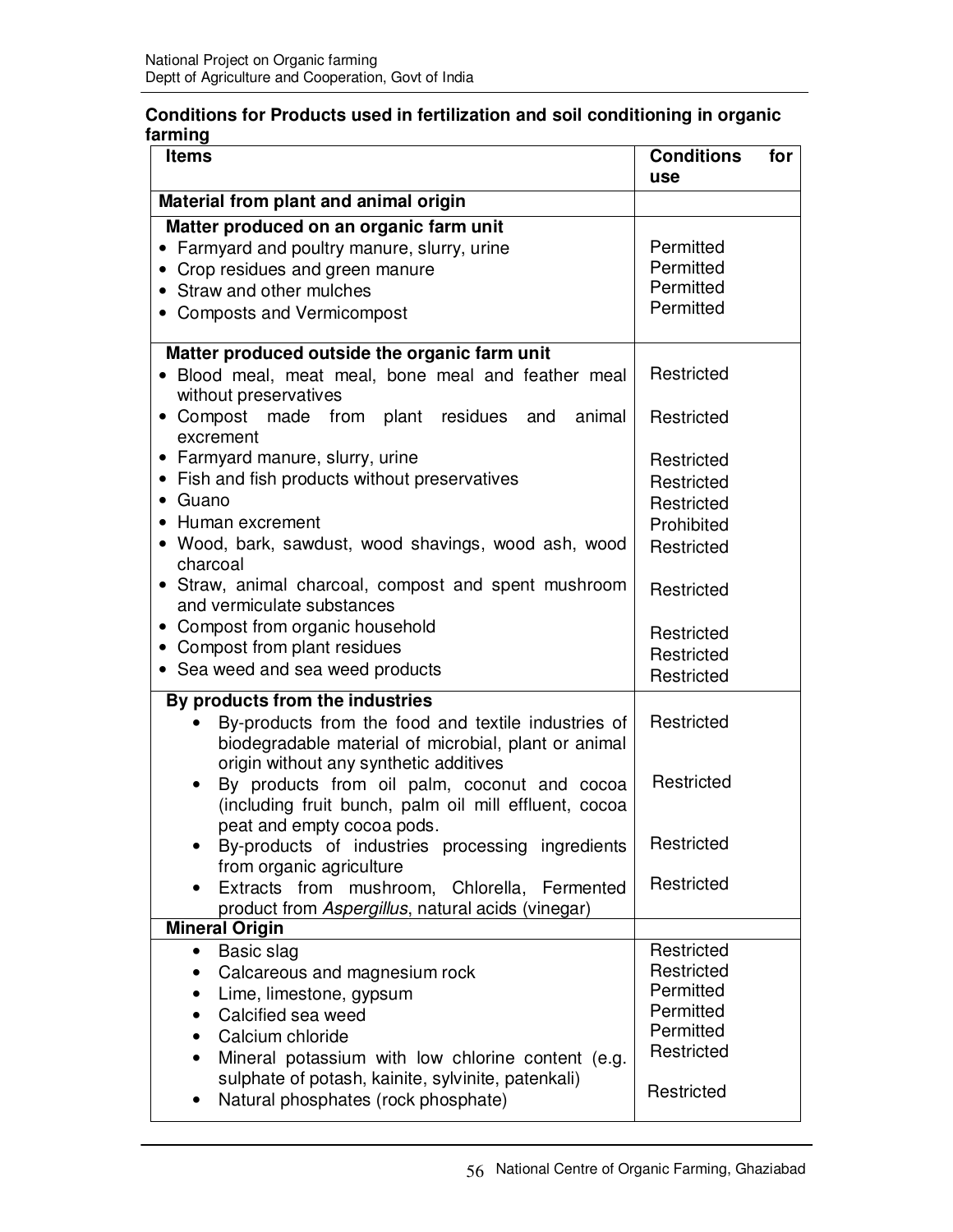|           | • Trace elements                          | Permitted |
|-----------|-------------------------------------------|-----------|
| $\bullet$ | Sulphur                                   | Permitted |
|           | • Clay (bentonite, perlite, zeolite)      | Permitted |
|           | Microbiological origin                    |           |
|           | • Bacterial preparations (biofertilizers) | Permitted |
| $\bullet$ | <b>Biodynamic preparations</b>            | Permitted |
|           | Plant preparations and botanical extracts | Permitted |

# **Conditions for Products used in Plant pest and disease control**

| <b>Items</b>                                                                           | <b>Conditions</b><br>for use |
|----------------------------------------------------------------------------------------|------------------------------|
| Material from plant and animal origin                                                  |                              |
| Plant based repellents (Neem preparations from Azadirachta<br>indica)                  | Permitted                    |
| Algal preparations (gelatin)<br>$\bullet$<br>Casein                                    | Permitted<br>Permitted       |
| Extracts from mushroom, chlorella, fermented products from<br>$\bullet$<br>Aspergillus | Permitted                    |
| Propolis<br>$\bullet$                                                                  | Restricted                   |
| Beeswax, Natural acids (vinegar), plant oils, Quassia<br>$\bullet$                     | Permitted                    |
| Rotenone from Derris elliptica, Lonchocarpus, Tephrosia spp.<br>$\bullet$              | Restricted                   |
| Tobacco tea (pure nicotine is prohibited)<br>$\bullet$                                 | Restricted                   |
| Preparation from Ryania species<br>$\bullet$                                           | Restricted                   |
|                                                                                        |                              |
| <b>Mineral origin</b>                                                                  |                              |
| Chlorides of lime/soda<br>$\bullet$                                                    | Restricted                   |
| <b>Burgundy mixture</b><br>$\bullet$                                                   | Restricted                   |
| Clay (bentonite, perlite, vermiculite, zeolite)                                        | Permitted                    |
| Copper salts/ inorganic salts (Bordeaux mix,                                           | Not allowed<br>copper        |
| hydroxide, copper oxychloride)                                                         | Restricted                   |
| Quick lime                                                                             |                              |
| <b>Mineral origin</b>                                                                  |                              |
| Diatomaceous earth                                                                     | Permitted                    |
| Light mineral oils<br>$\bullet$                                                        | Restricted                   |
| Permangnate of potash                                                                  | Restricted                   |
| Insects origin                                                                         |                              |
| Release of parasites, predators of insect pests                                        | Restricted                   |
| Sterilized insects                                                                     | Restricted                   |
| Sterilized insect males                                                                | Not allowed                  |
| Microorganisms used for biological pest control                                        |                              |
| Viral, fungal and bacterial preparations (biopesticides)                               | Restricted                   |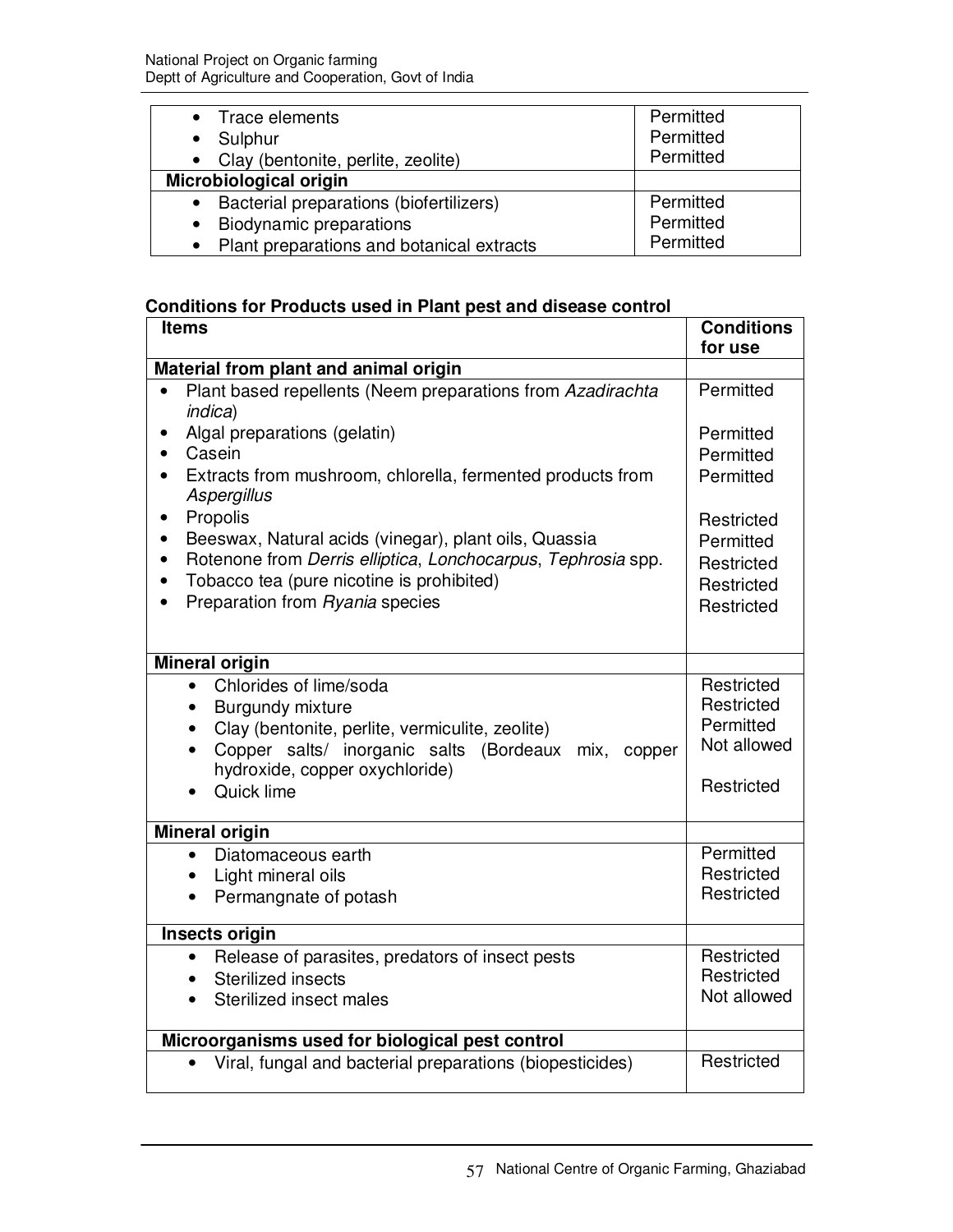| <b>Items</b>                                                                                                                                                                                                                                                                   | <b>Conditions</b><br>for use                                                 |
|--------------------------------------------------------------------------------------------------------------------------------------------------------------------------------------------------------------------------------------------------------------------------------|------------------------------------------------------------------------------|
| <b>Others</b>                                                                                                                                                                                                                                                                  |                                                                              |
| Carbon dioxide and nitrogen gas<br>$\bullet$<br>Soft soap, soda, sulphur dioxide<br>$\bullet$<br>Homeopathic and ayurvedic preparations<br>$\bullet$<br>Herbal and biodynamic preparations<br>$\bullet$<br>Sea salt and salty water<br>$\bullet$<br>Ethyl alcohol<br>$\bullet$ | Permitted<br>Permitted<br>Permitted<br>Permitted<br>Permitted<br>Not allowed |
| <b>Traps, barriers and repellants</b>                                                                                                                                                                                                                                          |                                                                              |
| Physical methods (e.g. chromatic traps, mechanical traps)<br>Mulches, nets<br>$\bullet$                                                                                                                                                                                        | Permitted                                                                    |
| Pheromones $-$ in traps and dispensers only<br>$\bullet$                                                                                                                                                                                                                       | Permitted<br>Permitted                                                       |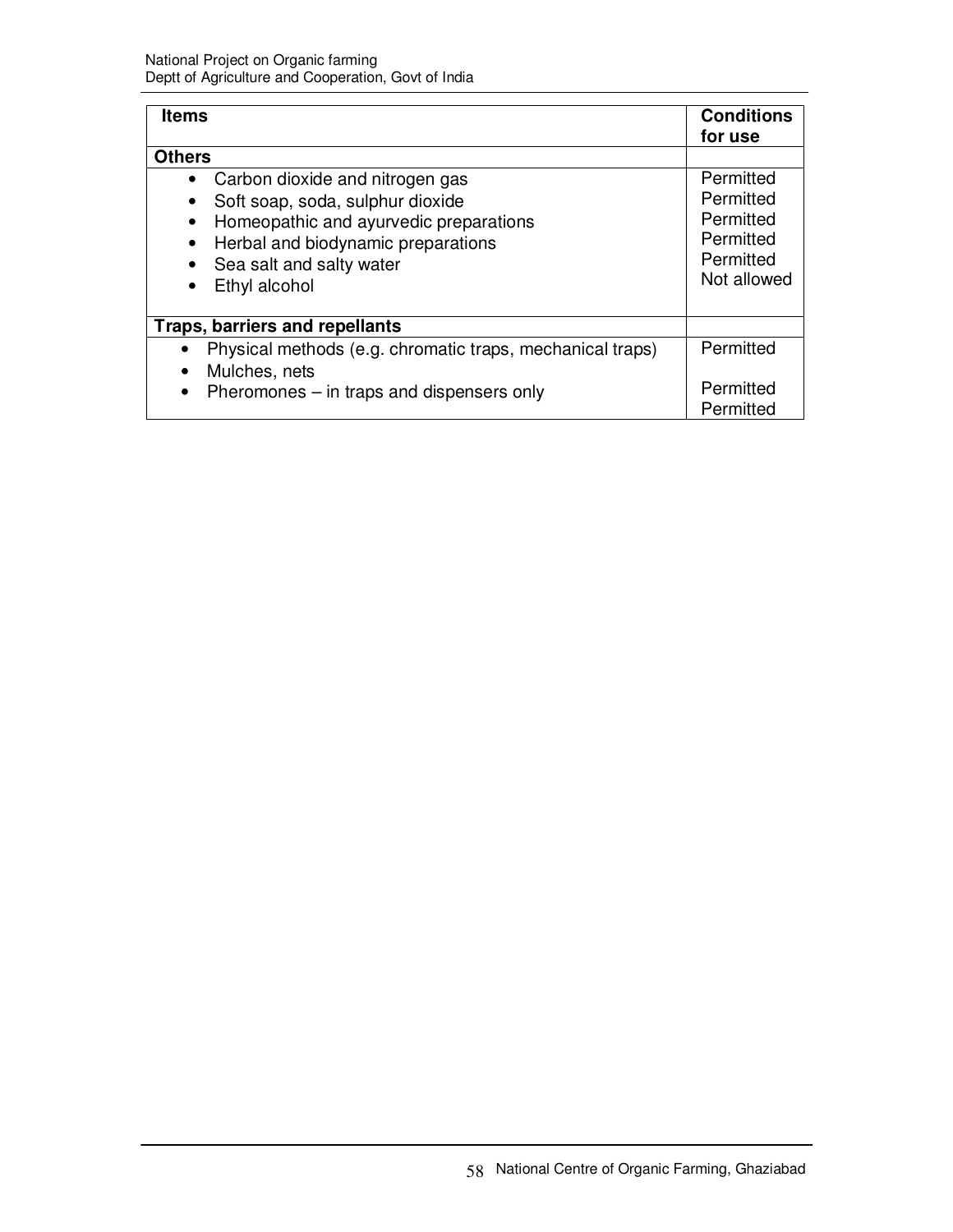# **Accredited Inspection and Certification agencies**

# **IMO Control Pvt. Ltd.**

Mr. Umesh Chandrasekhar **Director** No. 1314, Double Road Indiranagar 2nd Stage Bangalore-560 038.(Karnataka) Phone No.: 080-25285883, 25201546 Fax: 080-25272185 Email: imoind@vsnl.com

# **Indian Organic Certification Agency**

(INDOCERT) Mr. Mathew Sebastian Executive Director Thottumugham P.O. Aluva-683 105 Cochin, (Kerala) Telefax:0484-2630908-09/2620943 Email:Mathew.Sebastian@indocert.org

#### **Lacon Quality Certification**

Pvt. Ltd Mr. Bobby Issac Director Chenathra, Theepany, Thiruvalla - 689 101.(Kerala) Telefax: 0469 2606447 Email: laconindia@sancharnet.in

# **Natural Organic Certification Agency**

Mr. Sanjay Deshmukh, CEO Chhatrapati House Ground Floor Near P. N. Gadgil Showroom Pune-411 038 (Maharashtra) Phone No.: 020-25457869, 56218063 Fax: 020-2539-0096 Email: contact@nocaindia.com

# **OneCert Asia Agri Certification**

Pvt. Ltd. Mr. Sandeep Bhargava Chief Executive Officer Agrasen Farm, Vatika Road, Vatika P.O., Off Tonk, Jaipur-303 905, (Rajasthan) Phone No. : - 0141-2770342 Telefax No: - 0141-2771101 Email: info@onecertasia.in

# **Bureau Veritas Certification India Pvt**.

Ltd. (Formerly known as BVQI (India) Pvt. Ltd.) Mr. R. K. Sharma Director Marwah Centre, 6th Floor Opp. Ansa Industrial Estate Krishanlal Marwah Marg Off Saki-Vihar Road Andheri (East) Mumbai-400 072 (Maharashtra) Phone No.: 022- 56956300, 56956311 Fax No. 022-56956302 / 10 Email: scsinfo@in.bureauveritas.com

# **ECOCERT India Pvt. Ltd**

Dr. Selvam Daniel(C.R.) Sector-3, S-6/3 & 4, Gut No. 102 Hindustan Awas Ltd. Walmi-Waluj Road Nakshatrawadi Aurangabad – 431 002 (Maharashtra) Phone No.: 0240-2377120, 2376949 Fax No.: 0240-2376866 Email: ecocert@sancharnet.in

# **SGS India Pvt. Ltd**.

Dr Manish Pande Divisional Manager – Food, Retail & CSRS250 Udyog Vihar Phase – IV Gurgaon – 122 015 (Haryana) Phone No.: 0124-2399990-98 Fax No.: 0124-2399764 Email: namit\_mutreja@sgs.com

# **Control Union Certifications** (Formerly

known as Skal International (India)) Mr. Dirk Teichert Managing Director "Summer Ville" 8th Floor 33rd – 14th Road Junction Off Linking Road, Khar (West) Mumbai –400052 (Maharasthra) Phone 022-67255396/97/98/99 Fax 022-67255394/95 Email: cuc@controlunion.in cucindia@controlunion.com controlunion@vsnl.com